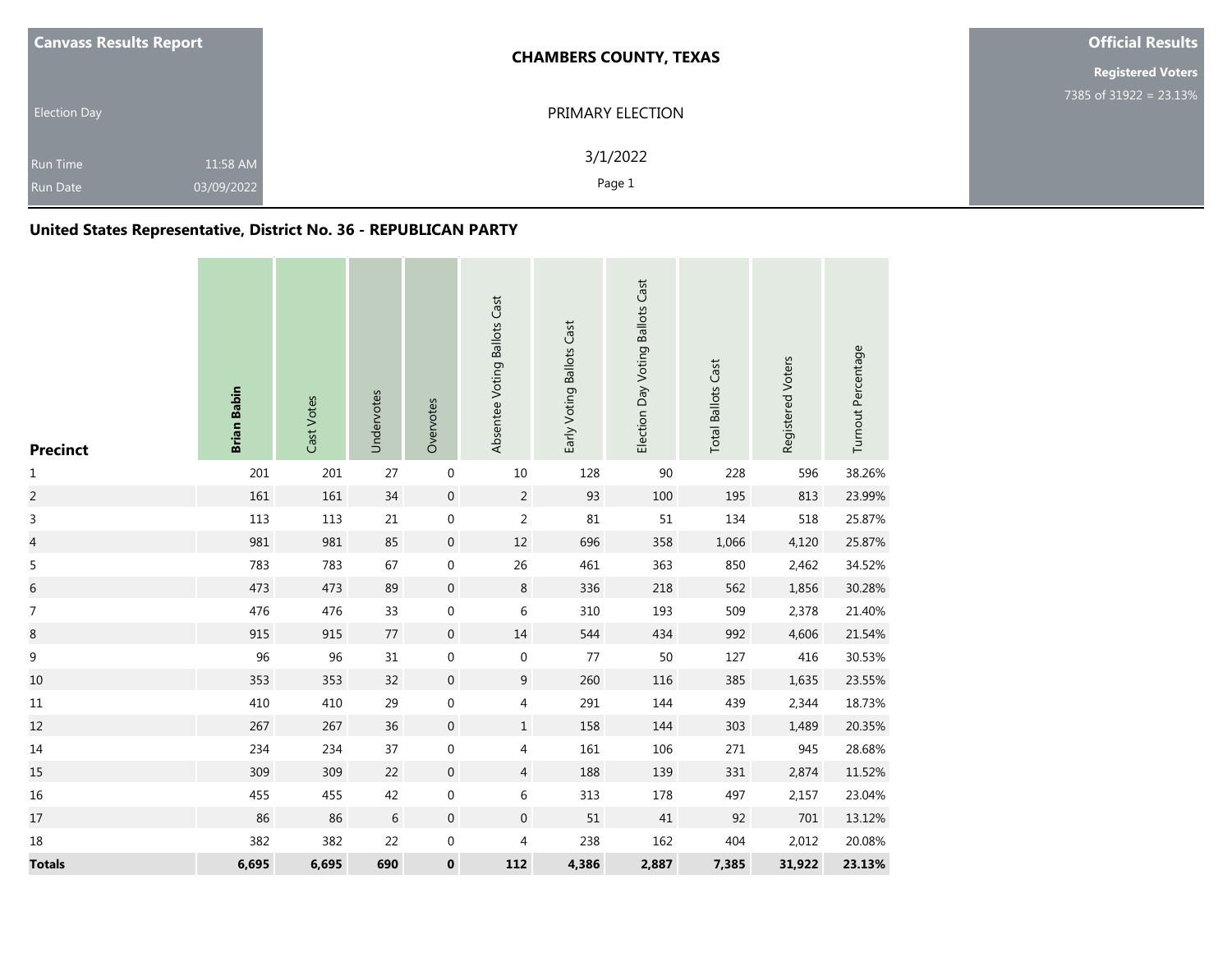| <b>Canvass Results Report</b> |                        | <b>CHAMBERS COUNTY, TEXAS</b> | <b>Official Results</b>  |  |  |
|-------------------------------|------------------------|-------------------------------|--------------------------|--|--|
|                               |                        |                               | <b>Registered Voters</b> |  |  |
| <b>Election Day</b>           |                        | PRIMARY ELECTION              | 7385 of 31922 = 23.13%   |  |  |
| Run Time<br><b>Run Date</b>   | 11:58 AM<br>03/09/2022 | 3/1/2022<br>Page 2            |                          |  |  |

#### **Governor - REPUBLICAN PARTY**

| <b>Precinct</b>  | Kandy Kaye Horn | Don Huffines | Danny Harrison   | Greg Abbott | <b>Rick Perry</b> | <b>Chad Prather</b> | Allen B. West | Paul Belew       | Cast Votes | Undervotes      | Overvotes        | Absentee Voting Ballots Cast | Early Voting Ballots Cast |
|------------------|-----------------|--------------|------------------|-------------|-------------------|---------------------|---------------|------------------|------------|-----------------|------------------|------------------------------|---------------------------|
| $\mathbf 1$      | 4               | 39           | $\,1\,$          | 144         | $\,$ 6 $\,$       | $\overline{7}$      | 23            | $\mathbf{1}$     | 225        | $\mathsf 3$     | $\boldsymbol{0}$ | $10\,$                       | 128                       |
| $\overline{c}$   | $\mathbf 0$     | $30\,$       | $\mathbf{3}$     | 119         | $\boldsymbol{9}$  | $\sqrt{6}$          | 22            | $\mathbf{1}$     | 190        | $5\phantom{.0}$ | $\boldsymbol{0}$ | $\overline{2}$               | 93                        |
| $\mathsf{3}$     | $\mathsf{3}$    | $18\,$       | $\boldsymbol{0}$ | 70          | $\,8\,$           | $\,$ 6 $\,$         | 25            | $\boldsymbol{0}$ | 130        | $\overline{4}$  | $\boldsymbol{0}$ | $\overline{2}$               | $81\,$                    |
| $\overline{a}$   | 15              | 158          | $5\phantom{.0}$  | 641         | 42                | $40\,$              | 152           | $\boldsymbol{0}$ | 1,053      | 13              | $\boldsymbol{0}$ | 12                           | 696                       |
| $\overline{5}$   | $11\,$          | $111\,$      | $\mathbf{1}$     | 522         | 33                | 32                  | 123           | $\sqrt{6}$       | 839        | $11\,$          | $\boldsymbol{0}$ | $26\,$                       | 461                       |
| $\overline{6}$   | $\,8\,$         | 54           | $\sqrt{5}$       | 362         | $40\,$            | 29                  | 45            | $\overline{c}$   | 545        | $17$            | $\boldsymbol{0}$ | $\bf 8$                      | 336                       |
| $\boldsymbol{7}$ | $\overline{4}$  | 52           | $\boldsymbol{0}$ | 358         | $\overline{9}$    | $22\,$              | 62            | $\boldsymbol{0}$ | 507        | $\overline{2}$  | $\boldsymbol{0}$ | $\,6\,$                      | $310\,$                   |
| $\bf{8}$         | $15\,$          | 139          | $\overline{3}$   | 648         | 42                | $33\,$              | 95            | $\overline{3}$   | 978        | 14              | $\boldsymbol{0}$ | 14                           | 544                       |
| $\overline{9}$   | 4               | 14           | $\mathbf{1}$     | 79          | $\mathsf{3}$      | $\,6\,$             | 16            | $\mathbf{1}$     | 124        | $\mathbf{3}$    | $\boldsymbol{0}$ | $\mathbf 0$                  | 77                        |
| $10\,$           | $\mathbf{3}$    | 44           | $\boldsymbol{0}$ | 262         | $11\,$            | $22\,$              | 36            | $\boldsymbol{0}$ | 378        | $\overline{7}$  | $\boldsymbol{0}$ | $\boldsymbol{9}$             | 260                       |
| $11\,$           | 7 <sup>7</sup>  | 72           | $\boldsymbol{0}$ | 283         | 13                | $16\,$              | 41            | $\boldsymbol{0}$ | 432        | $\overline{7}$  | $\boldsymbol{0}$ | $\overline{4}$               | 291                       |
| 12               | 5 <sup>1</sup>  | $50\,$       | $\,1\,$          | 156         | $21\,$            | $17$                | 40            | $1\,$            | 291        | 12              | $\boldsymbol{0}$ | $\mathbf{1}$                 | 158                       |
| 14               | $\overline{3}$  | 23           | $\mathbf{1}$     | 166         | 14                | $27\,$              | $33\,$        | $\mathbf 0$      | 267        | $\overline{4}$  | $\boldsymbol{0}$ | $\overline{4}$               | $161\,$                   |
| 15               | $7\overline{ }$ | $61\,$       | $5\phantom{.0}$  | 184         | $11\,$            | $17\,$              | 42            | $\boldsymbol{0}$ | 327        | $\overline{4}$  | $\boldsymbol{0}$ | $\overline{4}$               | 188                       |
| 16               | 4               | 68           | $\overline{2}$   | 296         | 24                | 23                  | 75            | $\overline{2}$   | 494        | $\mathsf 3$     | $\boldsymbol{0}$ | 6                            | 313                       |
| $17\,$           | $\mathbf 0$     | $10\,$       | $\boldsymbol{0}$ | 54          | $\overline{2}$    | $10$                | 14            | $1\,$            | 91         | $1\,$           | $\boldsymbol{0}$ | $\mathbf 0$                  | $51\,$                    |
| $18\,$           | 6               | 52           | $\overline{2}$   | 249         | 24                | 18                  | 49            | $\boldsymbol{0}$ | 400        | 4               | $\boldsymbol{0}$ | $\overline{4}$               | 238                       |
| <b>Totals</b>    | 99              | 995          | 30               | 4,593       | 312               | 331                 | 893           | ${\bf 18}$       | 7,271      | 114             | $\pmb{0}$        | 112                          | 4,386                     |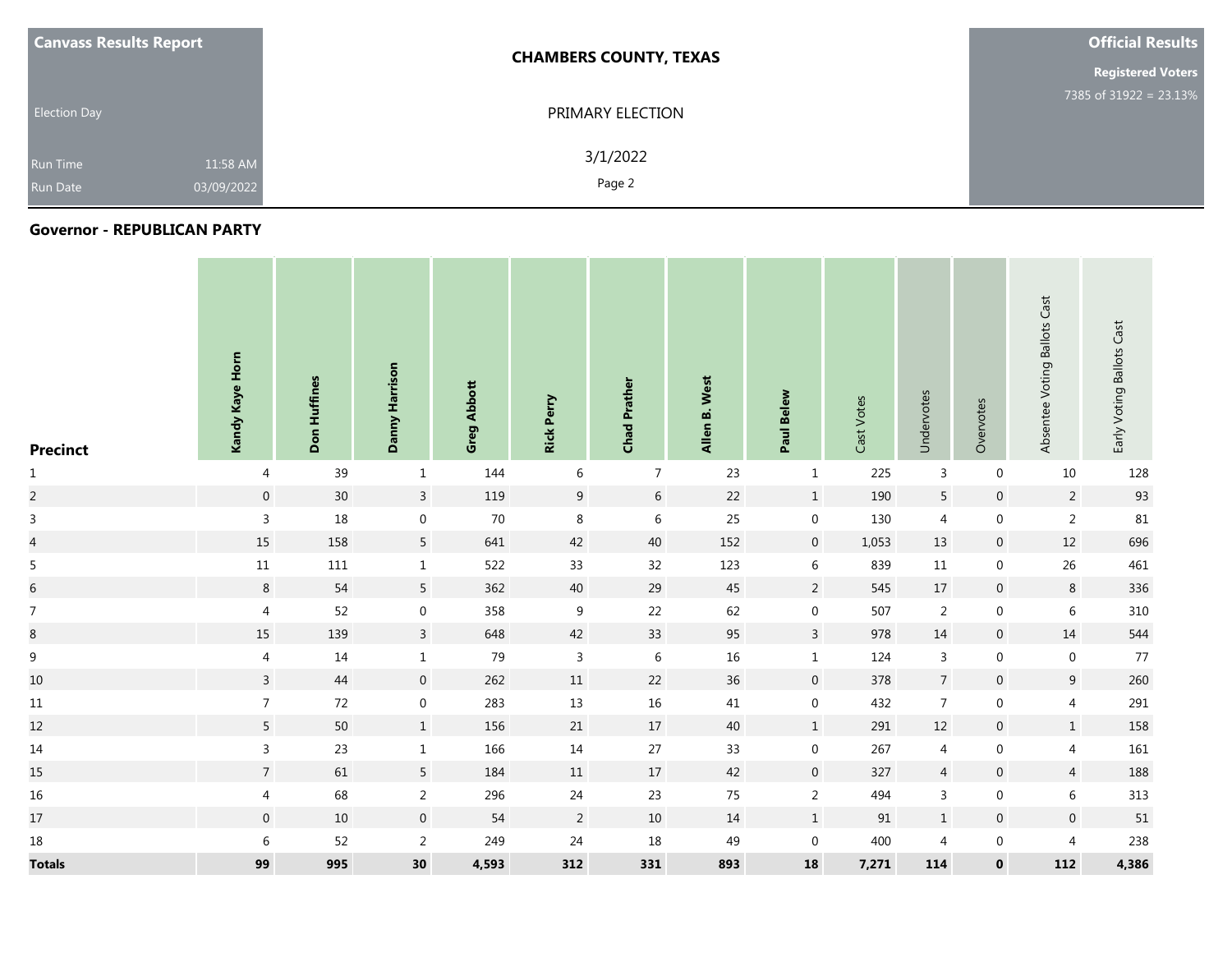| <b>Canvass Results Report</b> |            | <b>CHAMBERS COUNTY, TEXAS</b> | <b>Official Results</b>  |  |  |
|-------------------------------|------------|-------------------------------|--------------------------|--|--|
|                               |            |                               | <b>Registered Voters</b> |  |  |
| <b>Election Day</b>           |            |                               | 7385 of 31922 = 23.13%   |  |  |
|                               |            | PRIMARY ELECTION              |                          |  |  |
|                               |            | 3/1/2022                      |                          |  |  |
| <b>Run Time</b>               | 11:58 AM   |                               |                          |  |  |
| <b>Run Date</b>               | 03/09/2022 | Page 3                        |                          |  |  |

#### **Governor - REPUBLICAN PARTY**

| <b>Precinct</b> | Election Day Voting Ballots Cast | <b>Total Ballots Cast</b> | Registered Voters | Turnout Percentage |
|-----------------|----------------------------------|---------------------------|-------------------|--------------------|
| 1               | 90                               | 228                       | 596               | 38.26%             |
| $\overline{2}$  | 100                              | 195                       | 813               | 23.99%             |
| 3               | 51                               | 134                       | 518               | 25.87%             |
| 4               | 358                              | 1,066                     | 4,120             | 25.87%             |
| 5               | 363                              | 850                       | 2,462             | 34.52%             |
| 6               | 218                              | 562                       | 1,856             | 30.28%             |
| 7               | 193                              | 509                       | 2,378             | 21.40%             |
| 8               | 434                              | 992                       | 4,606             | 21.54%             |
| 9               | 50                               | 127                       | 416               | 30.53%             |
| 10              | 116                              | 385                       | 1,635             | 23.55%             |
| 11              | 144                              | 439                       | 2,344             | 18.73%             |
| 12              | 144                              | 303                       | 1,489             | 20.35%             |
| 14              | 106                              | 271                       | 945               | 28.68%             |
| 15              | 139                              | 331                       | 2,874             | 11.52%             |
| 16              | 178                              | 497                       | 2,157             | 23.04%             |
| 17              | 41                               | 92                        | 701               | 13.12%             |
| 18              | 162                              | 404                       | 2,012             | 20.08%             |
| <b>Totals</b>   | 2,887                            | 7,385                     | 31,922            | 23.13%             |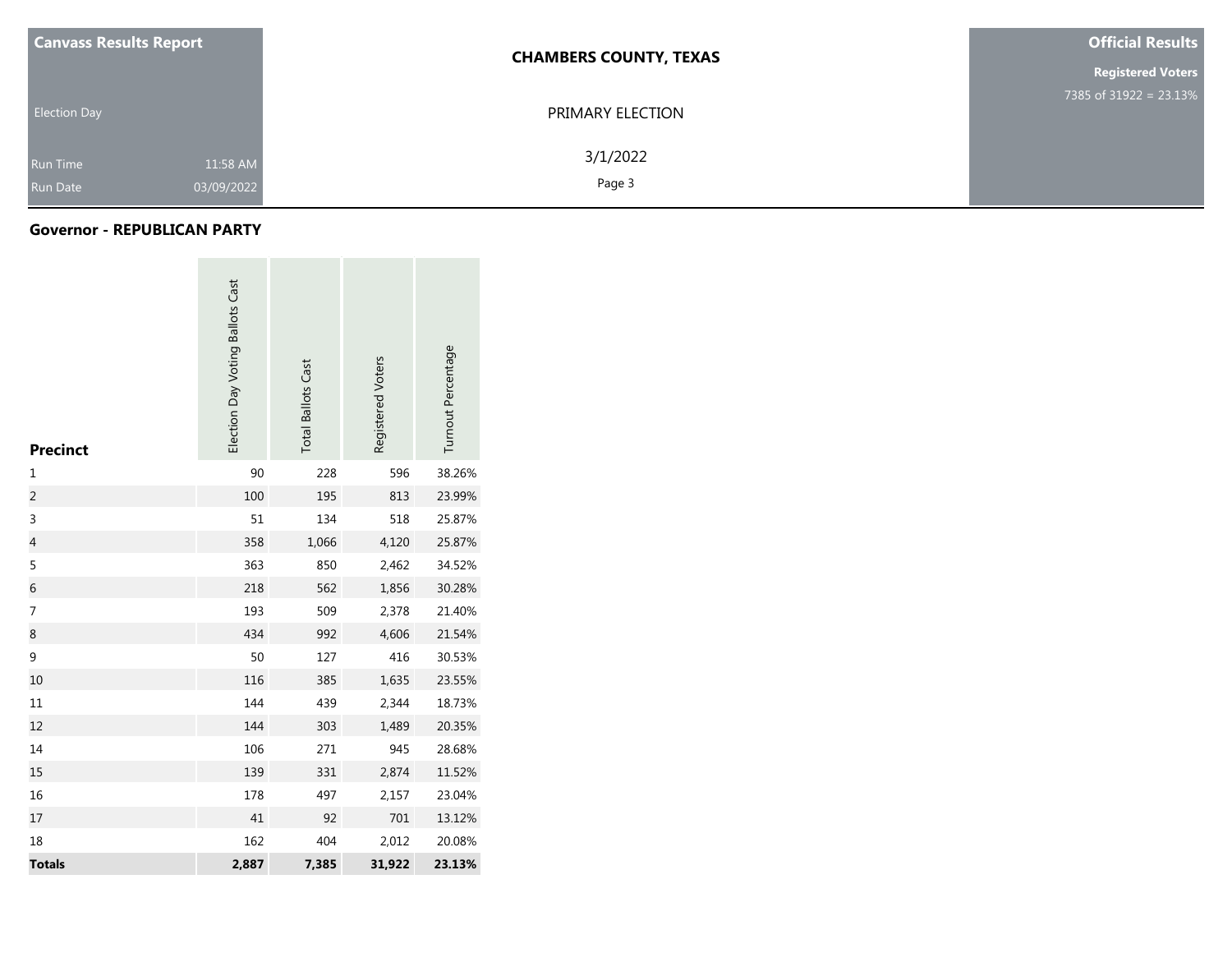| <b>Canvass Results Report</b> |            | <b>CHAMBERS COUNTY, TEXAS</b> | <b>Official Results</b>  |  |  |  |
|-------------------------------|------------|-------------------------------|--------------------------|--|--|--|
|                               |            |                               | <b>Registered Voters</b> |  |  |  |
| <b>Election Day</b>           |            |                               | 7385 of 31922 = 23.13%   |  |  |  |
|                               |            | PRIMARY ELECTION              |                          |  |  |  |
|                               |            |                               |                          |  |  |  |
| <b>Run Time</b>               | 11:58 AM   | 3/1/2022                      |                          |  |  |  |
| <b>Run Date</b>               | 03/09/2022 | Page 4                        |                          |  |  |  |

#### **Lieutenant Governor - REPUBLICAN PARTY**

| <b>Precinct</b> | <b>Trayce Bradford</b> | Todd M. Bullis      | Daniel Miller  | Dan Patrick | <b>Aaron Sorrells</b> | Zach Vance       | Cast Votes | Undervotes     | Overvotes           | Absentee Voting Ballots Cast | Early Voting Ballots Cast | Election Day Voting Ballots Cast | <b>Total Ballots Cast</b> |
|-----------------|------------------------|---------------------|----------------|-------------|-----------------------|------------------|------------|----------------|---------------------|------------------------------|---------------------------|----------------------------------|---------------------------|
| $\mathbf{1}$    | 9                      | $\overline{2}$      | $11\,$         | 182         | 4                     | 6                | 214        | 14             | $\boldsymbol{0}$    | 10                           | 128                       | 90                               | 228                       |
| $\overline{a}$  | 5                      | $\overline{2}$      | 19             | 143         | $\overline{3}$        | $\overline{4}$   | 176        | 19             | $\boldsymbol{0}$    | $\overline{2}$               | 93                        | 100                              | 195                       |
| $\mathsf{3}$    | $15\,$                 | $\overline{3}$      | 12             | 86          | $\overline{3}$        | $\,1\,$          | 120        | 14             | $\boldsymbol{0}$    | $\overline{2}$               | 81                        | 51                               | 134                       |
| $\overline{a}$  | $50\,$                 | $12\,$              | 53             | 848         | $17$                  | 22               | 1,002      | 64             | $\mathsf{O}\xspace$ | 12                           | 696                       | 358                              | 1,066                     |
| $5\phantom{.0}$ | 33                     | $15\,$              | 42             | 670         | 25                    | $14\,$           | 799        | 51             | $\boldsymbol{0}$    | 26                           | 461                       | 363                              | 850                       |
| $\overline{6}$  | 34                     | $10\,$              | 21             | 399         | $18\,$                | $21\,$           | 503        | 59             | $\boldsymbol{0}$    | $\,8\,$                      | 336                       | 218                              | 562                       |
| $\overline{7}$  | 21                     | $\boldsymbol{7}$    | $50\,$         | 381         | $\,8\,$               | $12\,$           | 479        | $30\,$         | $\boldsymbol{0}$    | $\,6\,$                      | 310                       | 193                              | 509                       |
| $\overline{8}$  | 46                     | $12\,$              | 47             | 789         | $11\,$                | 28               | 933        | 59             | $\boldsymbol{0}$    | 14                           | 544                       | 434                              | 992                       |
| $\overline{9}$  | 4                      | $\overline{2}$      | $10\,$         | 95          | $1\,$                 | $\mathsf{3}$     | 115        | 12             | $\boldsymbol{0}$    | $\boldsymbol{0}$             | 77                        | $50\,$                           | 127                       |
| $10\,$          | 12                     | $\overline{7}$      | 17             | 321         | $1\,$                 | $5\phantom{.}$   | 363        | 22             | $\boldsymbol{0}$    | $\boldsymbol{9}$             | 260                       | 116                              | 385                       |
| $11\,$          | $17$                   | $\,$ 6 $\,$         | 24             | 350         | $\,8\,$               | $10\,$           | 415        | 24             | $\boldsymbol{0}$    | $\overline{4}$               | 291                       | 144                              | 439                       |
| $12\,$          | $16\,$                 | $\sqrt{6}$          | $30\,$         | 204         | $\overline{4}$        | 14               | 274        | 29             | $\boldsymbol{0}$    | $\,1\,$                      | 158                       | 144                              | 303                       |
| $14\,$          | 9                      | $\mathsf{3}$        | $14\,$         | 214         | $\boldsymbol{0}$      | $\sqrt{5}$       | 245        | $26\,$         | $\boldsymbol{0}$    | $\overline{4}$               | 161                       | 106                              | $271\,$                   |
| 15              | 19                     | $\,8\,$             | 15             | 255         | 14                    | $\overline{7}$   | 318        | 13             | $\boldsymbol{0}$    | $\overline{4}$               | 188                       | 139                              | 331                       |
| 16              | 19                     | $\overline{5}$      | 24             | 394         | $\boldsymbol{9}$      | 9                | 460        | $37\,$         | $\boldsymbol{0}$    | $\,6\,$                      | 313                       | 178                              | 497                       |
| 17              | $\overline{2}$         | $\mathsf{O}\xspace$ | $\overline{4}$ | 76          | $\overline{3}$        | $\boldsymbol{0}$ | 85         | $\overline{7}$ | $\boldsymbol{0}$    | $\mathbf 0$                  | $51\,$                    | 41                               | 92                        |
| $18\,$          | $20\,$                 | 5                   | 28             | 312         | 12                    | $\,8\,$          | 385        | 19             | $\boldsymbol{0}$    | $\overline{4}$               | 238                       | 162                              | 404                       |
| <b>Totals</b>   | 331                    | 105                 | 421            | 5,719       | 141                   | 169              | 6,886      | 499            | $\pmb{0}$           | 112                          | 4,386                     | 2,887                            | 7,385                     |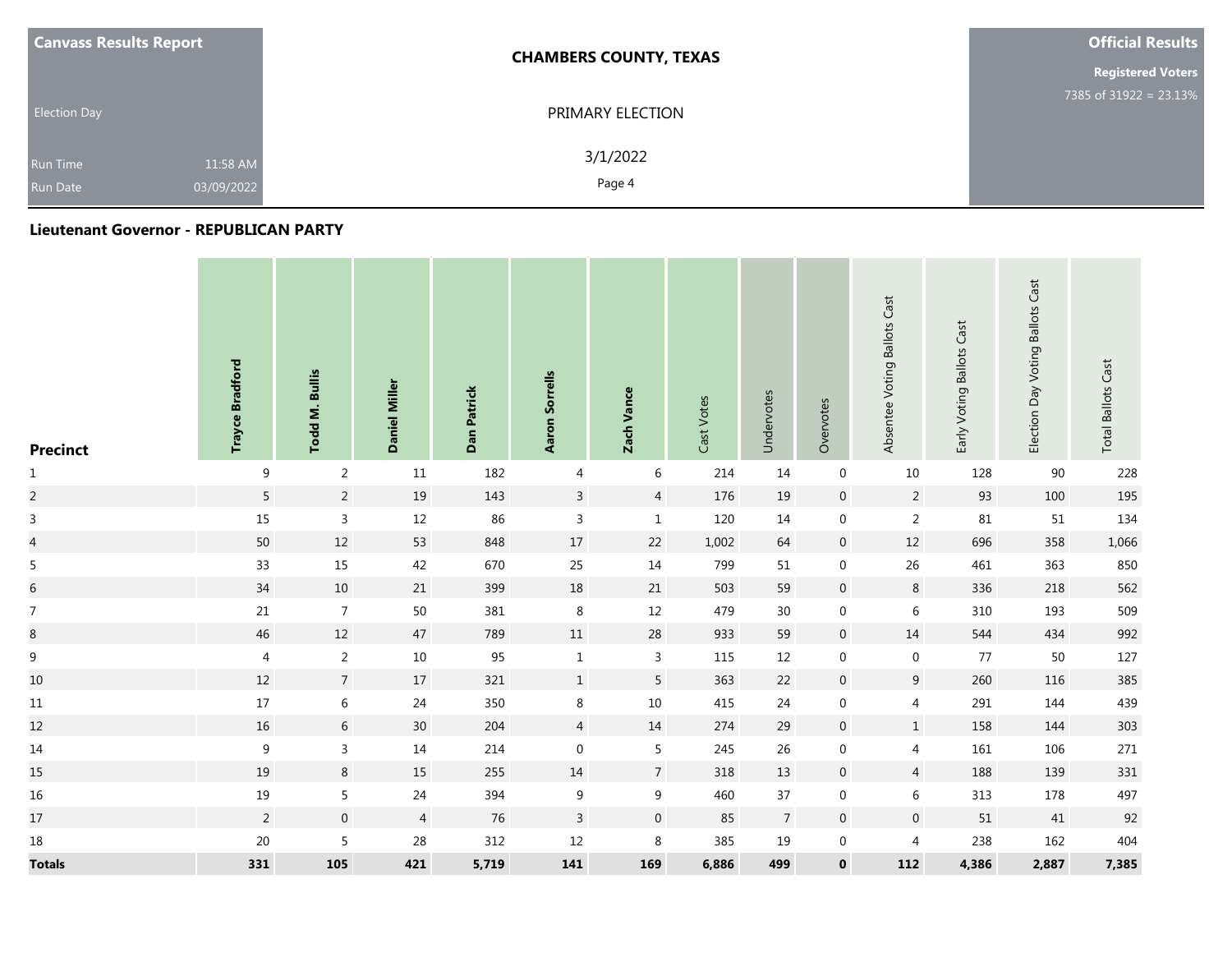| <b>Canvass Results Report</b> |            | <b>CHAMBERS COUNTY, TEXAS</b> | <b>Official Results</b>  |  |  |
|-------------------------------|------------|-------------------------------|--------------------------|--|--|
|                               |            |                               | <b>Registered Voters</b> |  |  |
| <b>Election Day</b>           |            | PRIMARY ELECTION              | 7385 of 31922 = 23.13%   |  |  |
| <b>Run Time</b>               | 11:58 AM   | 3/1/2022                      |                          |  |  |
| <b>Run Date</b>               | 03/09/2022 | Page 5                        |                          |  |  |

#### **Lieutenant Governor - REPUBLICAN PARTY**

| Precinct       | Registered Voters | Turnout Percentage |
|----------------|-------------------|--------------------|
| 1              | 596               | 38.26%             |
| $\overline{2}$ | 813               | 23.99%             |
| 3              | 518               | 25.87%             |
| 4              | 4,120             | 25.87%             |
| 5              | 2,462             | 34.52%             |
| 6              | 1,856             | 30.28%             |
| 7              | 2,378             | 21.40%             |
| 8              | 4,606             | 21.54%             |
| 9              | 416               | 30.53%             |
| 10             | 1,635             | 23.55%             |
| 11             | 2,344             | 18.73%             |
| 12             | 1,489             | 20.35%             |
| 14             | 945               | 28.68%             |
| 15             | 2,874             | 11.52%             |
| 16             | 2,157             | 23.04%             |
| 17             | 701               | 13.12%             |
| 18             | 2,012             | 20.08%             |
| <b>Totals</b>  | 31,922            | 23.13%             |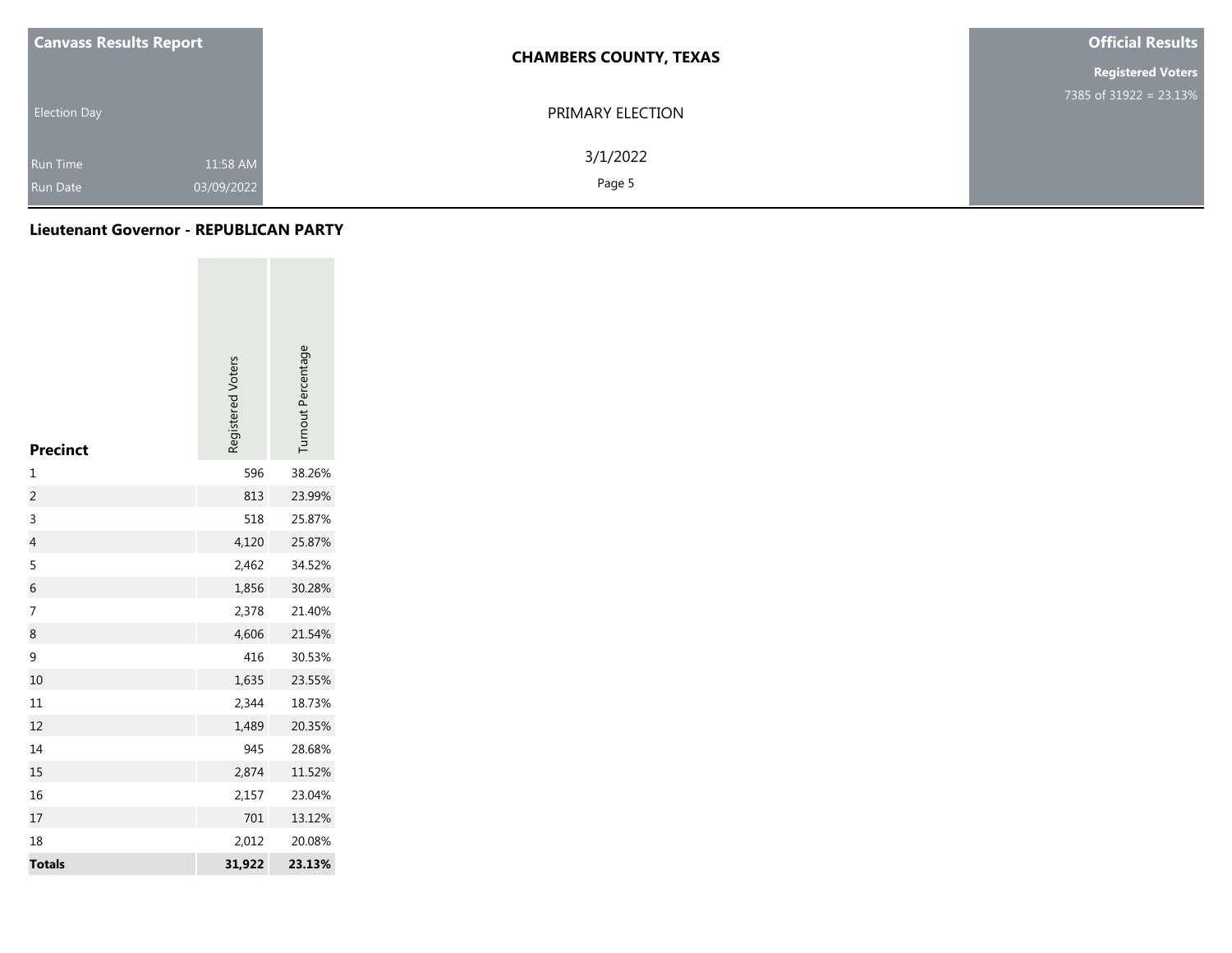| <b>Canvass Results Report</b>      |                        | <b>CHAMBERS COUNTY, TEXAS</b> | <b>Official Results</b>  |  |  |
|------------------------------------|------------------------|-------------------------------|--------------------------|--|--|
|                                    |                        |                               | <b>Registered Voters</b> |  |  |
| <b>Election Day</b>                |                        | PRIMARY ELECTION              | 7385 of 31922 = 23.13%   |  |  |
| <b>Run Time</b><br><b>Run Date</b> | 11:58 AM<br>03/09/2022 | 3/1/2022<br>Page 6            |                          |  |  |

#### **Attorney General - REPUBLICAN PARTY**

| <b>Precinct</b>  | Eva Guzman | George P. Bush | Louie Gohmert | <b>Ken Paxton</b> | Cast Votes | Undervotes | Overvotes        | Absentee Voting Ballots Cast | Early Voting Ballots Cast | Election Day Voting Ballots Cast | <b>Total Ballots Cast</b> | Registered Voters | Turnout Percentage |
|------------------|------------|----------------|---------------|-------------------|------------|------------|------------------|------------------------------|---------------------------|----------------------------------|---------------------------|-------------------|--------------------|
| $\mathbf{1}$     | 29         | 53             | 30            | 110               | 222        | $\,6\,$    | $\boldsymbol{0}$ | 10                           | 128                       | 90                               | 228                       | 596               | 38.26%             |
| $\overline{a}$   | $19\,$     | 52             | 25            | 89                | 185        | $10\,$     | $\boldsymbol{0}$ | $\sqrt{2}$                   | 93                        | 100                              | 195                       | 813               | 23.99%             |
| $\mathsf{3}$     | 24         | 35             | $18\,$        | 49                | 126        | $\bf 8$    | $\boldsymbol{0}$ | $\mathbf 2$                  | $81\,$                    | 51                               | 134                       | 518               | 25.87%             |
| $\overline{4}$   | 126        | 290            | 128           | 488               | 1,032      | 34         | $\boldsymbol{0}$ | $12\,$                       | 696                       | 358                              | 1,066                     | 4,120             | 25.87%             |
| 5                | $91\,$     | 264            | $117\,$       | 349               | 821        | 29         | $\boldsymbol{0}$ | 26                           | 461                       | 363                              | 850                       | 2,462             | 34.52%             |
| $\boldsymbol{6}$ | 97         | 182            | 44            | 204               | 527        | 35         | $\boldsymbol{0}$ | $\,8\,$                      | 336                       | 218                              | 562                       | 1,856             | 30.28%             |
| $\overline{7}$   | 70         | 141            | 75            | 207               | 493        | 16         | $\boldsymbol{0}$ | $\,$ 6 $\,$                  | 310                       | 193                              | 509                       | 2,378             | 21.40%             |
| $8\phantom{1}$   | 130        | 285            | 119           | 416               | 950        | 42         | $\mathbf 0$      | 14                           | 544                       | 434                              | 992                       | 4,606             | 21.54%             |
| 9                | $20\,$     | 31             | $13\,$        | 52                | 116        | 11         | $\mathbf 0$      | $\boldsymbol{0}$             | 77                        | $50\,$                           | 127                       | 416               | 30.53%             |
| $10\,$           | 58         | 103            | 41            | 169               | 371        | 14         | $\mathbf 0$      | $\boldsymbol{9}$             | 260                       | 116                              | 385                       | 1,635             | 23.55%             |
| $11\,$           | $71\,$     | 125            | $40\,$        | 194               | 430        | $9\,$      | $\mathbf 0$      | 4                            | 291                       | 144                              | 439                       | 2,344             | 18.73%             |
| 12               | 34         | 93             | 66            | 93                | 286        | 17         | $\boldsymbol{0}$ | $\,1\,$                      | 158                       | 144                              | 303                       | 1,489             | 20.35%             |
| $14\,$           | 38         | $80\,$         | $27$          | 112               | 257        | 14         | $\boldsymbol{0}$ | $\sqrt{4}$                   | 161                       | 106                              | 271                       | 945               | 28.68%             |
| 15               | 49         | 80             | 44            | 147               | 320        | 11         | $\boldsymbol{0}$ | $\overline{4}$               | 188                       | 139                              | 331                       | 2,874             | 11.52%             |
| 16               | 61         | 128            | 66            | 217               | 472        | 25         | $\mathbf 0$      | $\,$ 6 $\,$                  | 313                       | 178                              | 497                       | 2,157             | 23.04%             |
| $17\,$           | $10\,$     | 25             | $12\,$        | $39\,$            | 86         | $\sqrt{6}$ | $\mathbf 0$      | $\mathbf 0$                  | $51\,$                    | $41\,$                           | 92                        | 701               | 13.12%             |
| $18\,$           | $31\,$     | 132            | $51\,$        | 181               | 395        | 9          | $\boldsymbol{0}$ | $\overline{4}$               | 238                       | 162                              | 404                       | 2,012             | 20.08%             |
| <b>Totals</b>    | 958        | 2,099          | 916           | 3,116             | 7,089      | 296        | $\pmb{0}$        | 112                          | 4,386                     | 2,887                            | 7,385                     | 31,922            | 23.13%             |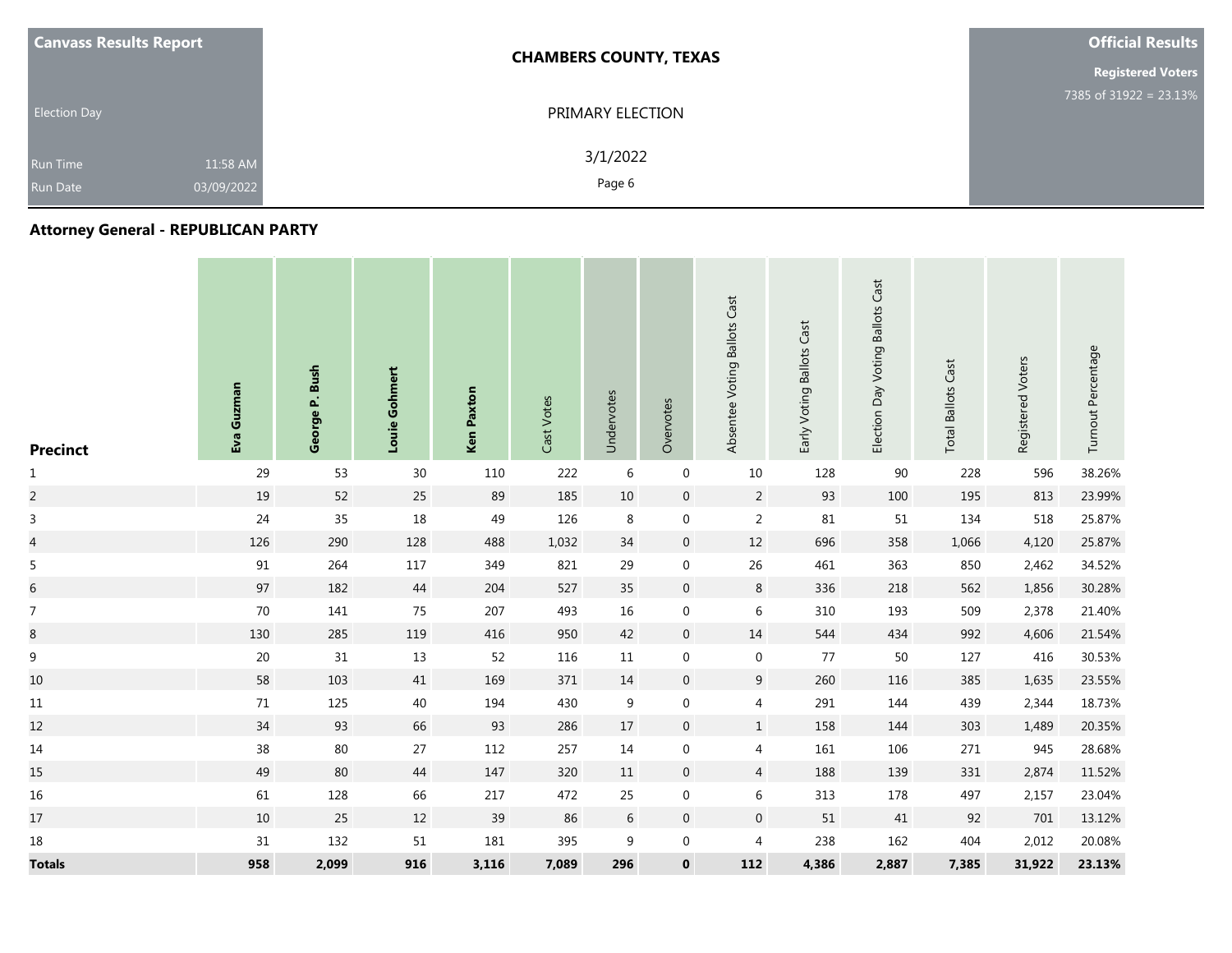| <b>Canvass Results Report</b>      |                        | <b>CHAMBERS COUNTY, TEXAS</b> | Official Results         |  |  |  |
|------------------------------------|------------------------|-------------------------------|--------------------------|--|--|--|
|                                    |                        |                               | <b>Registered Voters</b> |  |  |  |
| <b>Election Day</b>                |                        | PRIMARY ELECTION              | 7385 of 31922 = 23.13%   |  |  |  |
| <b>Run Time</b><br><b>Run Date</b> | 11:58 AM<br>03/09/2022 | 3/1/2022<br>Page 7            |                          |  |  |  |

#### **Comptroller of Public Accounts - REPUBLICAN PARTY**

| <b>Precinct</b> | Mark V. Goloby | Glenn Hegar | Cast Votes | Undervotes | Overvotes           | Absentee Voting Ballots Cast | Early Voting Ballots Cast | Election Day Voting Ballots Cast | <b>Total Ballots Cast</b> | Registered Voters | Turnout Percentage |
|-----------------|----------------|-------------|------------|------------|---------------------|------------------------------|---------------------------|----------------------------------|---------------------------|-------------------|--------------------|
| $\mathbf{1}$    | 44             | 141         | 185        | 43         | $\boldsymbol{0}$    | 10                           | 128                       | 90                               | 228                       | 596               | 38.26%             |
| $\overline{a}$  | $40\,$         | 113         | 153        | 42         | $\boldsymbol{0}$    | $\sqrt{2}$                   | 93                        | 100                              | 195                       | 813               | 23.99%             |
| 3               | $21\,$         | 85          | 106        | 28         | $\boldsymbol{0}$    | $\overline{2}$               | 81                        | $51\,$                           | 134                       | 518               | 25.87%             |
| $\overline{a}$  | 187            | 684         | 871        | 195        | $\mathsf{O}\xspace$ | $12\,$                       | 696                       | 358                              | 1,066                     | 4,120             | 25.87%             |
| 5               | 155            | 540         | 695        | 155        | 0                   | $26\,$                       | 461                       | 363                              | 850                       | 2,462             | 34.52%             |
| $\overline{6}$  | 116            | 312         | 428        | 134        | $\boldsymbol{0}$    | $\,8\,$                      | 336                       | 218                              | 562                       | 1,856             | 30.28%             |
| $\overline{7}$  | 103            | 334         | 437        | 72         | $\boldsymbol{0}$    | $\,$ 6 $\,$                  | 310                       | 193                              | 509                       | 2,378             | 21.40%             |
| $\,8\,$         | 201            | 601         | 802        | 190        | $\boldsymbol{0}$    | $14\,$                       | 544                       | 434                              | 992                       | 4,606             | 21.54%             |
| 9               | 26             | 67          | 93         | 34         | $\boldsymbol{0}$    | $\boldsymbol{0}$             | 77                        | $50\,$                           | 127                       | 416               | 30.53%             |
| 10              | 56             | 266         | 322        | 63         | $\boldsymbol{0}$    | 9                            | 260                       | 116                              | 385                       | 1,635             | 23.55%             |
| $11\,$          | $90\,$         | 292         | 382        | 57         | $\boldsymbol{0}$    | 4                            | 291                       | 144                              | 439                       | 2,344             | 18.73%             |
| 12              | 68             | 182         | 250        | 53         | $\boldsymbol{0}$    | $\mathbf 1$                  | 158                       | 144                              | 303                       | 1,489             | 20.35%             |
| 14              | 50             | 159         | 209        | 62         | $\boldsymbol{0}$    | 4                            | 161                       | 106                              | 271                       | 945               | 28.68%             |
| 15              | $75\,$         | 216         | 291        | 40         | $\mathbf 0$         | $\overline{4}$               | 188                       | 139                              | 331                       | 2,874             | 11.52%             |
| 16              | $80\,$         | 327         | 407        | $90\,$     | 0                   | 6                            | 313                       | 178                              | 497                       | 2,157             | 23.04%             |
| $17\,$          | $17\,$         | 59          | 76         | 16         | $\boldsymbol{0}$    | $\boldsymbol{0}$             | $51\,$                    | 41                               | 92                        | 701               | 13.12%             |
| 18              | $80\,$         | 260         | 340        | 64         | $\boldsymbol{0}$    | 4                            | 238                       | 162                              | 404                       | 2,012             | 20.08%             |
| <b>Totals</b>   | 1,409          | 4,638       | 6,047      | 1,338      | $\mathbf 0$         | 112                          | 4,386                     | 2,887                            | 7,385                     | 31,922            | 23.13%             |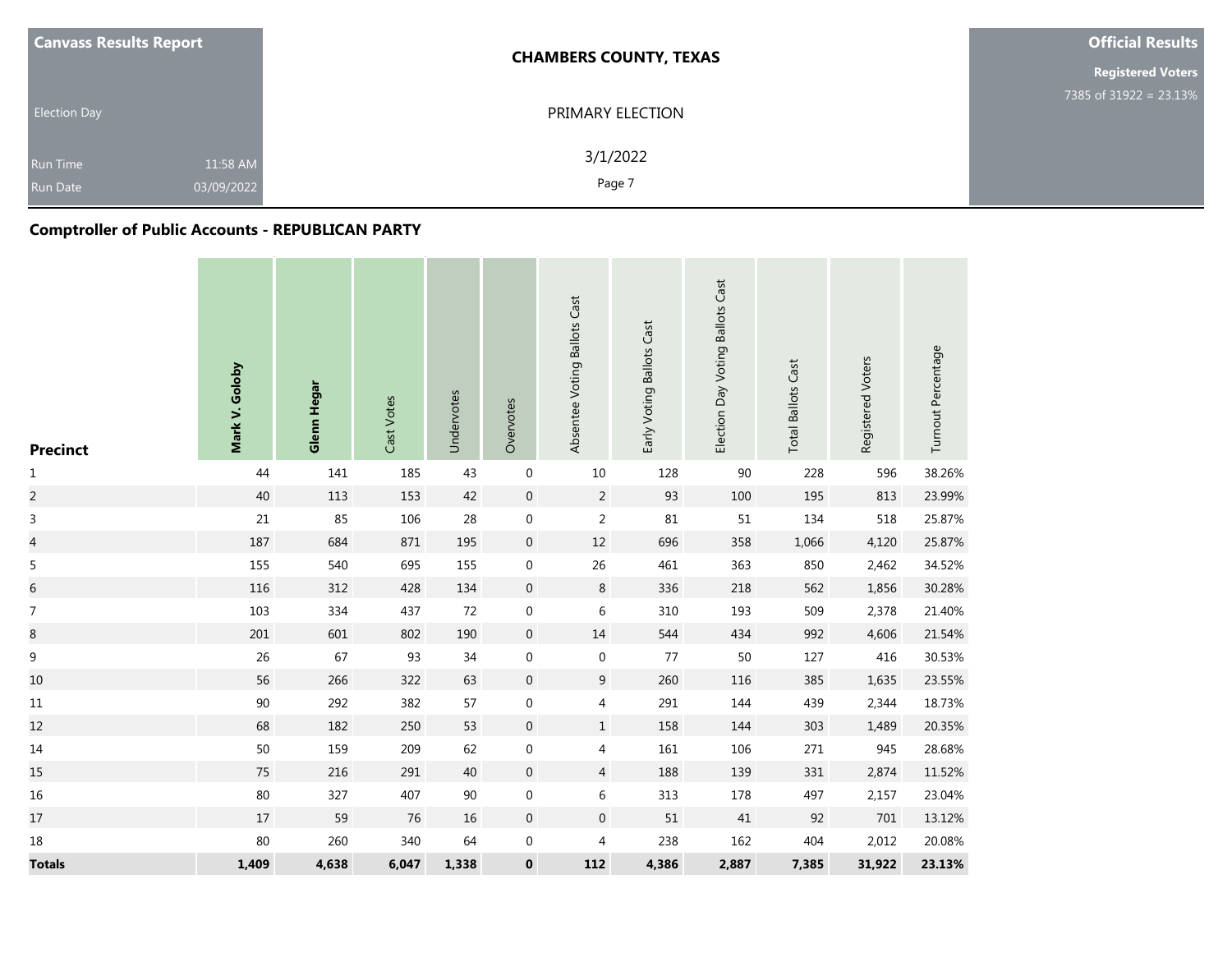| <b>Canvass Results Report</b>                                | <b>CHAMBERS COUNTY, TEXAS</b> | <b>Official Results</b>  |  |  |
|--------------------------------------------------------------|-------------------------------|--------------------------|--|--|
|                                                              |                               | <b>Registered Voters</b> |  |  |
| <b>Election Day</b>                                          | PRIMARY ELECTION              | 7385 of 31922 = 23.13%   |  |  |
| 11:58 AM<br><b>Run Time</b><br>03/09/2022<br><b>Run Date</b> | 3/1/2022<br>Page 8            |                          |  |  |

#### **Commissioner of the General Land Office - REPUBLICAN PARTY**

| <b>Precinct</b> | Jon Spiers | Don W. Minton  | Lopez<br><b>Rufus</b> | <b>Weston Martinez</b> | <b>Tim Westley</b> | Ben Armenta    | Victor Avila   | Dawn Buckingham | Cast Votes | Undervotes | Overvotes           | Absentee Voting Ballots Cast | Early Voting Ballots Cast |
|-----------------|------------|----------------|-----------------------|------------------------|--------------------|----------------|----------------|-----------------|------------|------------|---------------------|------------------------------|---------------------------|
| $1\,$           | 29         | $15\,$         | $\overline{2}$        | $12\,$                 | 31                 | 6              | 4              | 70              | 169        | 59         | $\boldsymbol{0}$    | $10\,$                       | 128                       |
| $\overline{c}$  | $27$       | $17\,$         | $\overline{5}$        | $\sqrt{ }$             | $21\,$             | $\overline{7}$ | $5\phantom{a}$ | 56              | 145        | 50         | $\boldsymbol{0}$    | $\overline{c}$               | 93                        |
| $\mathbf{3}$    | 19         | $\overline{7}$ | $\overline{4}$        | $\overline{4}$         | 14                 | $10\,$         | 5              | 31              | 94         | 40         | $\boldsymbol{0}$    | $\overline{2}$               | $81\,$                    |
| $\overline{a}$  | 173        | 75             | 17                    | 55                     | 164                | $43\,$         | 36             | $231\,$         | 794        | 272        | $\mathsf{O}\xspace$ | 12                           | 696                       |
| $\overline{5}$  | 125        | 59             | 15                    | $51\,$                 | 120                | 33             | $28\,$         | 220             | 651        | 199        | $\boldsymbol{0}$    | 26                           | 461                       |
| $\overline{6}$  | $74$       | 44             | 14                    | 22                     | 73                 | 24             | 23             | 115             | 389        | 173        | $\mathsf{O}\xspace$ | $\bf 8$                      | 336                       |
| $\overline{7}$  | 85         | $61\,$         | $11\,$                | 33                     | 58                 | $\,6\,$        | $17\,$         | 140             | 411        | 98         | $\boldsymbol{0}$    | $\sqrt{6}$                   | $310\,$                   |
| $\overline{8}$  | 149        | $105\,$        | 12                    | 37                     | 153                | $36\,$         | 28             | 206             | 726        | 266        | $\mathsf{O}\xspace$ | 14                           | 544                       |
| $9\,$           | $\,6\,$    | $\bf 8$        | $\mathbf 1$           | $\mathsf{3}$           | $21\,$             | $11\,$         | $\overline{4}$ | 35              | 89         | 38         | $\boldsymbol{0}$    | $\mathbf 0$                  | 77                        |
| $10\,$          | 69         | $27\,$         | $\sqrt{6}$            | 14                     | 72                 | $10\,$         | $\sqrt{6}$     | 93              | 297        | 88         | $\mathsf{O}\xspace$ | 9                            | 260                       |
| $11\,$          | 65         | $36\,$         | $10\,$                | 29                     | 72                 | $\overline{7}$ | $16\,$         | 124             | 359        | 80         | $\boldsymbol{0}$    | $\overline{4}$               | 291                       |
| 12              | 44         | $37$           | $\overline{4}$        | 26                     | 31                 | $10\,$         | $\overline{7}$ | $80\,$          | 239        | 64         | $\boldsymbol{0}$    | $1\,$                        | 158                       |
| $14\,$          | 34         | $12\,$         | $\overline{4}$        | $16\,$                 | $50\,$             | 12             | $12$           | 51              | 191        | 80         | $\boldsymbol{0}$    | $\overline{4}$               | 161                       |
| 15              | 50         | 36             | $6\,$                 | 25                     | 44                 | 9              | 18             | 90              | 278        | 53         | $\boldsymbol{0}$    | $\overline{4}$               | 188                       |
| 16              | 76         | 40             | $\boldsymbol{9}$      | 28                     | 58                 | $27\,$         | $9\,$          | 126             | 373        | 124        | $\boldsymbol{0}$    | 6                            | 313                       |
| $17\,$          | $17\,$     | $10\,$         | $\overline{2}$        | $\overline{4}$         | 14                 | $\overline{2}$ | $\overline{4}$ | 15              | 68         | 24         | $\mathbf 0$         | $\boldsymbol{0}$             | $51\,$                    |
| 18              | 80         | 35             | $5\phantom{.0}$       | 15                     | 51                 | $11\,$         | $12\,$         | 103             | 312        | 92         | $\overline{0}$      | $\overline{4}$               | 238                       |
| <b>Totals</b>   | 1,122      | 624            | ${\bf 127}$           | 381                    | 1,047              | 264            | 234            | 1,786           | 5,585      | 1,800      | $\mathbf{o}$        | 112                          | 4,386                     |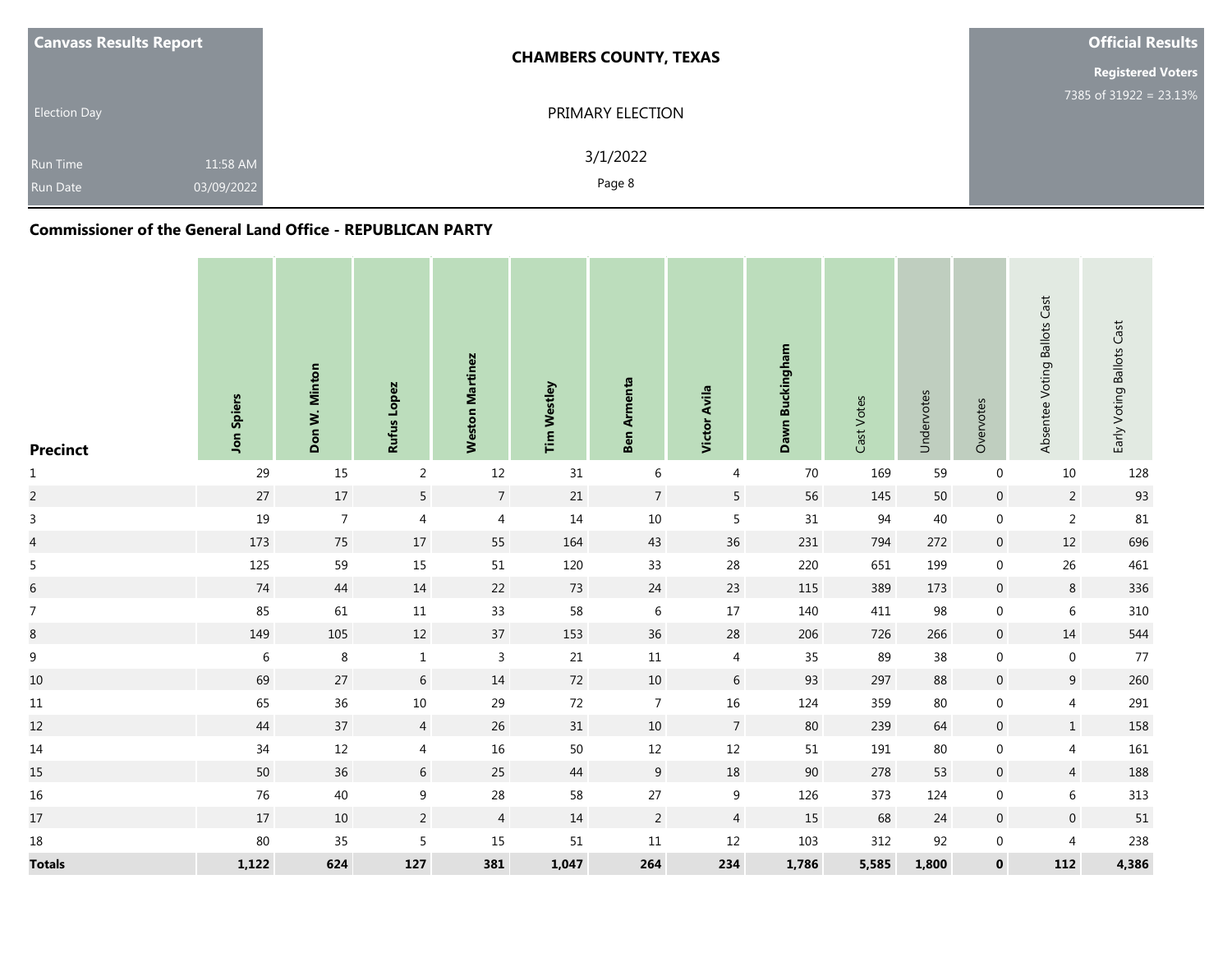| <b>Canvass Results Report</b><br><b>Election Day</b> |                        | <b>CHAMBERS COUNTY, TEXAS</b> | <b>Official Results</b>  |  |  |  |
|------------------------------------------------------|------------------------|-------------------------------|--------------------------|--|--|--|
|                                                      |                        |                               | <b>Registered Voters</b> |  |  |  |
|                                                      |                        | PRIMARY ELECTION              | 7385 of 31922 = 23.13%   |  |  |  |
| <b>Run Time</b><br><b>Run Date</b>                   | 11:58 AM<br>03/09/2022 | 3/1/2022<br>Page 9            |                          |  |  |  |

#### **Commissioner of the General Land Office - REPUBLICAN PARTY**

| <b>Precinct</b> | Election Day Voting Ballots Cast | <b>Total Ballots Cast</b> | Registered Voters | Turnout Percentage |
|-----------------|----------------------------------|---------------------------|-------------------|--------------------|
| 1               | 90                               | 228                       | 596               | 38.26%             |
| $\overline{2}$  | 100                              | 195                       | 813               | 23.99%             |
| 3               | 51                               | 134                       | 518               | 25.87%             |
| 4               | 358                              | 1,066                     | 4,120             | 25.87%             |
| 5               | 363                              | 850                       | 2,462             | 34.52%             |
| 6               | 218                              | 562                       | 1,856             | 30.28%             |
| 7               | 193                              | 509                       | 2,378             | 21.40%             |
| 8               | 434                              | 992                       | 4,606             | 21.54%             |
| 9               | 50                               | 127                       | 416               | 30.53%             |
| 10              | 116                              | 385                       | 1,635             | 23.55%             |
| 11              | 144                              | 439                       | 2,344             | 18.73%             |
| 12              | 144                              | 303                       | 1,489             | 20.35%             |
| 14              | 106                              | 271                       | 945               | 28.68%             |
| 15              | 139                              | 331                       | 2,874             | 11.52%             |
| 16              | 178                              | 497                       | 2,157             | 23.04%             |
| 17              | 41                               | 92                        | 701               | 13.12%             |
| 18              | 162                              | 404                       | 2,012             | 20.08%             |
| <b>Totals</b>   | 2,887                            | 7,385                     | 31,922            | 23.13%             |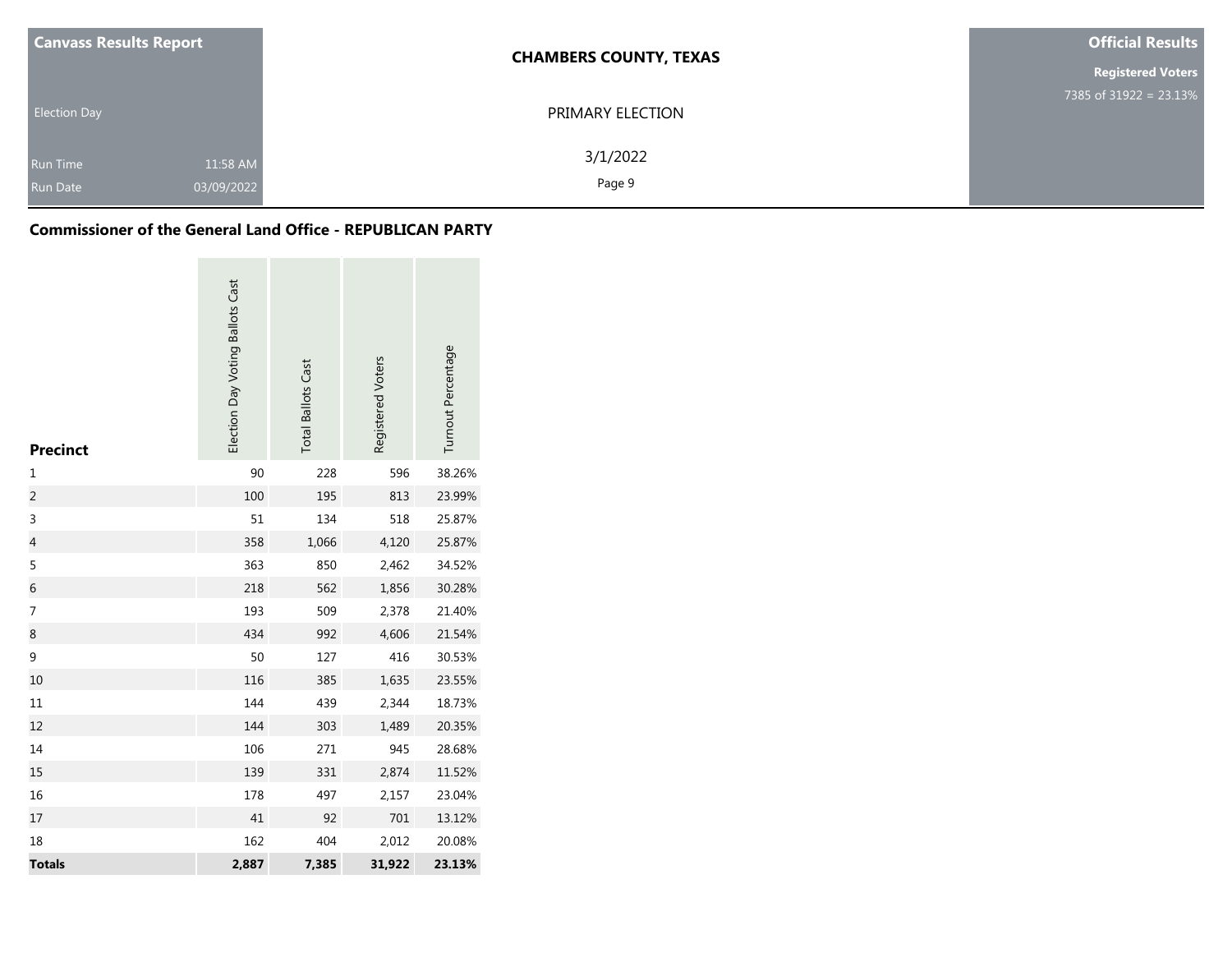| <b>Canvass Results Report</b><br><b>Election Day</b> |                        | <b>CHAMBERS COUNTY, TEXAS</b> | <b>Official Results</b>  |
|------------------------------------------------------|------------------------|-------------------------------|--------------------------|
|                                                      |                        |                               | <b>Registered Voters</b> |
|                                                      |                        | PRIMARY ELECTION              | 7385 of 31922 = 23.13%   |
| <b>Run Time</b><br><b>Run Date</b>                   | 11:58 AM<br>03/09/2022 | 3/1/2022<br>Page 10           |                          |

# **Commissioner of Agriculture - REPUBLICAN PARTY**

| <b>Precinct</b>  | Counsil<br>Carey A. | <b>James White</b> | Sid Miller | Cast Votes | Undervotes | Overvotes        | Absentee Voting Ballots Cast | Early Voting Ballots Cast | Election Day Voting Ballots Cast | <b>Total Ballots Cast</b> | Registered Voters | Turnout Percentage |
|------------------|---------------------|--------------------|------------|------------|------------|------------------|------------------------------|---------------------------|----------------------------------|---------------------------|-------------------|--------------------|
| $\mathbf 1$      | 23                  | 69                 | 94         | 186        | 42         | $\boldsymbol{0}$ | $10\,$                       | 128                       | $90\,$                           | 228                       | 596               | 38.26%             |
| $\overline{c}$   | $\mathsf g$         | 68                 | 84         | 161        | $34\,$     | $\mathbf 0$      | $\overline{2}$               | 93                        | 100                              | 195                       | 813               | 23.99%             |
| $\mathsf{3}$     | $16\,$              | 33                 | 56         | 105        | 29         | $\boldsymbol{0}$ | $\overline{2}$               | 81                        | $51\,$                           | 134                       | 518               | 25.87%             |
| $\overline{4}$   | 92                  | 312                | 445        | 849        | $217\,$    | $\boldsymbol{0}$ | $12\,$                       | 696                       | 358                              | 1,066                     | 4,120             | 25.87%             |
| 5                | 84                  | 261                | 328        | 673        | 177        | $\boldsymbol{0}$ | $26\,$                       | 461                       | 363                              | 850                       | 2,462             | 34.52%             |
| $\overline{6}$   | 53                  | 180                | 212        | 445        | 117        | $\mathbf 0$      | $\,8\,$                      | 336                       | 218                              | 562                       | 1,856             | 30.28%             |
| $\boldsymbol{7}$ | 31                  | 181                | 237        | 449        | 60         | $\boldsymbol{0}$ | $\,$ 6 $\,$                  | 310                       | 193                              | 509                       | 2,378             | 21.40%             |
| $\bf 8$          | 110                 | 298                | 366        | 774        | 218        | $\mathbf 0$      | $14\,$                       | 544                       | 434                              | 992                       | 4,606             | 21.54%             |
| 9                | $11\,$              | 42                 | 44         | $97\,$     | $30\,$     | $\boldsymbol{0}$ | $\boldsymbol{0}$             | 77                        | $50\,$                           | 127                       | 416               | 30.53%             |
| $10\,$           | 43                  | 126                | 148        | $317\,$    | 68         | $\mathbf 0$      | $\boldsymbol{9}$             | 260                       | 116                              | 385                       | 1,635             | 23.55%             |
| 11               | 60                  | 138                | 169        | 367        | $72\,$     | $\boldsymbol{0}$ | $\overline{4}$               | 291                       | 144                              | 439                       | 2,344             | 18.73%             |
| 12               | 14                  | 125                | 121        | 260        | 43         | $\mathbf 0$      | $\,1$                        | 158                       | 144                              | 303                       | 1,489             | 20.35%             |
| $14\,$           | $19\,$              | $90\,$             | 110        | 219        | 52         | $\pmb{0}$        | $\overline{4}$               | 161                       | 106                              | 271                       | 945               | 28.68%             |
| 15               | 47                  | 101                | 142        | 290        | $41\,$     | $\mathbf 0$      | $\overline{4}$               | 188                       | 139                              | 331                       | 2,874             | 11.52%             |
| 16               | 38                  | 138                | 219        | 395        | 102        | $\boldsymbol{0}$ | 6                            | 313                       | 178                              | 497                       | 2,157             | 23.04%             |
| 17               | $12\,$              | 32                 | $30\,$     | $74$       | 18         | $\mathbf 0$      | $\boldsymbol{0}$             | 51                        | $41\,$                           | 92                        | 701               | 13.12%             |
| $18\,$           | 38                  | 130                | 161        | 329        | $75\,$     | $\boldsymbol{0}$ | $\overline{4}$               | 238                       | 162                              | 404                       | 2,012             | 20.08%             |
| <b>Totals</b>    | 700                 | 2,324              | 2,966      | 5,990      | 1,395      | $\pmb{0}$        | 112                          | 4,386                     | 2,887                            | 7,385                     | 31,922            | 23.13%             |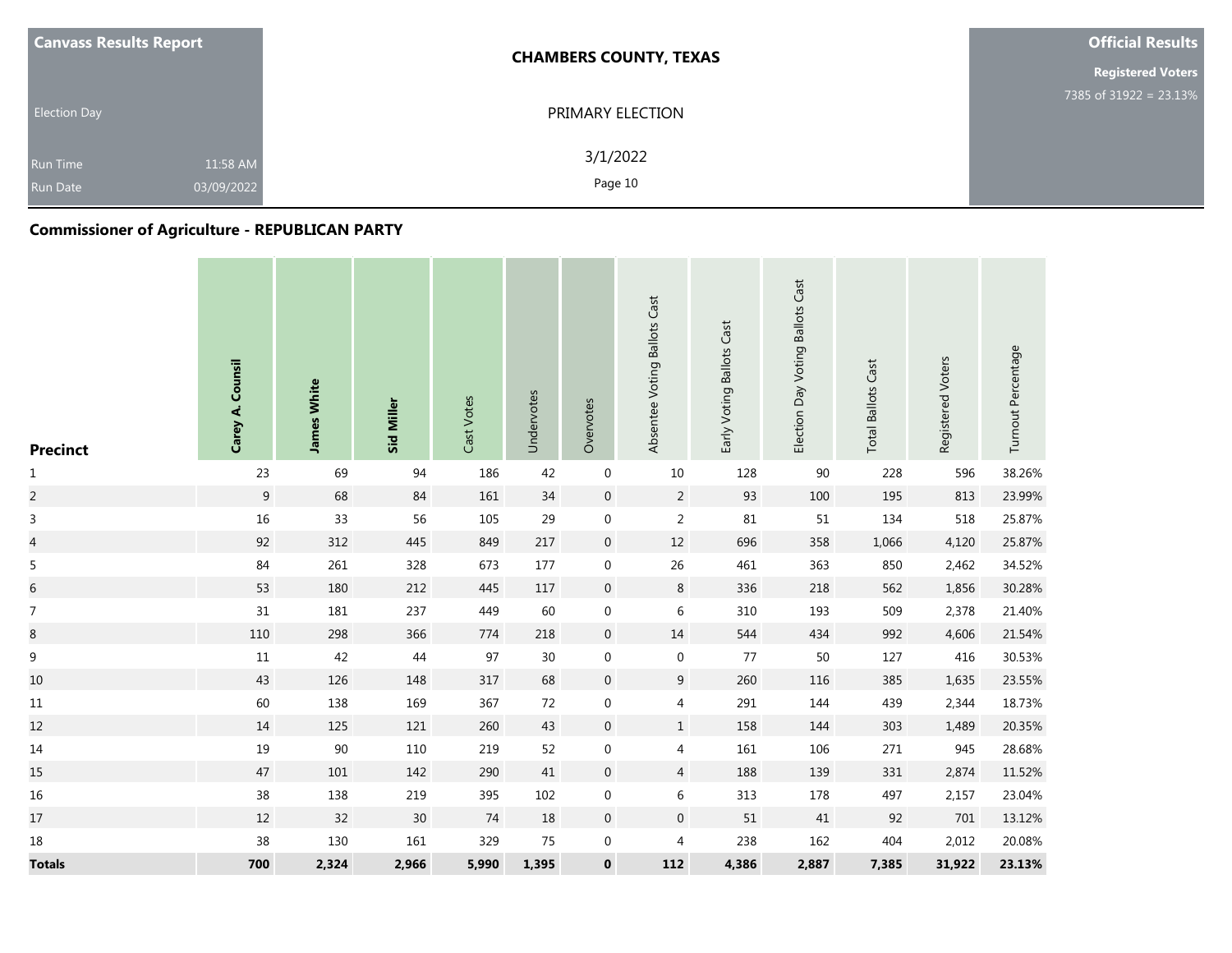| <b>Canvass Results Report</b>                                | <b>CHAMBERS COUNTY, TEXAS</b> | <b>Official Results</b>  |  |  |
|--------------------------------------------------------------|-------------------------------|--------------------------|--|--|
|                                                              |                               | <b>Registered Voters</b> |  |  |
| <b>Election Day</b>                                          | PRIMARY ELECTION              | 7385 of 31922 = 23.13%   |  |  |
| 11:58 AM<br><b>Run Time</b><br>03/09/2022<br><b>Run Date</b> | 3/1/2022<br>Page 11           |                          |  |  |

#### **Railroad Commissioner - REPUBLICAN PARTY**

| <b>Precinct</b> | <b>Summers</b><br>Marvin "Sarge" | Tipton<br>Dawayne | Christian<br>Wayne | ≒<br>Slocum<br>Tom | Stogner<br>Sarah | Cast Votes | Undervotes | Overvotes      | Absentee Voting Ballots Cast | Cast<br>Early Voting Ballots | Election Day Voting Ballots Cast | Cast<br><b>Total Ballots</b> | Registered Voters | Turnout Percentage |
|-----------------|----------------------------------|-------------------|--------------------|--------------------|------------------|------------|------------|----------------|------------------------------|------------------------------|----------------------------------|------------------------------|-------------------|--------------------|
| $\mathbf{1}$    | 38                               | 24                | 63                 | 12                 | 35               | 172        | 56         | $\mathbf 0$    | 10                           | 128                          | $90\,$                           | 228                          | 596               | 38.26%             |
| $\overline{a}$  | 29                               | 24                | 56                 | 10                 | 29               | 148        | 47         | $\mathbf 0$    | $\overline{2}$               | 93                           | 100                              | 195                          | 813               | 23.99%             |
| $\mathsf{3}$    | 19                               | 16                | 32                 | 12                 | 15               | 94         | 40         | $\mathbf 0$    | $\overline{2}$               | 81                           | 51                               | 134                          | 518               | 25.87%             |
| $\overline{a}$  | 141                              | 89                | 346                | 98                 | 137              | 811        | 255        | $\overline{0}$ | 12                           | 696                          | 358                              | 1,066                        | 4,120             | 25.87%             |
| 5               | 108                              | 79                | 276                | 88                 | 106              | 657        | 193        | $\mathbf 0$    | $26\,$                       | 461                          | 363                              | 850                          | 2,462             | 34.52%             |
| $\overline{6}$  | 84                               | 65                | 120                | 33                 | 87               | 389        | 173        | $\mathbf 0$    | $\,8\,$                      | 336                          | 218                              | 562                          | 1,856             | 30.28%             |
| $\overline{7}$  | $73$                             | 62                | 190                | 43                 | 54               | 422        | 87         | $\mathbf 0$    | 6                            | 310                          | 193                              | 509                          | 2,378             | 21.40%             |
| $8\,$           | 173                              | 102               | 273                | 78                 | 108              | 734        | 258        | $\mathbf 0$    | 14                           | 544                          | 434                              | 992                          | 4,606             | 21.54%             |
| 9               | $21\,$                           | $13\,$            | 32                 | $\overline{7}$     | 16               | 89         | 38         | $\mathbf 0$    | $\mathbf 0$                  | 77                           | 50                               | 127                          | 416               | 30.53%             |
| $10\,$          | 66                               | 43                | 145                | 23                 | 30 <sup>°</sup>  | 307        | 78         | $\mathbf 0$    | 9                            | 260                          | 116                              | 385                          | 1,635             | 23.55%             |
| $11\,$          | 79                               | 48                | 144                | $30\,$             | 61               | 362        | 77         | $\mathbf 0$    | $\overline{4}$               | 291                          | 144                              | 439                          | 2,344             | 18.73%             |
| 12              | 36                               | 22                | 116                | 23                 | 34               | 231        | 72         | $\mathbf 0$    | $\mathbf{1}$                 | 158                          | 144                              | 303                          | 1,489             | 20.35%             |
| $14\,$          | 43                               | 27                | 74                 | 17                 | 36               | 197        | 74         | $\mathbf 0$    | $\overline{4}$               | 161                          | 106                              | 271                          | 945               | 28.68%             |
| 15              | 52                               | 40                | 105                | 43                 | 49               | 289        | 42         | $\mathbf 0$    | $\overline{4}$               | 188                          | 139                              | 331                          | 2,874             | 11.52%             |
| 16              | 85                               | 48                | 168                | 29                 | 52               | 382        | 115        | $\mathbf 0$    | 6                            | 313                          | 178                              | 497                          | 2,157             | 23.04%             |
| $17\,$          | 17                               | 14                | 19                 | $\overline{7}$     | 14               | 71         | 21         | $\mathbf 0$    | $\boldsymbol{0}$             | 51                           | 41                               | 92                           | 701               | 13.12%             |
| 18              | 69                               | 37                | 130                | 32                 | 53               | 321        | 83         | $\mathbf 0$    | $\overline{4}$               | 238                          | 162                              | 404                          | 2,012             | 20.08%             |
| <b>Totals</b>   | 1,133                            | 753               | 2,289              | 585                | 916              | 5,676      | 1,709      | $\mathbf 0$    | 112                          | 4,386                        | 2,887                            | 7,385                        | 31,922            | 23.13%             |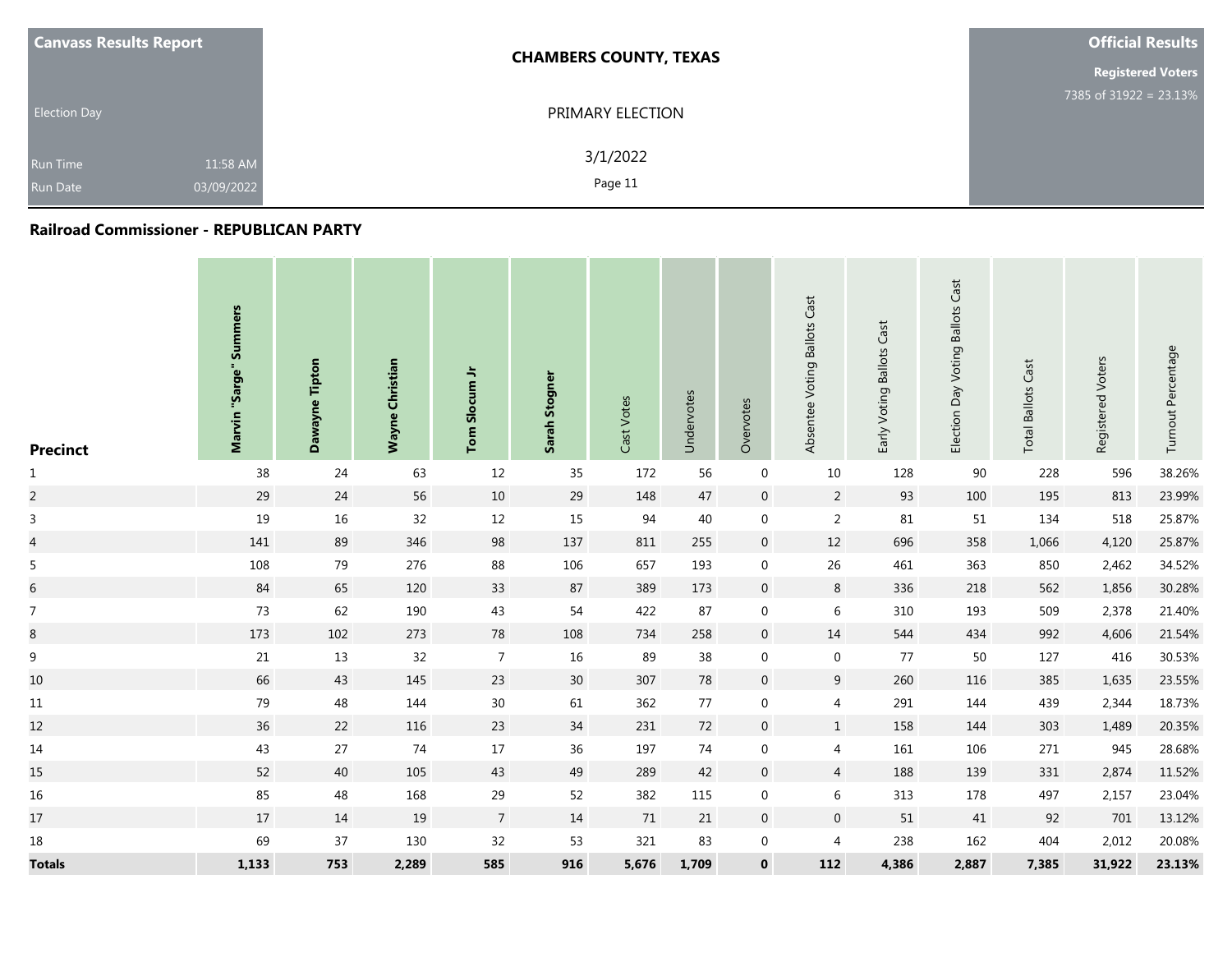| <b>Canvass Results Report</b><br><b>Election Day</b> |                        | <b>CHAMBERS COUNTY, TEXAS</b> | <b>Official Results</b>   |  |  |
|------------------------------------------------------|------------------------|-------------------------------|---------------------------|--|--|
|                                                      |                        |                               | <b>Registered Voters</b>  |  |  |
|                                                      |                        | PRIMARY ELECTION              | 7385 of 31922 = $23.13\%$ |  |  |
| <b>Run Time</b><br><b>Run Date</b>                   | 11:58 AM<br>03/09/2022 | 3/1/2022<br>Page 12           |                           |  |  |
|                                                      |                        |                               |                           |  |  |

#### **Justice, Supreme Court, Place 3 - REPUBLICAN PARTY**

| <b>Precinct</b>  | Debra Lehrmann | Cast Votes | Undervotes | Overvotes        | Absentee Voting Ballots Cast | Early Voting Ballots Cast | Election Day Voting Ballots Cast | <b>Total Ballots Cast</b> | Registered Voters | Turnout Percentage |
|------------------|----------------|------------|------------|------------------|------------------------------|---------------------------|----------------------------------|---------------------------|-------------------|--------------------|
| $\mathbf 1$      | 174            | 174        | 54         | $\boldsymbol{0}$ | $10$                         | 128                       | 90                               | 228                       | 596               | 38.26%             |
| $\overline{c}$   | 144            | 144        | $51\,$     | $\boldsymbol{0}$ | $\overline{2}$               | 93                        | 100                              | 195                       | 813               | 23.99%             |
| $\mathsf 3$      | 93             | 93         | $41\,$     | $\boldsymbol{0}$ | $\overline{2}$               | 81                        | 51                               | 134                       | 518               | 25.87%             |
| $\overline{a}$   | 855            | 855        | 211        | $\boldsymbol{0}$ | 12                           | 696                       | 358                              | 1,066                     | 4,120             | 25.87%             |
| 5                | 665            | 665        | 185        | $\boldsymbol{0}$ | 26                           | 461                       | 363                              | 850                       | 2,462             | 34.52%             |
| $\sqrt{6}$       | 397            | 397        | 165        | $\boldsymbol{0}$ | 8                            | 336                       | 218                              | 562                       | 1,856             | 30.28%             |
| $\boldsymbol{7}$ | 415            | 415        | 94         | $\boldsymbol{0}$ | $\,$ 6 $\,$                  | 310                       | 193                              | 509                       | 2,378             | 21.40%             |
| $\bf 8$          | 812            | 812        | 180        | $\mathbf 0$      | $14\,$                       | 544                       | 434                              | 992                       | 4,606             | 21.54%             |
| $\boldsymbol{9}$ | 84             | 84         | 43         | $\boldsymbol{0}$ | 0                            | 77                        | 50                               | 127                       | 416               | 30.53%             |
| $10\,$           | 317            | 317        | 68         | $\boldsymbol{0}$ | $\overline{9}$               | 260                       | 116                              | 385                       | 1,635             | 23.55%             |
| 11               | 362            | 362        | 77         | $\boldsymbol{0}$ | 4                            | 291                       | 144                              | 439                       | 2,344             | 18.73%             |
| 12               | 234            | 234        | 69         | $\boldsymbol{0}$ | $\mathbf 1$                  | 158                       | 144                              | 303                       | 1,489             | 20.35%             |
| $14\,$           | 206            | 206        | 65         | $\boldsymbol{0}$ | 4                            | 161                       | 106                              | 271                       | 945               | 28.68%             |
| 15               | 287            | 287        | 44         | $\boldsymbol{0}$ | $\overline{4}$               | 188                       | 139                              | 331                       | 2,874             | 11.52%             |
| 16               | 403            | 403        | 94         | 0                | 6                            | 313                       | 178                              | 497                       | 2,157             | 23.04%             |
| $17\,$           | 79             | 79         | $13\,$     | $\boldsymbol{0}$ | $\overline{0}$               | 51                        | 41                               | 92                        | $701\,$           | 13.12%             |
| 18               | 340            | 340        | 64         | $\boldsymbol{0}$ | 4                            | 238                       | 162                              | 404                       | 2,012             | 20.08%             |
| <b>Totals</b>    | 5,867          | 5,867      | 1,518      | 0                | 112                          | 4,386                     | 2,887                            | 7,385                     | 31,922            | 23.13%             |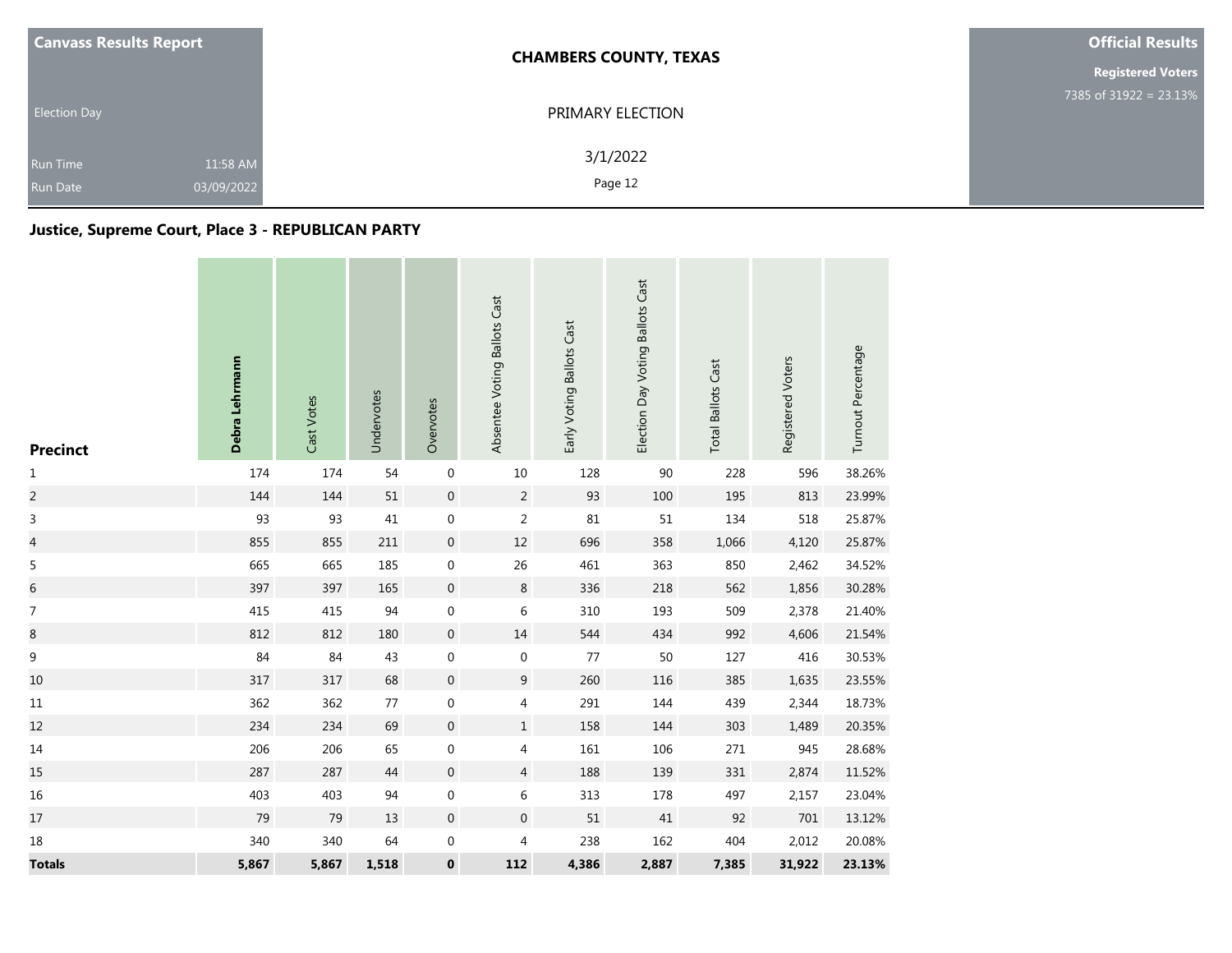| <b>Canvass Results Report</b>      |                        | <b>CHAMBERS COUNTY, TEXAS</b> | <b>Official Results</b>  |
|------------------------------------|------------------------|-------------------------------|--------------------------|
|                                    |                        |                               | <b>Registered Voters</b> |
| <b>Election Day</b>                |                        | PRIMARY ELECTION              | 7385 of 31922 = 23.13%   |
| <b>Run Time</b><br><b>Run Date</b> | 11:58 AM<br>03/09/2022 | 3/1/2022<br>Page 13           |                          |

#### **Justice, Supreme Court, Place 5 - REPUBLICAN PARTY**

| <b>Precinct</b>          | Rebeca Huddle | Cast Votes | Undervotes | Overvotes        | Absentee Voting Ballots Cast | Early Voting Ballots Cast | Election Day Voting Ballots Cast | <b>Total Ballots Cast</b> | Registered Voters | Turnout Percentage |
|--------------------------|---------------|------------|------------|------------------|------------------------------|---------------------------|----------------------------------|---------------------------|-------------------|--------------------|
| $\mathbf{1}$             | 170           | 170        | 58         | $\boldsymbol{0}$ | $10\,$                       | 128                       | 90                               | 228                       | 596               | 38.26%             |
| $\overline{c}$           | 140           | 140        | 55         | $\boldsymbol{0}$ | $\overline{2}$               | 93                        | 100                              | 195                       | 813               | 23.99%             |
| 3                        | 92            | 92         | 42         | $\boldsymbol{0}$ | $\sqrt{2}$                   | 81                        | 51                               | 134                       | 518               | 25.87%             |
| $\overline{\mathcal{L}}$ | 848           | 848        | 218        | $\boldsymbol{0}$ | 12                           | 696                       | 358                              | 1,066                     | 4,120             | 25.87%             |
| $\sqrt{5}$               | 664           | 664        | 186        | $\boldsymbol{0}$ | 26                           | 461                       | 363                              | 850                       | 2,462             | 34.52%             |
| $\,$ 6 $\,$              | 390           | 390        | 172        | $\boldsymbol{0}$ | $\,8\,$                      | 336                       | 218                              | 562                       | 1,856             | 30.28%             |
| $\boldsymbol{7}$         | 418           | 418        | $91\,$     | $\boldsymbol{0}$ | $\,6\,$                      | 310                       | 193                              | 509                       | 2,378             | 21.40%             |
| $\bf 8$                  | 810           | 810        | 182        | $\mathbf{0}$     | $14\,$                       | 544                       | 434                              | 992                       | 4,606             | 21.54%             |
| $\boldsymbol{9}$         | 81            | 81         | 46         | $\boldsymbol{0}$ | $\mathbf 0$                  | 77                        | 50                               | 127                       | 416               | 30.53%             |
| 10                       | 315           | 315        | 70         | $\boldsymbol{0}$ | 9                            | 260                       | 116                              | 385                       | 1,635             | 23.55%             |
| $11\,$                   | 362           | 362        | 77         | $\boldsymbol{0}$ | 4                            | 291                       | 144                              | 439                       | 2,344             | 18.73%             |
| 12                       | 233           | 233        | $70\,$     | $\boldsymbol{0}$ | $\,1$                        | 158                       | 144                              | 303                       | 1,489             | 20.35%             |
| 14                       | 206           | 206        | 65         | $\boldsymbol{0}$ | 4                            | 161                       | 106                              | $271\,$                   | 945               | 28.68%             |
| 15                       | 283           | 283        | 48         | $\boldsymbol{0}$ | $\overline{4}$               | 188                       | 139                              | 331                       | 2,874             | 11.52%             |
| 16                       | 399           | 399        | 98         | $\boldsymbol{0}$ | 6                            | 313                       | 178                              | 497                       | 2,157             | 23.04%             |
| $17\,$                   | 79            | 79         | 13         | $\boldsymbol{0}$ | $\boldsymbol{0}$             | 51                        | 41                               | 92                        | $701\,$           | 13.12%             |
| 18                       | 339           | 339        | 65         | $\boldsymbol{0}$ | 4                            | 238                       | 162                              | 404                       | 2,012             | 20.08%             |
| <b>Totals</b>            | 5,829         | 5,829      | 1,556      | $\pmb{0}$        | 112                          | 4,386                     | 2,887                            | 7,385                     | 31,922            | 23.13%             |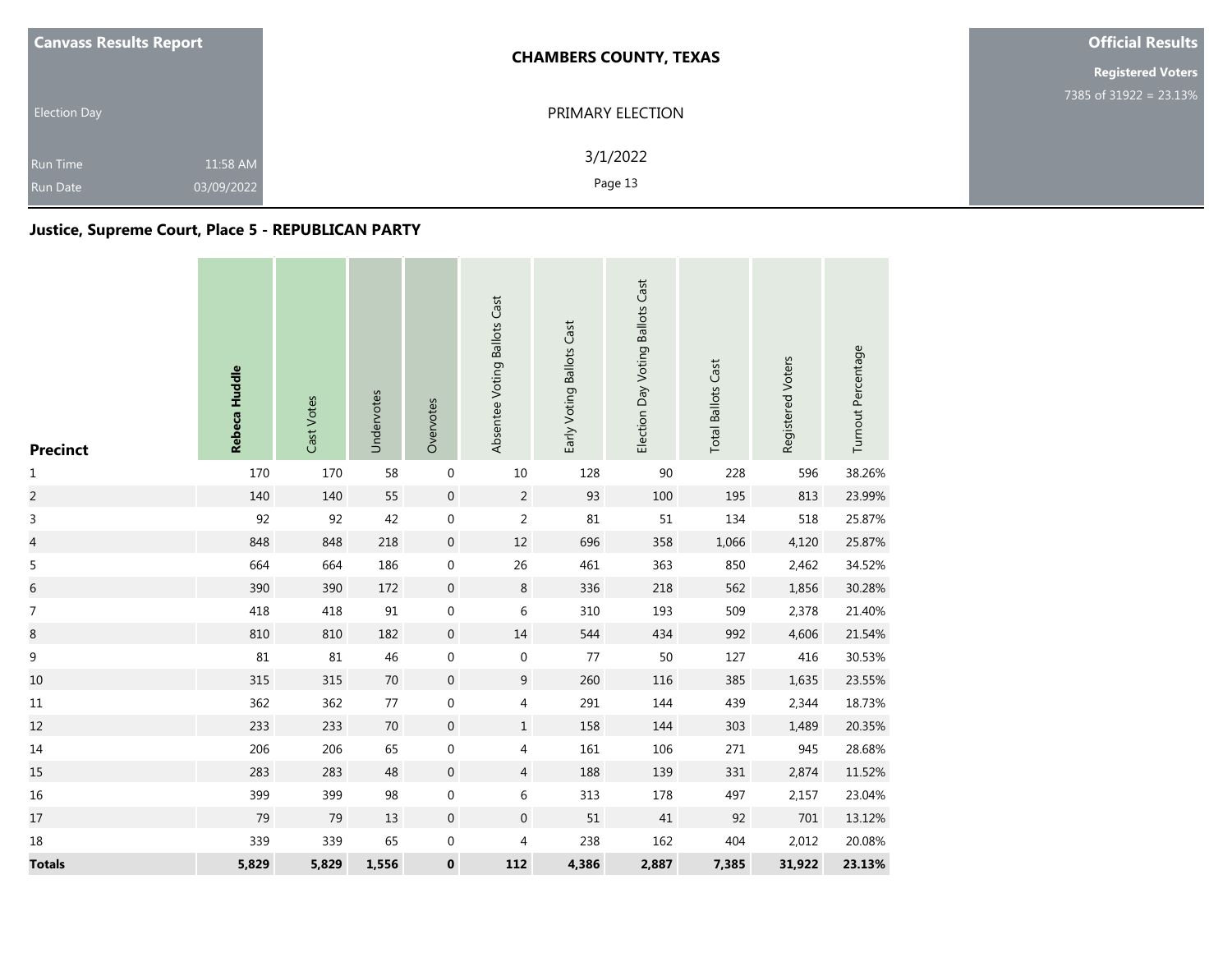| <b>Canvass Results Report</b>      |                        | <b>CHAMBERS COUNTY, TEXAS</b> | <b>Official Results</b>  |  |  |  |
|------------------------------------|------------------------|-------------------------------|--------------------------|--|--|--|
|                                    |                        |                               | <b>Registered Voters</b> |  |  |  |
| <b>Election Day</b>                |                        | PRIMARY ELECTION              | 7385 of 31922 = 23.13%   |  |  |  |
| <b>Run Time</b><br><b>Run Date</b> | 11:58 AM<br>03/09/2022 | 3/1/2022<br>Page 14           |                          |  |  |  |

#### **Justice, Supreme Court, Place 9 - REPUBLICAN PARTY**

| <b>Precinct</b>  | David J. Schenck | Evan Young | Cast Votes | Undervotes | Overvotes        | Absentee Voting Ballots Cast | Early Voting Ballots Cast | Election Day Voting Ballots Cast | <b>Total Ballots Cast</b> | Registered Voters | Turnout Percentage |
|------------------|------------------|------------|------------|------------|------------------|------------------------------|---------------------------|----------------------------------|---------------------------|-------------------|--------------------|
| $\mathbf{1}$     | 94               | 73         | 167        | 61         | $\boldsymbol{0}$ | $10\,$                       | 128                       | 90                               | 228                       | 596               | 38.26%             |
| $\overline{c}$   | 60               | 84         | 144        | $51\,$     | $\boldsymbol{0}$ | $\overline{c}$               | 93                        | 100                              | 195                       | 813               | 23.99%             |
| $\mathsf{3}$     | 52               | $40\,$     | 92         | 42         | $\boldsymbol{0}$ | $\overline{2}$               | 81                        | $51\,$                           | 134                       | 518               | 25.87%             |
| $\overline{a}$   | 429              | 366        | 795        | 271        | $\mathbf 0$      | $12\,$                       | 696                       | 358                              | 1,066                     | 4,120             | 25.87%             |
| 5                | 316              | 318        | 634        | 216        | 0                | 26                           | 461                       | 363                              | 850                       | 2,462             | 34.52%             |
| $\overline{6}$   | 223              | 172        | 395        | 167        | $\boldsymbol{0}$ | $\,8\,$                      | 336                       | 218                              | 562                       | 1,856             | 30.28%             |
| $\boldsymbol{7}$ | 230              | 175        | 405        | 104        | $\boldsymbol{0}$ | $\,6\,$                      | 310                       | 193                              | 509                       | 2,378             | 21.40%             |
| 8                | 373              | 342        | 715        | 277        | $\mathbf 0$      | $14\,$                       | 544                       | 434                              | 992                       | 4,606             | 21.54%             |
| 9                | $44\,$           | 46         | 90         | 37         | $\boldsymbol{0}$ | $\pmb{0}$                    | 77                        | 50                               | 127                       | 416               | 30.53%             |
| 10               | 181              | 113        | 294        | 91         | $\mathbf 0$      | $9\,$                        | 260                       | 116                              | 385                       | 1,635             | 23.55%             |
| 11               | 198              | 162        | 360        | 79         | $\boldsymbol{0}$ | 4                            | 291                       | 144                              | 439                       | 2,344             | 18.73%             |
| $12\,$           | 124              | $107\,$    | 231        | $72\,$     | $\pmb{0}$        | $\,1$                        | 158                       | 144                              | 303                       | 1,489             | 20.35%             |
| 14               | 99               | 98         | 197        | 74         | $\boldsymbol{0}$ | 4                            | 161                       | 106                              | 271                       | 945               | 28.68%             |
| 15               | 151              | 130        | 281        | 50         | $\mathbf 0$      | $\overline{4}$               | 188                       | 139                              | 331                       | 2,874             | 11.52%             |
| 16               | 182              | 204        | 386        | $111\,$    | $\boldsymbol{0}$ | 6                            | 313                       | 178                              | 497                       | 2,157             | 23.04%             |
| $17\,$           | 38               | 32         | $70\,$     | 22         | $\mathbf 0$      | $\boldsymbol{0}$             | 51                        | 41                               | 92                        | $701\,$           | 13.12%             |
| $18\,$           | 185              | 132        | 317        | 87         | 0                | $\overline{4}$               | 238                       | 162                              | 404                       | 2,012             | 20.08%             |
| <b>Totals</b>    | 2,979            | 2,594      | 5,573      | 1,812      | $\pmb{0}$        | 112                          | 4,386                     | 2,887                            | 7,385                     | 31,922            | 23.13%             |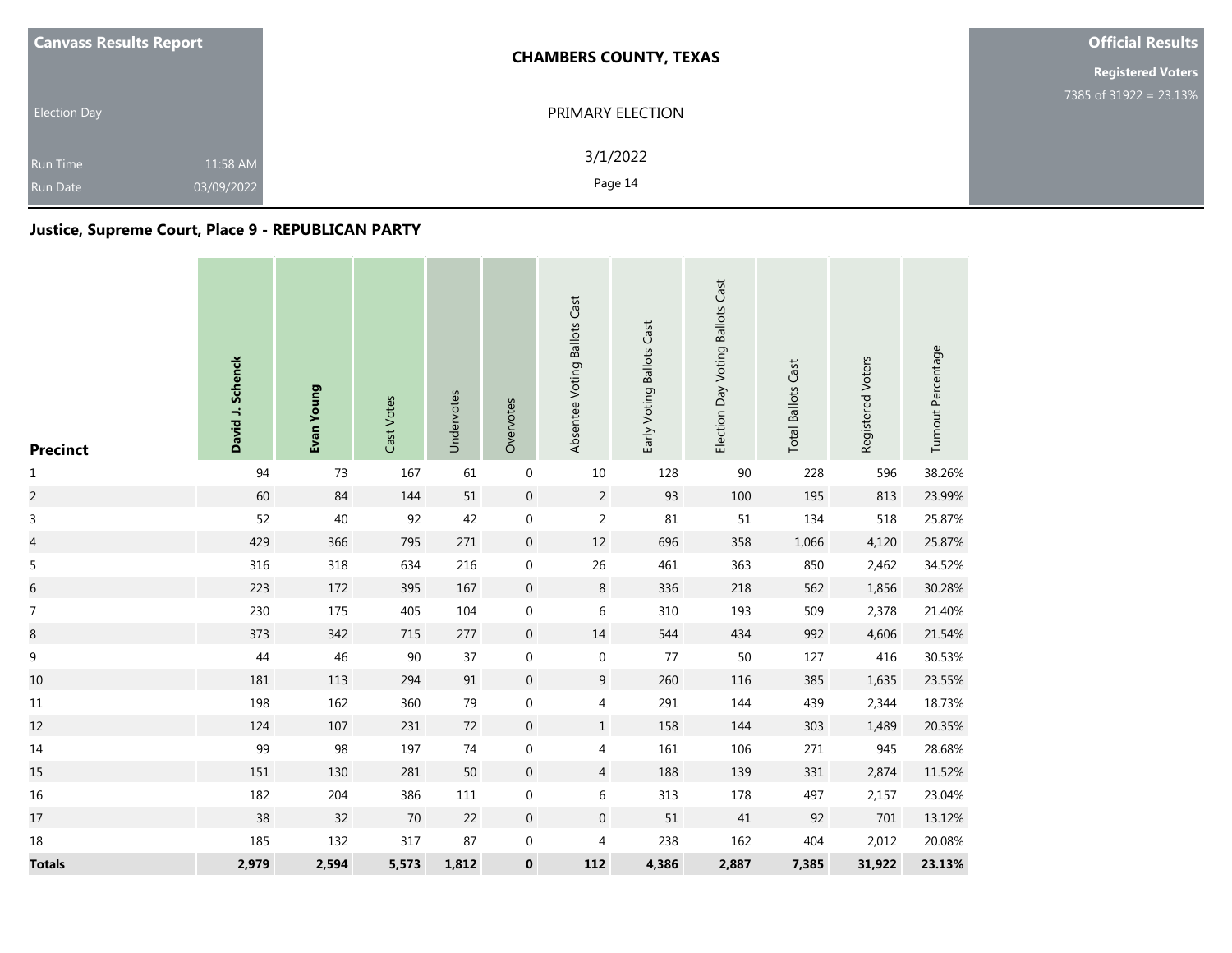| <b>Canvass Results Report</b> |                        | <b>CHAMBERS COUNTY, TEXAS</b> | <b>Official Results</b>  |
|-------------------------------|------------------------|-------------------------------|--------------------------|
|                               |                        |                               | <b>Registered Voters</b> |
| <b>Election Day</b>           |                        | PRIMARY ELECTION              | 7385 of 31922 = 23.13%   |
| Run Time<br><b>Run Date</b>   | 11:58 AM<br>03/09/2022 | 3/1/2022<br>Page 15           |                          |

# **Judge, Court of Criminal Appeals, Place 2 - REPUBLICAN PARTY**

| <b>Precinct</b>          | Mary Lou Keel | Cast Votes | Undervotes | Overvotes        | Absentee Voting Ballots Cast | Early Voting Ballots Cast | Election Day Voting Ballots Cast | <b>Total Ballots Cast</b> | Registered Voters | Turnout Percentage |
|--------------------------|---------------|------------|------------|------------------|------------------------------|---------------------------|----------------------------------|---------------------------|-------------------|--------------------|
| $\mathbf 1$              | 165           | 165        | 63         | $\,0\,$          | $10\,$                       | 128                       | 90                               | 228                       | 596               | 38.26%             |
| $\sqrt{2}$               | 136           | 136        | 59         | $\boldsymbol{0}$ | $\overline{2}$               | 93                        | 100                              | 195                       | 813               | 23.99%             |
| $\mathsf 3$              | 93            | 93         | 41         | $\boldsymbol{0}$ | $\overline{a}$               | 81                        | 51                               | 134                       | 518               | 25.87%             |
| $\overline{\mathcal{L}}$ | 844           | 844        | 222        | $\mathbf 0$      | $12\,$                       | 696                       | 358                              | 1,066                     | 4,120             | 25.87%             |
| $\sqrt{5}$               | 651           | 651        | 199        | $\boldsymbol{0}$ | 26                           | 461                       | 363                              | 850                       | 2,462             | 34.52%             |
| $\,$ 6 $\,$              | 382           | 382        | 180        | $\boldsymbol{0}$ | $\,8\,$                      | 336                       | 218                              | 562                       | 1,856             | 30.28%             |
| $\boldsymbol{7}$         | 412           | 412        | 97         | $\boldsymbol{0}$ | 6                            | 310                       | 193                              | 509                       | 2,378             | 21.40%             |
| $\,8\,$                  | 801           | 801        | 191        | $\boldsymbol{0}$ | 14                           | 544                       | 434                              | 992                       | 4,606             | 21.54%             |
| 9                        | 81            | $81\,$     | 46         | $\pmb{0}$        | 0                            | 77                        | 50                               | 127                       | 416               | 30.53%             |
| $10\,$                   | 308           | 308        | 77         | $\mathbf 0$      | 9                            | 260                       | 116                              | 385                       | 1,635             | 23.55%             |
| 11                       | 359           | 359        | 80         | $\boldsymbol{0}$ | 4                            | 291                       | 144                              | 439                       | 2,344             | 18.73%             |
| 12                       | 228           | 228        | 75         | $\boldsymbol{0}$ | $\mathbf 1$                  | 158                       | 144                              | 303                       | 1,489             | 20.35%             |
| 14                       | 200           | 200        | $71\,$     | $\boldsymbol{0}$ | 4                            | 161                       | 106                              | $271\,$                   | 945               | 28.68%             |
| 15                       | 288           | 288        | 43         | $\mathbf 0$      | $\overline{4}$               | 188                       | 139                              | 331                       | 2,874             | 11.52%             |
| 16                       | 396           | 396        | 101        | $\mathbf 0$      | 6                            | 313                       | 178                              | 497                       | 2,157             | 23.04%             |
| $17\,$                   | 80            | 80         | 12         | $\boldsymbol{0}$ | $\boldsymbol{0}$             | $51\,$                    | $41\,$                           | 92                        | 701               | 13.12%             |
| 18                       | 338           | 338        | 66         | $\boldsymbol{0}$ | 4                            | 238                       | 162                              | 404                       | 2,012             | 20.08%             |
| <b>Totals</b>            | 5,762         | 5,762      | 1,623      | $\mathbf 0$      | 112                          | 4,386                     | 2,887                            | 7,385                     | 31,922            | 23.13%             |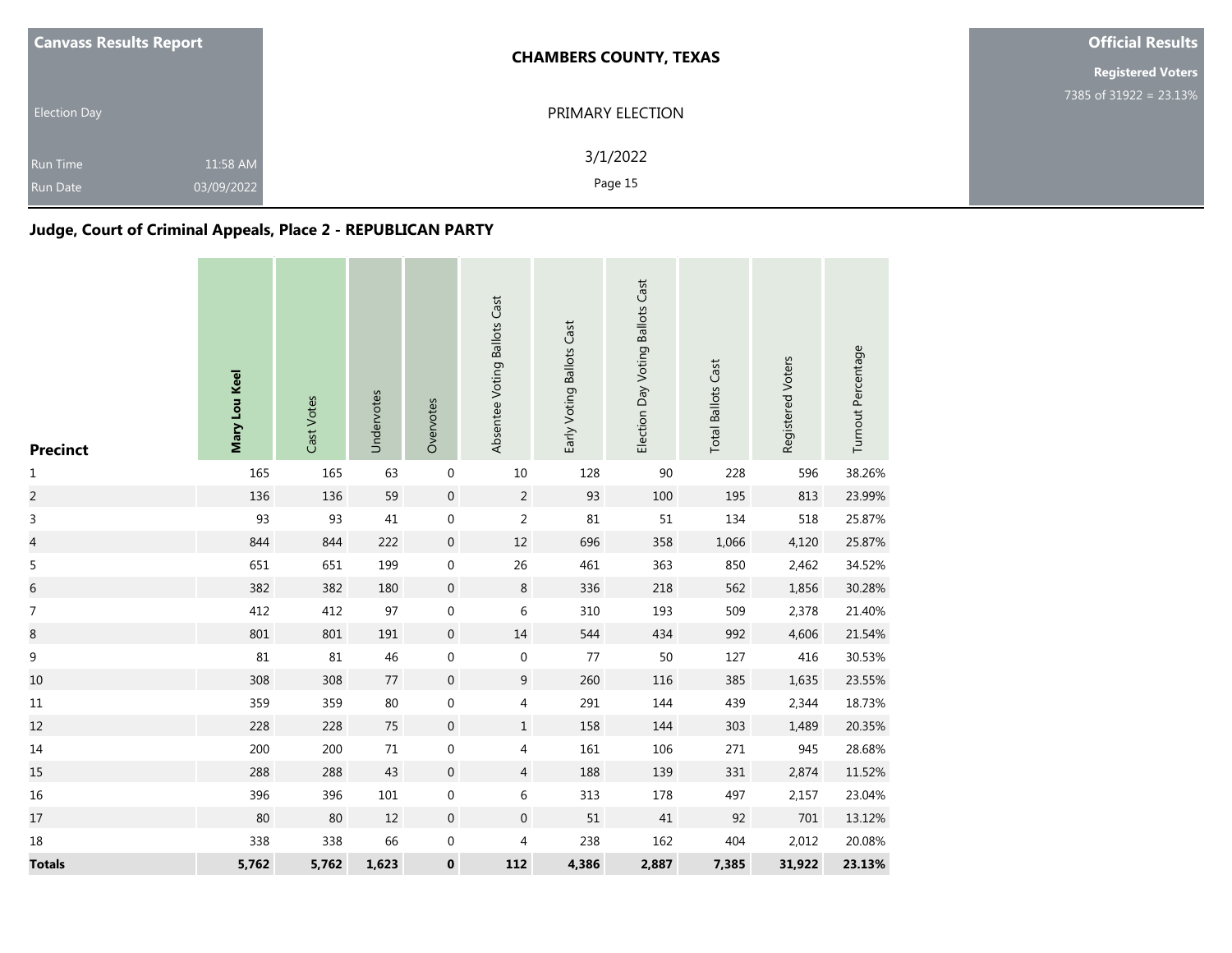| <b>Canvass Results Report</b><br><b>Election Day</b> |                        | <b>CHAMBERS COUNTY, TEXAS</b> | <b>Official Results</b>  |
|------------------------------------------------------|------------------------|-------------------------------|--------------------------|
|                                                      |                        |                               | <b>Registered Voters</b> |
|                                                      |                        | PRIMARY ELECTION              | 7385 of 31922 = 23.13%   |
| <b>Run Time</b><br><b>Run Date</b>                   | 11:58 AM<br>03/09/2022 | 3/1/2022<br>Page 16           |                          |

# **Judge, Court of Criminal Appeals, Place 5 - REPUBLICAN PARTY**

| <b>Precinct</b>          | <b>Clint Morgan</b> | Scott Walker | Cast Votes | Undervotes | Overvotes        | Absentee Voting Ballots Cast | Early Voting Ballots Cast | Election Day Voting Ballots Cast | <b>Total Ballots Cast</b> | Registered Voters | Turnout Percentage |
|--------------------------|---------------------|--------------|------------|------------|------------------|------------------------------|---------------------------|----------------------------------|---------------------------|-------------------|--------------------|
| $\mathbf{1}$             | $77 \,$             | $90\,$       | 167        | 61         | $\boldsymbol{0}$ | $10\,$                       | 128                       | 90                               | 228                       | 596               | 38.26%             |
| $\overline{c}$           | 66                  | 80           | 146        | 49         | $\boldsymbol{0}$ | $\sqrt{2}$                   | 93                        | 100                              | 195                       | 813               | 23.99%             |
| $\mathsf{3}$             | 26                  | 62           | 88         | 46         | $\boldsymbol{0}$ | $\sqrt{2}$                   | 81                        | $51\,$                           | 134                       | 518               | 25.87%             |
| $\overline{\mathcal{L}}$ | 362                 | 449          | 811        | 255        | $\mathbf 0$      | $12\,$                       | 696                       | 358                              | 1,066                     | 4,120             | 25.87%             |
| 5                        | 290                 | 347          | 637        | 213        | $\boldsymbol{0}$ | 26                           | 461                       | 363                              | 850                       | 2,462             | 34.52%             |
| $\overline{6}$           | 161                 | 226          | 387        | 175        | $\boldsymbol{0}$ | $\,8\,$                      | 336                       | 218                              | 562                       | 1,856             | 30.28%             |
| $\overline{7}$           | 180                 | 240          | 420        | 89         | $\boldsymbol{0}$ | $\,$ 6 $\,$                  | 310                       | 193                              | 509                       | 2,378             | 21.40%             |
| 8                        | 333                 | 398          | 731        | 261        | $\boldsymbol{0}$ | $14\,$                       | 544                       | 434                              | 992                       | 4,606             | 21.54%             |
| 9                        | 44                  | 41           | 85         | 42         | 0                | $\boldsymbol{0}$             | 77                        | 50                               | 127                       | 416               | 30.53%             |
| 10                       | 128                 | 178          | 306        | 79         | $\boldsymbol{0}$ | 9                            | 260                       | 116                              | 385                       | 1,635             | 23.55%             |
| 11                       | 161                 | 196          | 357        | 82         | $\boldsymbol{0}$ | $\overline{4}$               | 291                       | 144                              | 439                       | 2,344             | 18.73%             |
| $12\,$                   | 102                 | 128          | 230        | 73         | $\boldsymbol{0}$ | $\,1$                        | 158                       | 144                              | 303                       | 1,489             | 20.35%             |
| 14                       | 86                  | 108          | 194        | 77         | $\boldsymbol{0}$ | $\overline{4}$               | 161                       | 106                              | 271                       | 945               | 28.68%             |
| 15                       | 149                 | 140          | 289        | 42         | $\mathbf 0$      | $\overline{4}$               | 188                       | 139                              | 331                       | 2,874             | 11.52%             |
| 16                       | 162                 | 219          | 381        | 116        | 0                | $\,$ 6 $\,$                  | 313                       | 178                              | 497                       | 2,157             | 23.04%             |
| $17\,$                   | 35                  | 39           | 74         | 18         | $\mathbf 0$      | $\boldsymbol{0}$             | 51                        | 41                               | 92                        | 701               | 13.12%             |
| 18                       | 168                 | 158          | 326        | 78         | 0                | 4                            | 238                       | 162                              | 404                       | 2,012             | 20.08%             |
| <b>Totals</b>            | 2,530               | 3,099        | 5,629      | 1,756      | $\pmb{0}$        | 112                          | 4,386                     | 2,887                            | 7,385                     | 31,922            | 23.13%             |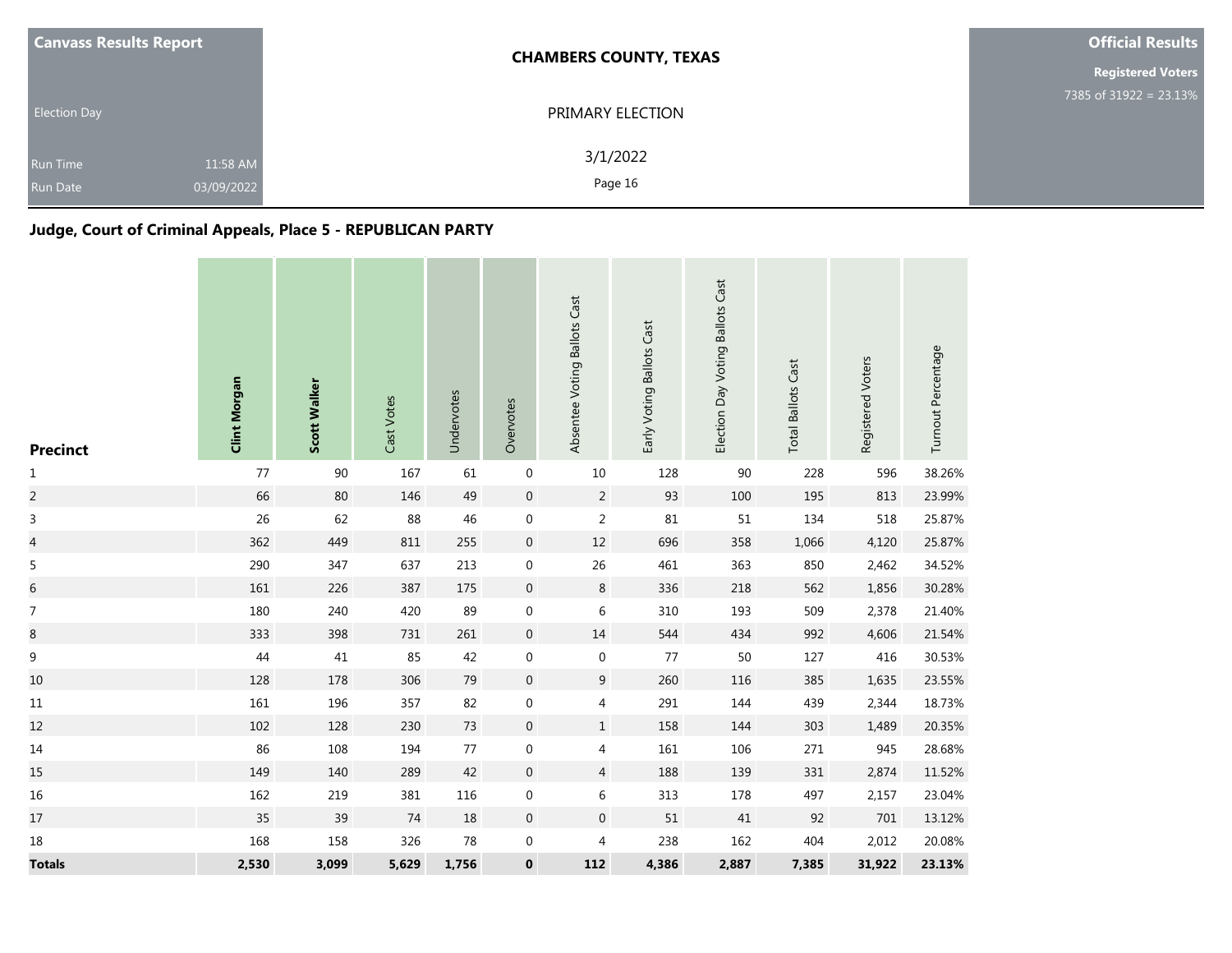| <b>Canvass Results Report</b> |                        | <b>CHAMBERS COUNTY, TEXAS</b> | <b>Official Results</b>  |
|-------------------------------|------------------------|-------------------------------|--------------------------|
|                               |                        |                               | <b>Registered Voters</b> |
| <b>Election Day</b>           |                        | PRIMARY ELECTION              | 7385 of 31922 = 23.13%   |
| Run Time<br><b>Run Date</b>   | 11:58 AM<br>03/09/2022 | 3/1/2022<br>Page 17           |                          |

# **Judge, Court of Criminal Appeals, Place 6 - REPUBLICAN PARTY**

| <b>Precinct</b>          | Jesse F. McClure, III | Cast Votes | Undervotes | Overvotes        | Absentee Voting Ballots Cast | Early Voting Ballots Cast | Election Day Voting Ballots Cast | <b>Total Ballots Cast</b> | Registered Voters | Turnout Percentage |
|--------------------------|-----------------------|------------|------------|------------------|------------------------------|---------------------------|----------------------------------|---------------------------|-------------------|--------------------|
| $\mathbf 1$              | 163                   | 163        | 65         | $\,0\,$          | $10\,$                       | 128                       | 90                               | 228                       | 596               | 38.26%             |
| $\sqrt{2}$               | 135                   | 135        | 60         | $\boldsymbol{0}$ | $\overline{2}$               | 93                        | 100                              | 195                       | 813               | 23.99%             |
| $\mathsf 3$              | 88                    | 88         | 46         | $\boldsymbol{0}$ | $\overline{c}$               | 81                        | 51                               | 134                       | 518               | 25.87%             |
| $\overline{\mathcal{L}}$ | 830                   | 830        | 236        | $\mathbf 0$      | 12                           | 696                       | 358                              | 1,066                     | 4,120             | 25.87%             |
| $\sqrt{5}$               | 631                   | 631        | 219        | $\boldsymbol{0}$ | 26                           | 461                       | 363                              | 850                       | 2,462             | 34.52%             |
| $\,$ 6 $\,$              | 369                   | 369        | 193        | $\boldsymbol{0}$ | $\,8\,$                      | 336                       | 218                              | 562                       | 1,856             | 30.28%             |
| $\boldsymbol{7}$         | 408                   | 408        | 101        | $\boldsymbol{0}$ | 6                            | 310                       | 193                              | 509                       | 2,378             | 21.40%             |
| $\,8\,$                  | 785                   | 785        | 207        | $\boldsymbol{0}$ | 14                           | 544                       | 434                              | 992                       | 4,606             | 21.54%             |
| 9                        | 73                    | 73         | 54         | $\boldsymbol{0}$ | 0                            | 77                        | 50                               | 127                       | 416               | 30.53%             |
| 10                       | 311                   | 311        | 74         | $\mathbf 0$      | 9                            | 260                       | 116                              | 385                       | 1,635             | 23.55%             |
| 11                       | 350                   | 350        | 89         | $\boldsymbol{0}$ | 4                            | 291                       | 144                              | 439                       | 2,344             | 18.73%             |
| 12                       | 228                   | 228        | 75         | $\boldsymbol{0}$ | $\mathbf 1$                  | 158                       | 144                              | 303                       | 1,489             | 20.35%             |
| 14                       | 198                   | 198        | 73         | $\pmb{0}$        | 4                            | 161                       | 106                              | $271\,$                   | 945               | 28.68%             |
| 15                       | 279                   | 279        | 52         | $\mathbf 0$      | $\overline{4}$               | 188                       | 139                              | 331                       | 2,874             | 11.52%             |
| 16                       | 391                   | 391        | 106        | $\mathbf 0$      | 6                            | 313                       | 178                              | 497                       | 2,157             | 23.04%             |
| $17\,$                   | $77\,$                | $77$       | 15         | $\boldsymbol{0}$ | $\boldsymbol{0}$             | $51\,$                    | $41\,$                           | 92                        | 701               | 13.12%             |
| 18                       | 338                   | 338        | 66         | $\boldsymbol{0}$ | 4                            | 238                       | 162                              | 404                       | 2,012             | 20.08%             |
| <b>Totals</b>            | 5,654                 | 5,654      | 1,731      | $\mathbf 0$      | 112                          | 4,386                     | 2,887                            | 7,385                     | 31,922            | 23.13%             |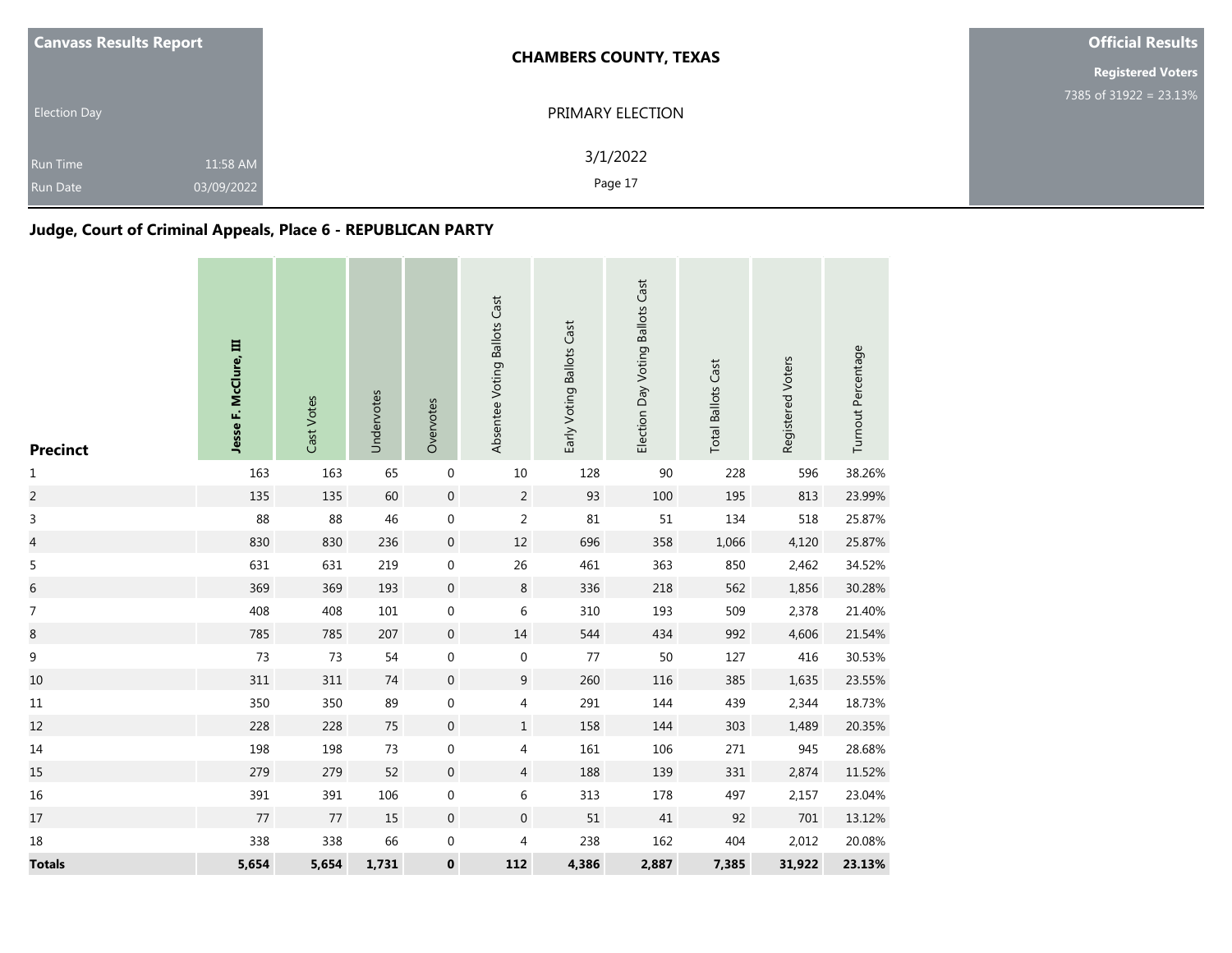| <b>Canvass Results Report</b>      |                        | <b>CHAMBERS COUNTY, TEXAS</b> | <b>Official Results</b>   |  |  |  |
|------------------------------------|------------------------|-------------------------------|---------------------------|--|--|--|
|                                    |                        |                               | <b>Registered Voters</b>  |  |  |  |
| <b>Election Day</b>                |                        | PRIMARY ELECTION              | 7385 of 31922 = $23.13\%$ |  |  |  |
| <b>Run Time</b><br><b>Run Date</b> | 11:58 AM<br>03/09/2022 | 3/1/2022<br>Page 18           |                           |  |  |  |

# **Member, State Board of Education, District No. 7 - REPUBLICAN PARTY**

| <b>Precinct</b>  | <b>Michael Barton</b> | Danny Surman     | Julie Pickren | Abolaji Tijani "Ayo" Ayobami | Cast Votes | Undervotes | Overvotes        | Absentee Voting Ballots Cast | Early Voting Ballots Cast | Election Day Voting Ballots Cast | <b>Total Ballots Cast</b> | Registered Voters | Turnout Percentage |
|------------------|-----------------------|------------------|---------------|------------------------------|------------|------------|------------------|------------------------------|---------------------------|----------------------------------|---------------------------|-------------------|--------------------|
| $\mathbf{1}$     | 75                    | 30               | 67            | $\mathbf{3}$                 | 175        | 53         | $\boldsymbol{0}$ | 10                           | 128                       | 90                               | 228                       | 596               | 38.26%             |
| $\overline{c}$   | 59                    | $21\,$           | 65            | $\sqrt{6}$                   | 151        | 44         | $\boldsymbol{0}$ | $\overline{2}$               | 93                        | 100                              | 195                       | 813               | 23.99%             |
| $\mathsf{3}$     | $38\,$                | $\boldsymbol{9}$ | $44\,$        | $\mathsf{3}$                 | 94         | 40         | $\boldsymbol{0}$ | $\overline{2}$               | 81                        | 51                               | 134                       | 518               | 25.87%             |
| $\overline{a}$   | 361                   | 118              | 315           | $21\,$                       | 815        | 251        | $\mathbf 0$      | $12\,$                       | 696                       | 358                              | 1,066                     | 4,120             | 25.87%             |
| 5                | 280                   | 98               | 259           | $13\,$                       | 650        | 200        | $\boldsymbol{0}$ | 26                           | 461                       | 363                              | 850                       | 2,462             | 34.52%             |
| $\overline{6}$   | 169                   | 63               | 155           | $20\,$                       | 407        | 155        | $\boldsymbol{0}$ | $\,8\,$                      | 336                       | 218                              | 562                       | 1,856             | 30.28%             |
| $\boldsymbol{7}$ | 185                   | $74$             | 167           | $\mathsf{3}$                 | 429        | 80         | $\mathbf 0$      | $\,$ 6 $\,$                  | 310                       | 193                              | 509                       | 2,378             | 21.40%             |
| $\bf 8$          | 359                   | 136              | 246           | $20\,$                       | 761        | 231        | $\boldsymbol{0}$ | 14                           | 544                       | 434                              | 992                       | 4,606             | 21.54%             |
| $\boldsymbol{9}$ | 39                    | $14\,$           | 33            | $\mathsf{3}$                 | 89         | 38         | $\boldsymbol{0}$ | $\boldsymbol{0}$             | 77                        | 50                               | 127                       | 416               | 30.53%             |
| $10\,$           | 162                   | $31\,$           | 116           | $\mathsf{3}$                 | 312        | 73         | $\mathbf 0$      | $\boldsymbol{9}$             | 260                       | 116                              | 385                       | 1,635             | 23.55%             |
| $11\,$           | 174                   | 58               | 128           | $5\phantom{.0}$              | 365        | 74         | $\boldsymbol{0}$ | 4                            | 291                       | 144                              | 439                       | 2,344             | 18.73%             |
| $12\,$           | 88                    | 39               | $111\,$       | $\overline{4}$               | 242        | 61         | $\boldsymbol{0}$ | $\mathbf 1$                  | 158                       | 144                              | 303                       | 1,489             | 20.35%             |
| $14\,$           | 94                    | 28               | $71\,$        | $\overline{5}$               | 198        | 73         | $\boldsymbol{0}$ | 4                            | 161                       | 106                              | 271                       | 945               | 28.68%             |
| 15               | 130                   | 39               | 101           | $14\,$                       | 284        | 47         | $\mathbf 0$      | $\overline{4}$               | 188                       | 139                              | 331                       | 2,874             | 11.52%             |
| 16               | 165                   | 55               | 161           | $11\,$                       | 392        | 105        | $\boldsymbol{0}$ | 6                            | 313                       | 178                              | 497                       | 2,157             | 23.04%             |
| $17\,$           | $41\,$                | $\overline{7}$   | 25            | $\boldsymbol{0}$             | 73         | 19         | $\boldsymbol{0}$ | $\mathbf 0$                  | 51                        | 41                               | 92                        | 701               | 13.12%             |
| $18\,$           | 147                   | 52               | 118           | $15\,$                       | 332        | 72         | $\boldsymbol{0}$ | $\overline{4}$               | 238                       | 162                              | 404                       | 2,012             | 20.08%             |
| <b>Totals</b>    | 2,566                 | 872              | 2,182         | 149                          | 5,769      | 1,616      | $\pmb{0}$        | 112                          | 4,386                     | 2,887                            | 7,385                     | 31,922            | 23.13%             |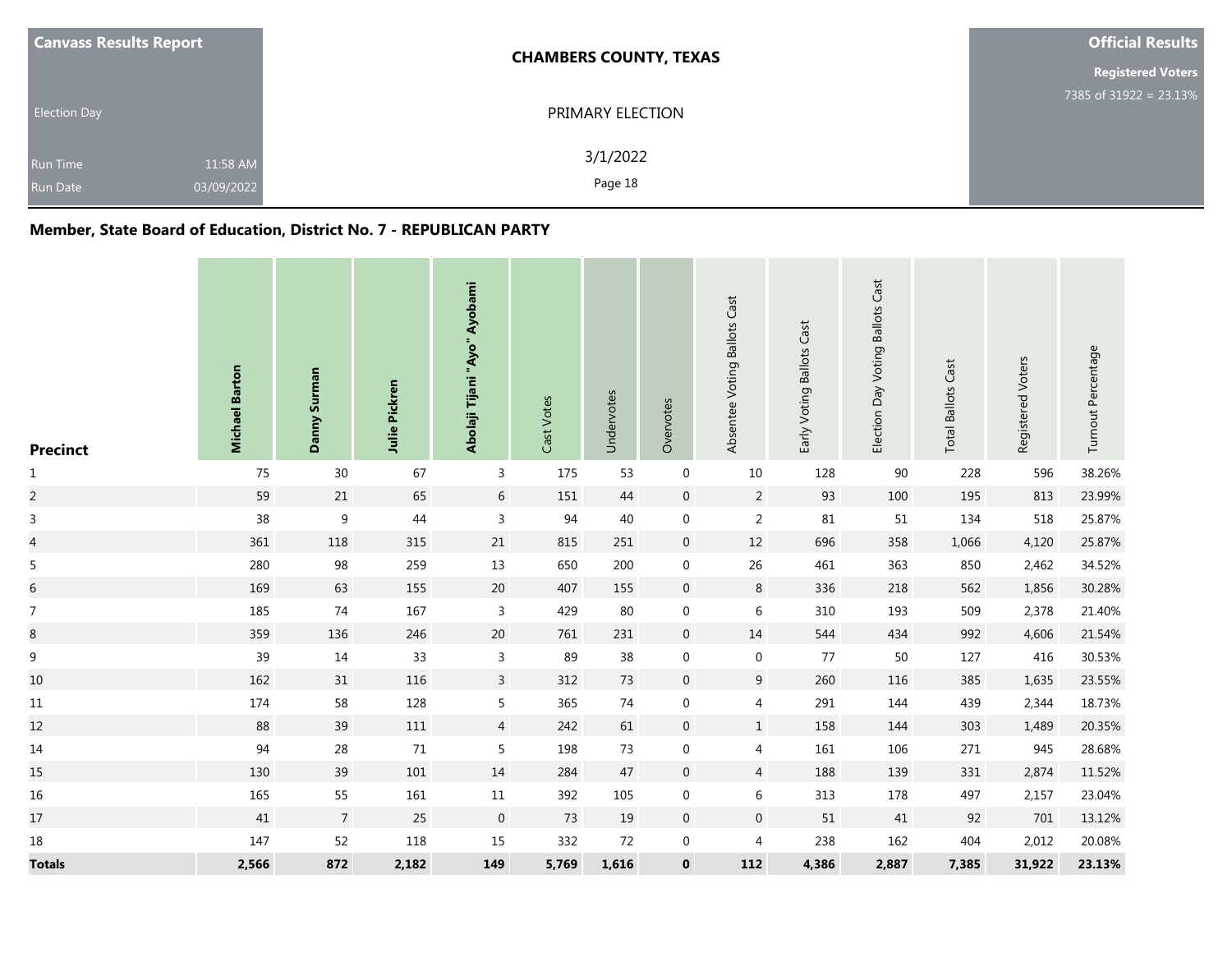| <b>Canvass Results Report</b> |                                                              | <b>CHAMBERS COUNTY, TEXAS</b> | <b>Official Results</b>  |
|-------------------------------|--------------------------------------------------------------|-------------------------------|--------------------------|
|                               |                                                              |                               | <b>Registered Voters</b> |
|                               | <b>Election Day</b>                                          | PRIMARY ELECTION              | 7385 of 31922 = 23.13%   |
|                               | 11:58 AM<br><b>Run Time</b><br>03/09/2022<br><b>Run Date</b> | 3/1/2022<br>Page 19           |                          |

#### **State Senator, District No. 4 - REPUBLICAN PARTY**

| <b>Precinct</b>          | <b>Brandon Creighton</b> | Cast Votes | Undervotes | Overvotes        | Absentee Voting Ballots Cast | Early Voting Ballots Cast | Election Day Voting Ballots Cast | <b>Total Ballots Cast</b> | Registered Voters | Turnout Percentage |
|--------------------------|--------------------------|------------|------------|------------------|------------------------------|---------------------------|----------------------------------|---------------------------|-------------------|--------------------|
| $\mathbf 1$              | 174                      | 174        | 54         | $\boldsymbol{0}$ | $10\,$                       | 128                       | 90                               | 228                       | 596               | 38.26%             |
| $\overline{c}$           | 146                      | 146        | 49         | $\boldsymbol{0}$ | $\overline{c}$               | 93                        | 100                              | 195                       | 813               | 23.99%             |
| 3                        | 99                       | 99         | 35         | 0                | 2                            | 81                        | 51                               | 134                       | 518               | 25.87%             |
| $\overline{\mathcal{L}}$ | 865                      | 865        | 201        | $\boldsymbol{0}$ | 12                           | 696                       | 358                              | 1,066                     | 4,120             | 25.87%             |
| 5                        | 676                      | 676        | 174        | $\boldsymbol{0}$ | 26                           | 461                       | 363                              | 850                       | 2,462             | 34.52%             |
| $\,$ 6 $\,$              | 407                      | 407        | 155        | $\boldsymbol{0}$ | $\,8\,$                      | 336                       | 218                              | 562                       | 1,856             | 30.28%             |
| $\boldsymbol{7}$         | 430                      | 430        | 79         | $\boldsymbol{0}$ | $\,$ 6 $\,$                  | 310                       | 193                              | 509                       | 2,378             | 21.40%             |
| $\bf 8$                  | 816                      | 816        | 176        | $\boldsymbol{0}$ | $14\,$                       | 544                       | 434                              | 992                       | 4,606             | 21.54%             |
| $\boldsymbol{9}$         | 75                       | 75         | 52         | $\boldsymbol{0}$ | $\boldsymbol{0}$             | 77                        | 50                               | 127                       | 416               | 30.53%             |
| 10                       | 318                      | 318        | 67         | $\boldsymbol{0}$ | 9                            | 260                       | 116                              | 385                       | 1,635             | 23.55%             |
| 11                       | 361                      | 361        | 78         | $\boldsymbol{0}$ | 4                            | 291                       | 144                              | 439                       | 2,344             | 18.73%             |
| 12                       | 241                      | 241        | 62         | $\boldsymbol{0}$ | $\mathbf{1}$                 | 158                       | 144                              | 303                       | 1,489             | 20.35%             |
| 14                       | 208                      | 208        | 63         | $\boldsymbol{0}$ | 4                            | 161                       | 106                              | 271                       | 945               | 28.68%             |
| 15                       | 287                      | 287        | 44         | $\boldsymbol{0}$ | $\overline{4}$               | 188                       | 139                              | 331                       | 2,874             | 11.52%             |
| 16                       | 404                      | 404        | 93         | $\boldsymbol{0}$ | 6                            | 313                       | 178                              | 497                       | 2,157             | 23.04%             |
| 17                       | ${\bf 78}$               | 78         | $14\,$     | $\boldsymbol{0}$ | 0                            | $51\,$                    | $41\,$                           | 92                        | 701               | 13.12%             |
| 18                       | 347                      | 347        | 57         | 0                | 4                            | 238                       | 162                              | 404                       | 2,012             | 20.08%             |
| <b>Totals</b>            | 5,932                    | 5,932      | 1,453      | $\pmb{0}$        | 112                          | 4,386                     | 2,887                            | 7,385                     | 31,922            | 23.13%             |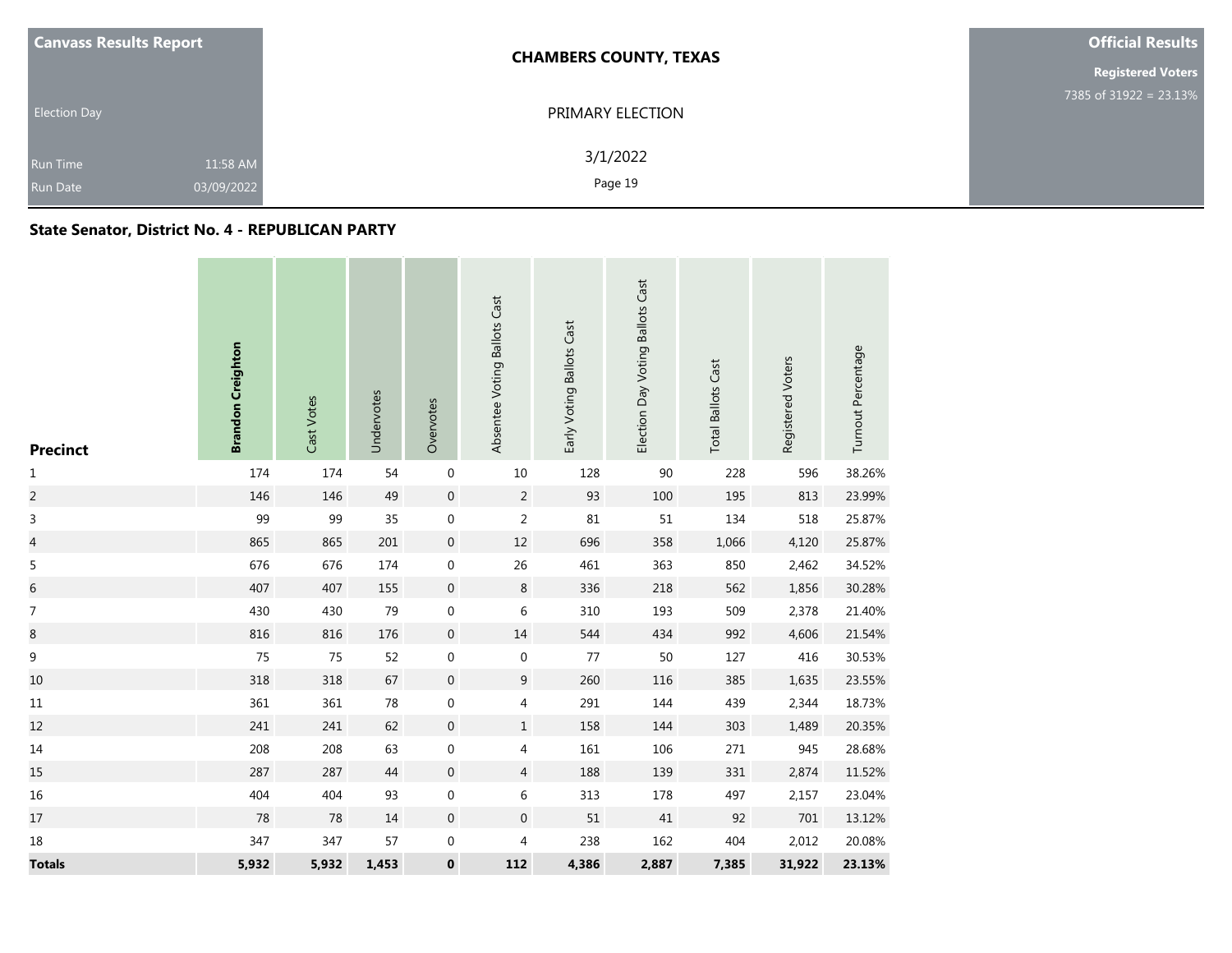| <b>Canvass Results Report</b>      |                        | <b>CHAMBERS COUNTY, TEXAS</b> | <b>Official Results</b>  |  |  |
|------------------------------------|------------------------|-------------------------------|--------------------------|--|--|
|                                    |                        |                               | <b>Registered Voters</b> |  |  |
| <b>Election Day</b>                |                        | PRIMARY ELECTION              | 7385 of 31922 = 23.13%   |  |  |
| <b>Run Time</b><br><b>Run Date</b> | 11:58 AM<br>03/09/2022 | 3/1/2022<br>Page 20           |                          |  |  |

# **State Representative, District No. 23 - REPUBLICAN PARTY**

| <b>Precinct</b>  | Terri Leo-Wilson | Gina D. Smith    | Patrick Gurski | <b>Abel Longoria</b> | Cast Votes | Undervotes      | Overvotes        | Absentee Voting Ballots Cast | Early Voting Ballots Cast | Election Day Voting Ballots Cast | <b>Total Ballots Cast</b> | Registered Voters | Turnout Percentage |
|------------------|------------------|------------------|----------------|----------------------|------------|-----------------|------------------|------------------------------|---------------------------|----------------------------------|---------------------------|-------------------|--------------------|
| $\mathbf{1}$     | 76               | 22               | 69             | 27                   | 194        | 34              | $\boldsymbol{0}$ | $10\,$                       | 128                       | 90                               | 228                       | 596               | 38.26%             |
| $\overline{a}$   | 83               | 21               | 46             | 18                   | 168        | 27              | $\overline{0}$   | $\overline{2}$               | 93                        | 100                              | 195                       | 813               | 23.99%             |
| $\mathsf{3}$     | 51               | $13\,$           | 43             | $12$                 | 119        | 15              | $\mathbf 0$      | $\overline{2}$               | 81                        | $51\,$                           | 134                       | 518               | 25.87%             |
| $\overline{4}$   | 335              | 113              | 279            | 243                  | 970        | 96              | $\boldsymbol{0}$ | $12\,$                       | 696                       | 358                              | 1,066                     | 4,120             | 25.87%             |
| $\overline{5}$   | 249              | 115              | 188            | 193                  | 745        | 105             | $\overline{0}$   | 26                           | 461                       | 363                              | 850                       | 2,462             | 34.52%             |
| $6\,$            | 170              | 82               | 189            | 54                   | 495        | 67              | $\boldsymbol{0}$ | $\,8\,$                      | 336                       | 218                              | 562                       | 1,856             | 30.28%             |
| $\overline{7}$   | 144              | 82               | 172            | 64                   | 462        | 47              | $\mathbf 0$      | $\,6\,$                      | 310                       | 193                              | 509                       | 2,378             | 21.40%             |
| $\bf 8$          | 264              | 93               | 257            | 280                  | 894        | 98              | $\overline{0}$   | 14                           | 544                       | 434                              | 992                       | 4,606             | 21.54%             |
| $\boldsymbol{9}$ | 50               | $13\,$           | $28\,$         | 22                   | 113        | 14              | $\boldsymbol{0}$ | $\boldsymbol{0}$             | 77                        | $50\,$                           | 127                       | 416               | 30.53%             |
| $10\,$           | 154              | $30\,$           | 100            | $74$                 | 358        | 27              | $\mathbf 0$      | $\boldsymbol{9}$             | 260                       | 116                              | 385                       | 1,635             | 23.55%             |
| $11\,$           | 138              | $71\,$           | 122            | $60\,$               | 391        | 48              | $\mathbf 0$      | $\overline{4}$               | 291                       | 144                              | 439                       | 2,344             | 18.73%             |
| 12               | 106              | $44\,$           | 86             | 29                   | 265        | 38              | $\boldsymbol{0}$ | $1\,$                        | 158                       | 144                              | 303                       | 1,489             | 20.35%             |
| $14\,$           | $80\,$           | $36\,$           | $87\,$         | $37\,$               | 240        | 31              | $\boldsymbol{0}$ | $\sqrt{4}$                   | 161                       | 106                              | 271                       | 945               | 28.68%             |
| 15               | 130              | 46               | 79             | 48                   | 303        | 28              | $\boldsymbol{0}$ | $\overline{4}$               | 188                       | 139                              | 331                       | 2,874             | 11.52%             |
| $16\,$           | 140              | 45               | 92             | 177                  | 454        | 43              | $\mathbf 0$      | $\,$ 6 $\,$                  | 313                       | 178                              | 497                       | 2,157             | 23.04%             |
| $17\,$           | $24$             | $\boldsymbol{9}$ | 22             | $22\,$               | 77         | 15              | $\boldsymbol{0}$ | $\boldsymbol{0}$             | $51\,$                    | $41\,$                           | 92                        | 701               | 13.12%             |
| $18\,$           | 155              | $37\,$           | 98             | 84                   | 374        | 30 <sup>°</sup> | $\mathbf 0$      | $\overline{4}$               | 238                       | 162                              | 404                       | 2,012             | 20.08%             |
| <b>Totals</b>    | 2,349            | 872              | 1,957          | 1,444                | 6,622      | 763             | $\pmb{0}$        | 112                          | 4,386                     | 2,887                            | 7,385                     | 31,922            | 23.13%             |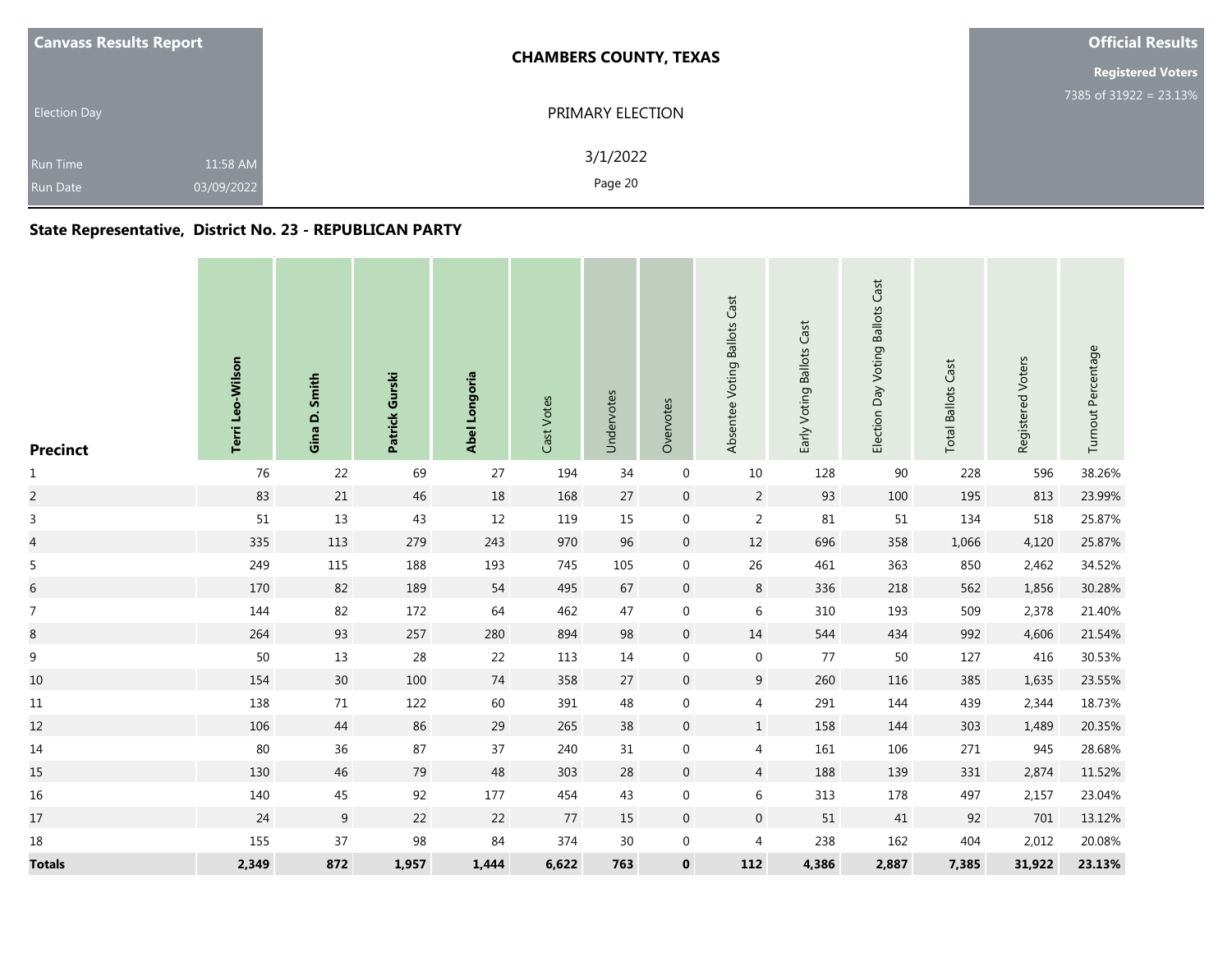| <b>Canvass Results Report</b>      |                        | <b>CHAMBERS COUNTY, TEXAS</b> | <b>Official Results</b>  |
|------------------------------------|------------------------|-------------------------------|--------------------------|
|                                    |                        |                               | <b>Registered Voters</b> |
| <b>Election Day</b>                |                        | PRIMARY ELECTION              | 7385 of 31922 = 23.13%   |
| <b>Run Time</b><br><b>Run Date</b> | 11:58 AM<br>03/09/2022 | 3/1/2022<br>Page 21           |                          |

# **Chief Justice, 1st Court of Appeals District - REPUBLICAN PARTY**

| <b>Precinct</b> | <b>Terry Adams</b> | Cast Votes | Undervotes | Overvotes        | Absentee Voting Ballots Cast | Early Voting Ballots Cast | Election Day Voting Ballots Cast | <b>Total Ballots Cast</b> | Registered Voters | Turnout Percentage |
|-----------------|--------------------|------------|------------|------------------|------------------------------|---------------------------|----------------------------------|---------------------------|-------------------|--------------------|
| $\mathbf{1}$    | 166                | 166        | 62         | $\boldsymbol{0}$ | $10\,$                       | 128                       | 90                               | 228                       | 596               | 38.26%             |
| $\overline{c}$  | 137                | 137        | 58         | $\boldsymbol{0}$ | $\overline{2}$               | 93                        | 100                              | 195                       | 813               | 23.99%             |
| 3               | 92                 | 92         | 42         | $\boldsymbol{0}$ | $\overline{2}$               | 81                        | 51                               | 134                       | 518               | 25.87%             |
| $\overline{a}$  | 838                | 838        | 228        | $\boldsymbol{0}$ | $12\,$                       | 696                       | 358                              | 1,066                     | 4,120             | 25.87%             |
| 5               | 649                | 649        | 201        | $\boldsymbol{0}$ | 26                           | 461                       | 363                              | 850                       | 2,462             | 34.52%             |
| $\sqrt{6}$      | 380                | 380        | 182        | $\boldsymbol{0}$ | $\,8\,$                      | 336                       | 218                              | 562                       | 1,856             | 30.28%             |
| $\overline{7}$  | 412                | 412        | 97         | $\boldsymbol{0}$ | 6                            | 310                       | 193                              | 509                       | 2,378             | 21.40%             |
| $\bf 8$         | 803                | 803        | 189        | $\boldsymbol{0}$ | $14\,$                       | 544                       | 434                              | 992                       | 4,606             | 21.54%             |
| 9               | 75                 | 75         | 52         | $\boldsymbol{0}$ | $\pmb{0}$                    | 77                        | 50                               | 127                       | 416               | 30.53%             |
| 10              | 314                | 314        | $71\,$     | $\boldsymbol{0}$ | $9\,$                        | 260                       | 116                              | 385                       | 1,635             | 23.55%             |
| 11              | 359                | 359        | $80\,$     | $\boldsymbol{0}$ | 4                            | 291                       | 144                              | 439                       | 2,344             | 18.73%             |
| 12              | 233                | 233        | $70\,$     | $\boldsymbol{0}$ | $\mathbf{1}$                 | 158                       | 144                              | 303                       | 1,489             | 20.35%             |
| 14              | 198                | 198        | 73         | $\boldsymbol{0}$ | 4                            | 161                       | 106                              | 271                       | 945               | 28.68%             |
| 15              | 279                | 279        | 52         | $\boldsymbol{0}$ | $\overline{4}$               | 188                       | 139                              | 331                       | 2,874             | 11.52%             |
| 16              | 394                | 394        | 103        | $\boldsymbol{0}$ | 6                            | 313                       | 178                              | 497                       | 2,157             | 23.04%             |
| 17              | 76                 | 76         | 16         | $\boldsymbol{0}$ | $\boldsymbol{0}$             | 51                        | $41\,$                           | 92                        | 701               | 13.12%             |
| 18              | 341                | 341        | 63         | 0                | 4                            | 238                       | 162                              | 404                       | 2,012             | 20.08%             |
| <b>Totals</b>   | 5,746              | 5,746      | 1,639      | $\mathbf 0$      | 112                          | 4,386                     | 2,887                            | 7,385                     | 31,922            | 23.13%             |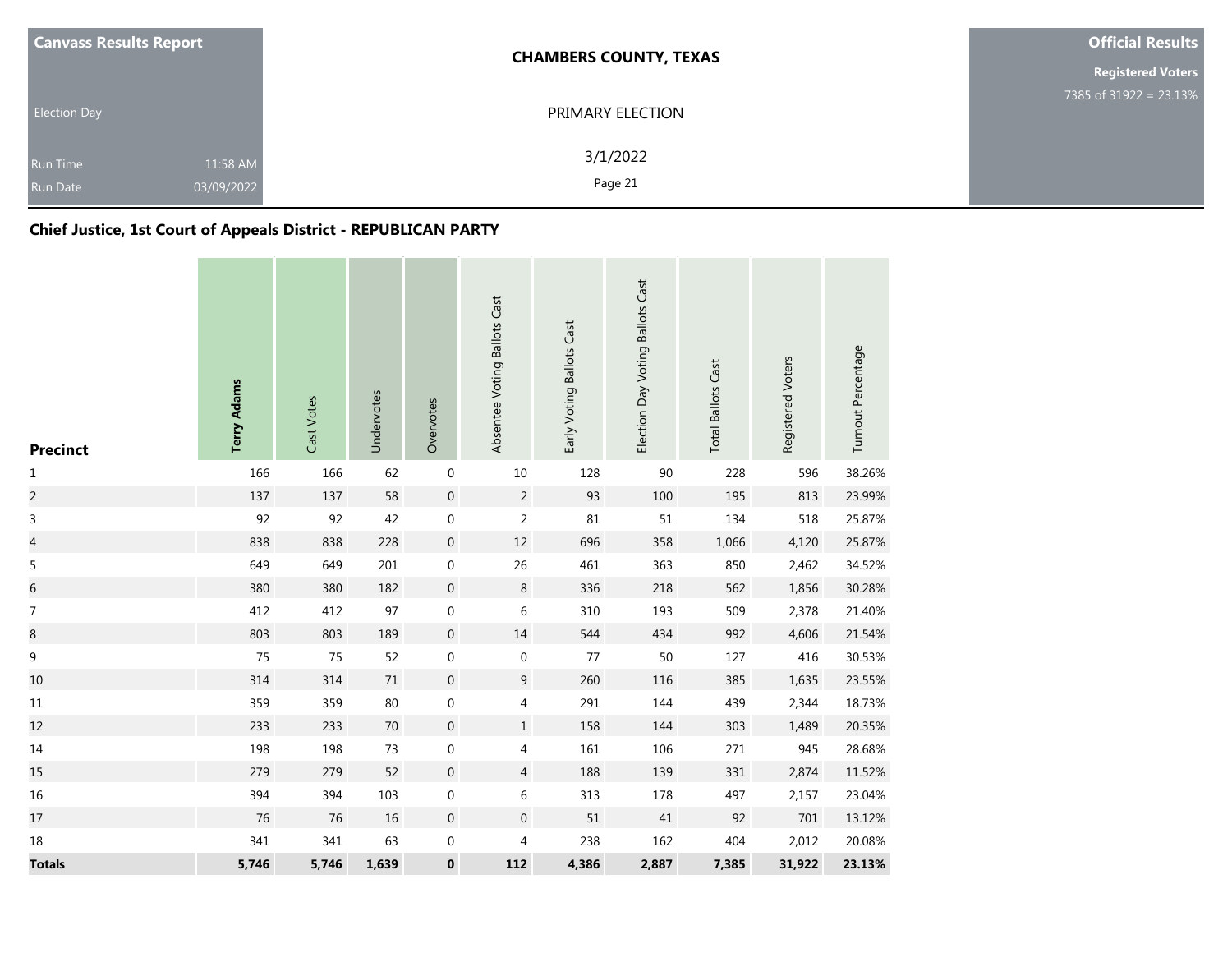| <b>Canvass Results Report</b>      |                        | <b>CHAMBERS COUNTY, TEXAS</b> | <b>Official Results</b>  |
|------------------------------------|------------------------|-------------------------------|--------------------------|
|                                    |                        |                               | <b>Registered Voters</b> |
| <b>Election Day</b>                |                        | PRIMARY ELECTION              | 7385 of 31922 = 23.13%   |
| <b>Run Time</b><br><b>Run Date</b> | 11:58 AM<br>03/09/2022 | 3/1/2022<br>Page 22           |                          |

# **Justice, 1st Court of Appeals District, Place No. 4 - REPUBLICAN PARTY**

| <b>Precinct</b>          | <b>April Farris</b> | Cast Votes | Undervotes | Overvotes        | Absentee Voting Ballots Cast | Early Voting Ballots Cast | Election Day Voting Ballots Cast | <b>Total Ballots Cast</b> | Registered Voters | Turnout Percentage |
|--------------------------|---------------------|------------|------------|------------------|------------------------------|---------------------------|----------------------------------|---------------------------|-------------------|--------------------|
| $\mathbf{1}$             | 167                 | 167        | 61         | $\boldsymbol{0}$ | $10\,$                       | 128                       | 90                               | 228                       | 596               | 38.26%             |
| $\overline{c}$           | 132                 | 132        | 63         | $\boldsymbol{0}$ | $\overline{2}$               | 93                        | 100                              | 195                       | 813               | 23.99%             |
| 3                        | 92                  | 92         | 42         | $\boldsymbol{0}$ | $\overline{2}$               | 81                        | 51                               | 134                       | 518               | 25.87%             |
| $\overline{\mathcal{L}}$ | 835                 | 835        | 231        | $\boldsymbol{0}$ | $12\,$                       | 696                       | 358                              | 1,066                     | 4,120             | 25.87%             |
| 5                        | 648                 | 648        | 202        | $\boldsymbol{0}$ | 26                           | 461                       | 363                              | 850                       | 2,462             | 34.52%             |
| $\overline{6}$           | 376                 | 376        | 186        | $\boldsymbol{0}$ | 8                            | 336                       | 218                              | 562                       | 1,856             | 30.28%             |
| $\overline{7}$           | 407                 | 407        | 102        | $\boldsymbol{0}$ | 6                            | 310                       | 193                              | 509                       | 2,378             | 21.40%             |
| $\bf 8$                  | 793                 | 793        | 199        | $\boldsymbol{0}$ | 14                           | 544                       | 434                              | 992                       | 4,606             | 21.54%             |
| 9                        | 73                  | 73         | 54         | $\boldsymbol{0}$ | 0                            | 77                        | 50                               | 127                       | 416               | 30.53%             |
| 10                       | 315                 | 315        | $70\,$     | $\boldsymbol{0}$ | 9                            | 260                       | 116                              | 385                       | 1,635             | 23.55%             |
| 11                       | 356                 | 356        | 83         | $\boldsymbol{0}$ | 4                            | 291                       | 144                              | 439                       | 2,344             | 18.73%             |
| 12                       | 231                 | 231        | $72$       | $\boldsymbol{0}$ | $\,1$                        | 158                       | 144                              | 303                       | 1,489             | 20.35%             |
| 14                       | 194                 | 194        | 77         | $\boldsymbol{0}$ | 4                            | 161                       | 106                              | 271                       | 945               | 28.68%             |
| 15                       | 278                 | 278        | 53         | $\mathbf 0$      | $\overline{4}$               | 188                       | 139                              | 331                       | 2,874             | 11.52%             |
| $16\,$                   | 391                 | 391        | 106        | $\mathbf 0$      | 6                            | 313                       | 178                              | 497                       | 2,157             | 23.04%             |
| 17                       | 76                  | 76         | 16         | $\boldsymbol{0}$ | $\mathbf 0$                  | 51                        | 41                               | 92                        | 701               | 13.12%             |
| 18                       | 339                 | 339        | 65         | $\pmb{0}$        | 4                            | 238                       | 162                              | 404                       | 2,012             | 20.08%             |
| <b>Totals</b>            | 5,703               | 5,703      | 1,682      | $\mathbf 0$      | 112                          | 4,386                     | 2,887                            | 7,385                     | 31,922            | 23.13%             |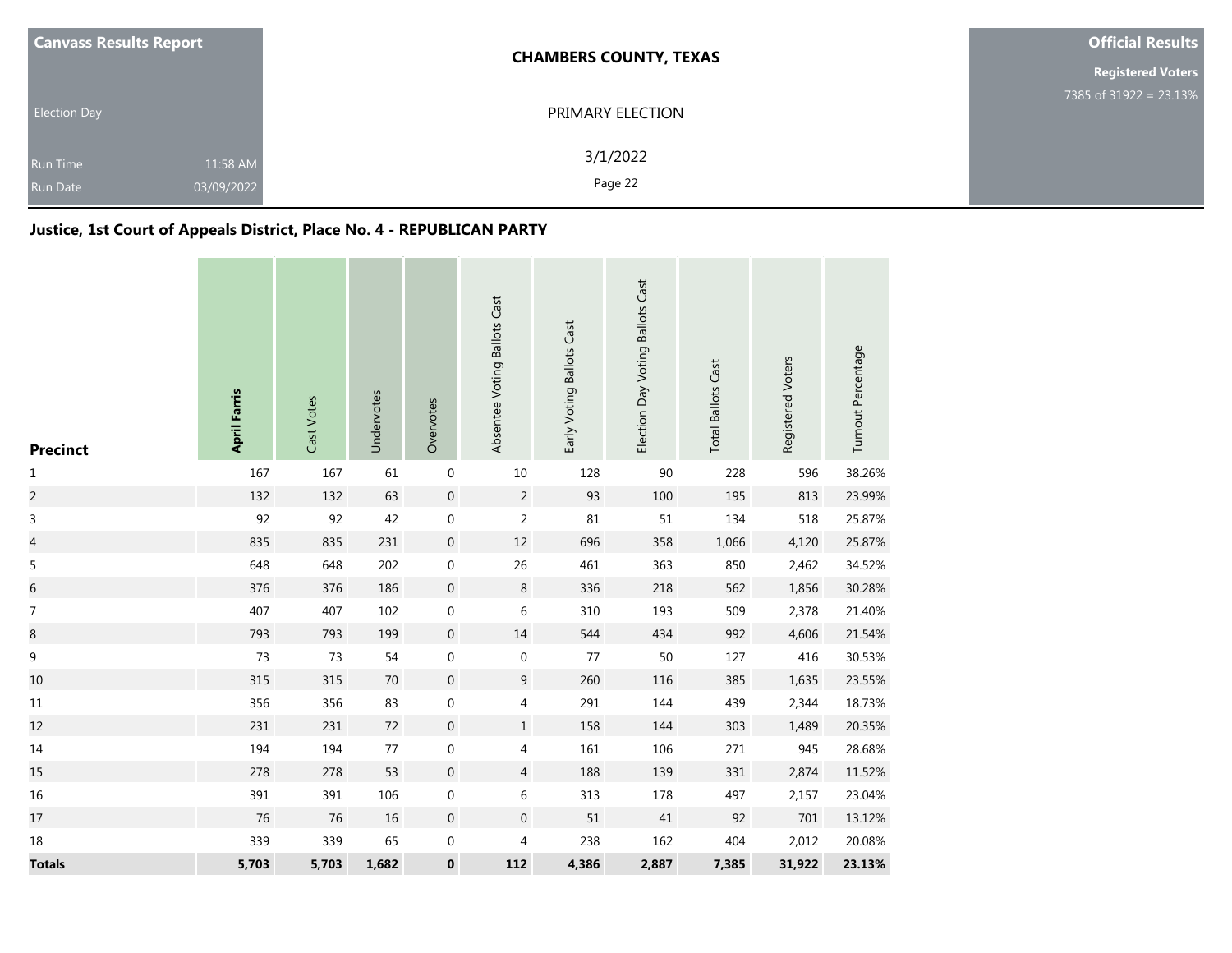| <b>Canvass Results Report</b>      |                        | <b>CHAMBERS COUNTY, TEXAS</b> | <b>Official Results</b>  |
|------------------------------------|------------------------|-------------------------------|--------------------------|
|                                    |                        |                               | <b>Registered Voters</b> |
| <b>Election Day</b>                |                        | PRIMARY ELECTION              | 7385 of 31922 = 23.13%   |
| <b>Run Time</b><br><b>Run Date</b> | 11:58 AM<br>03/09/2022 | 3/1/2022<br>Page 23           |                          |

# **Justice, 14th Court of Appeals District, Place No. 2 - REPUBLICAN PARTY**

| <b>Precinct</b>          | Kevin Jewell | Cast Votes | Undervotes | Overvotes        | Absentee Voting Ballots Cast | Early Voting Ballots Cast | Election Day Voting Ballots Cast | <b>Total Ballots Cast</b> | Registered Voters | Turnout Percentage |
|--------------------------|--------------|------------|------------|------------------|------------------------------|---------------------------|----------------------------------|---------------------------|-------------------|--------------------|
| $\mathbf{1}$             | 166          | 166        | 62         | $\boldsymbol{0}$ | 10                           | 128                       | 90                               | 228                       | 596               | 38.26%             |
| $\overline{c}$           | 132          | 132        | 63         | $\boldsymbol{0}$ | $\overline{2}$               | 93                        | 100                              | 195                       | 813               | 23.99%             |
| 3                        | 91           | $91\,$     | 43         | $\boldsymbol{0}$ | $\overline{2}$               | 81                        | 51                               | 134                       | 518               | 25.87%             |
| $\overline{\mathcal{L}}$ | 832          | 832        | 234        | $\mathbf 0$      | $12\,$                       | 696                       | 358                              | 1,066                     | 4,120             | 25.87%             |
| 5                        | 639          | 639        | 211        | $\boldsymbol{0}$ | 26                           | 461                       | 363                              | 850                       | 2,462             | 34.52%             |
| $\overline{6}$           | 380          | 380        | 182        | $\boldsymbol{0}$ | $\,8\,$                      | 336                       | 218                              | 562                       | 1,856             | 30.28%             |
| $\boldsymbol{7}$         | 404          | 404        | 105        | $\boldsymbol{0}$ | $\,$ 6 $\,$                  | 310                       | 193                              | 509                       | 2,378             | 21.40%             |
| $\bf 8$                  | 785          | 785        | 207        | $\boldsymbol{0}$ | 14                           | 544                       | 434                              | 992                       | 4,606             | 21.54%             |
| 9                        | 72           | 72         | 55         | $\boldsymbol{0}$ | 0                            | 77                        | 50                               | 127                       | 416               | 30.53%             |
| 10                       | 313          | 313        | 72         | $\boldsymbol{0}$ | 9                            | 260                       | 116                              | 385                       | 1,635             | 23.55%             |
| 11                       | 353          | 353        | 86         | $\boldsymbol{0}$ | 4                            | 291                       | 144                              | 439                       | 2,344             | 18.73%             |
| 12                       | 228          | 228        | $75\,$     | $\boldsymbol{0}$ | $\mathbf 1$                  | 158                       | 144                              | 303                       | 1,489             | 20.35%             |
| 14                       | 193          | 193        | $78\,$     | $\boldsymbol{0}$ | 4                            | 161                       | 106                              | $271\,$                   | 945               | 28.68%             |
| 15                       | 278          | 278        | 53         | $\mathbf 0$      | $\overline{4}$               | 188                       | 139                              | 331                       | 2,874             | 11.52%             |
| 16                       | 392          | 392        | 105        | $\boldsymbol{0}$ | 6                            | 313                       | 178                              | 497                       | 2,157             | 23.04%             |
| 17                       | 75           | 75         | $17\,$     | $\boldsymbol{0}$ | $\boldsymbol{0}$             | 51                        | 41                               | 92                        | 701               | 13.12%             |
| $18\,$                   | 335          | 335        | 69         | $\boldsymbol{0}$ | 4                            | 238                       | 162                              | 404                       | 2,012             | 20.08%             |
| <b>Totals</b>            | 5,668        | 5,668      | 1,717      | $\pmb{0}$        | 112                          | 4,386                     | 2,887                            | 7,385                     | 31,922            | 23.13%             |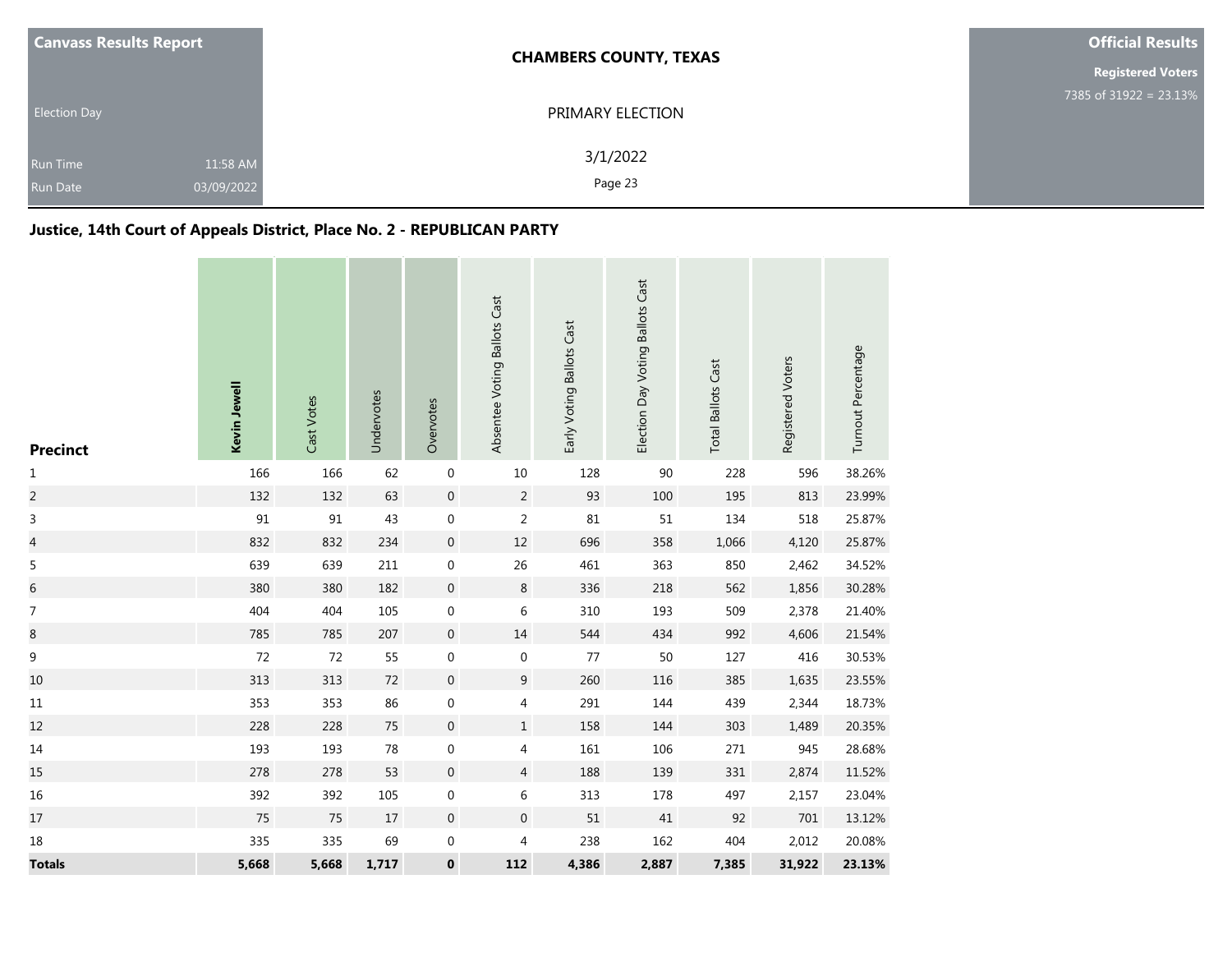| <b>Canvass Results Report</b>      |                        | <b>CHAMBERS COUNTY, TEXAS</b> | <b>Official Results</b>  |
|------------------------------------|------------------------|-------------------------------|--------------------------|
|                                    |                        |                               | <b>Registered Voters</b> |
| <b>Election Day</b>                |                        | PRIMARY ELECTION              | 7385 of 31922 = 23.13%   |
| <b>Run Time</b><br><b>Run Date</b> | 11:58 AM<br>03/09/2022 | 3/1/2022<br>Page 24           |                          |

# **Justice, 14th Court of Appeals District, Place No. 9 - REPUBLICAN PARTY**

| <b>Precinct</b>          | Randy Wilson | Cast Votes | Undervotes | Overvotes        | Absentee Voting Ballots Cast | Early Voting Ballots Cast | Election Day Voting Ballots Cast | <b>Total Ballots Cast</b> | Registered Voters | Turnout Percentage |
|--------------------------|--------------|------------|------------|------------------|------------------------------|---------------------------|----------------------------------|---------------------------|-------------------|--------------------|
| $\mathbf{1}$             | 167          | 167        | 61         | $\boldsymbol{0}$ | $10\,$                       | 128                       | 90                               | 228                       | 596               | 38.26%             |
| $\overline{c}$           | 131          | 131        | 64         | $\boldsymbol{0}$ | $\overline{2}$               | 93                        | 100                              | 195                       | 813               | 23.99%             |
| 3                        | 90           | $90\,$     | 44         | $\boldsymbol{0}$ | $\sqrt{2}$                   | 81                        | 51                               | 134                       | 518               | 25.87%             |
| $\overline{\mathcal{L}}$ | 829          | 829        | 237        | $\boldsymbol{0}$ | $12\,$                       | 696                       | 358                              | 1,066                     | 4,120             | 25.87%             |
| 5                        | 641          | 641        | 209        | $\boldsymbol{0}$ | 26                           | 461                       | 363                              | 850                       | 2,462             | 34.52%             |
| $\overline{6}$           | 385          | 385        | $177\,$    | $\boldsymbol{0}$ | 8                            | 336                       | 218                              | 562                       | 1,856             | 30.28%             |
| $\boldsymbol{7}$         | 412          | 412        | 97         | $\boldsymbol{0}$ | $\,6\,$                      | 310                       | 193                              | 509                       | 2,378             | 21.40%             |
| $\bf 8$                  | 790          | 790        | 202        | $\boldsymbol{0}$ | 14                           | 544                       | 434                              | 992                       | 4,606             | 21.54%             |
| 9                        | 74           | 74         | 53         | $\boldsymbol{0}$ | $\mathbf 0$                  | 77                        | 50                               | 127                       | 416               | 30.53%             |
| 10                       | 314          | 314        | 71         | $\boldsymbol{0}$ | 9                            | 260                       | 116                              | 385                       | 1,635             | 23.55%             |
| $11\,$                   | 357          | 357        | 82         | $\boldsymbol{0}$ | 4                            | 291                       | 144                              | 439                       | 2,344             | 18.73%             |
| 12                       | 230          | 230        | $73$       | $\boldsymbol{0}$ | $\mathbf 1$                  | 158                       | 144                              | 303                       | 1,489             | 20.35%             |
| 14                       | 197          | 197        | 74         | $\boldsymbol{0}$ | 4                            | 161                       | 106                              | $271\,$                   | 945               | 28.68%             |
| 15                       | 279          | 279        | 52         | $\boldsymbol{0}$ | $\overline{4}$               | 188                       | 139                              | 331                       | 2,874             | 11.52%             |
| 16                       | 395          | 395        | 102        | $\boldsymbol{0}$ | 6                            | 313                       | 178                              | 497                       | 2,157             | 23.04%             |
| 17                       | $77$         | $77\,$     | 15         | $\boldsymbol{0}$ | $\boldsymbol{0}$             | 51                        | 41                               | 92                        | 701               | 13.12%             |
| $18\,$                   | 336          | 336        | 68         | $\boldsymbol{0}$ | 4                            | 238                       | 162                              | 404                       | 2,012             | 20.08%             |
| <b>Totals</b>            | 5,704        | 5,704      | 1,681      | $\mathbf 0$      | 112                          | 4,386                     | 2,887                            | 7,385                     | 31,922            | 23.13%             |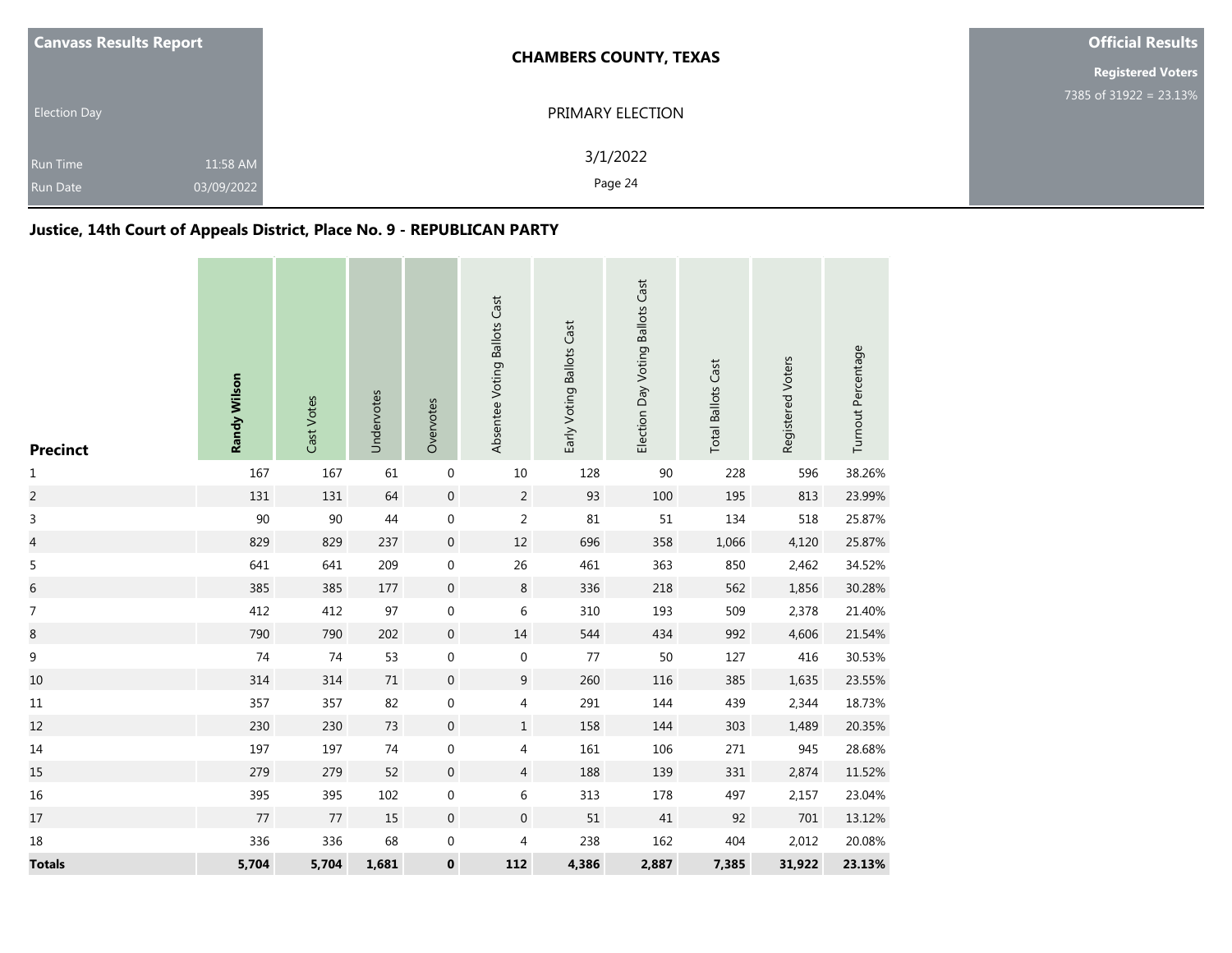| <b>Canvass Results Report</b> |                        | <b>CHAMBERS COUNTY, TEXAS</b> | <b>Official Results</b>  |
|-------------------------------|------------------------|-------------------------------|--------------------------|
|                               |                        |                               | <b>Registered Voters</b> |
| <b>Election Day</b>           |                        | PRIMARY ELECTION              | 7385 of 31922 = 23.13%   |
| Run Time<br><b>Run Date</b>   | 11:58 AM<br>03/09/2022 | 3/1/2022<br>Page 25           |                          |

# **District Judge, 253rd Judicial District - REPUBLICAN PARTY**

| <b>Precinct</b>  | Chap Cain | Cast Votes | Undervotes | Overvotes        | Absentee Voting Ballots Cast | Early Voting Ballots Cast | Election Day Voting Ballots Cast | <b>Total Ballots Cast</b> | Registered Voters | Turnout Percentage |
|------------------|-----------|------------|------------|------------------|------------------------------|---------------------------|----------------------------------|---------------------------|-------------------|--------------------|
| $\mathbf 1$      | 172       | 172        | 56         | $\boldsymbol{0}$ | $10\,$                       | 128                       | $90\,$                           | 228                       | 596               | 38.26%             |
| $\overline{c}$   | 147       | 147        | 48         | $\boldsymbol{0}$ | $\overline{2}$               | 93                        | 100                              | 195                       | 813               | 23.99%             |
| 3                | 103       | 103        | 31         | $\boldsymbol{0}$ | $\overline{2}$               | $81\,$                    | 51                               | 134                       | 518               | 25.87%             |
| $\overline{a}$   | 859       | 859        | 207        | $\boldsymbol{0}$ | $12\,$                       | 696                       | 358                              | 1,066                     | 4,120             | 25.87%             |
| $\sqrt{5}$       | 655       | 655        | 195        | $\boldsymbol{0}$ | 26                           | 461                       | 363                              | 850                       | 2,462             | 34.52%             |
| $\overline{6}$   | 438       | 438        | 124        | $\boldsymbol{0}$ | 8                            | 336                       | 218                              | 562                       | 1,856             | 30.28%             |
| $\overline{7}$   | 420       | 420        | 89         | $\boldsymbol{0}$ | $\,$ 6 $\,$                  | 310                       | 193                              | 509                       | 2,378             | 21.40%             |
| $\bf 8$          | 808       | 808        | 184        | $\mathbf 0$      | $14\,$                       | 544                       | 434                              | 992                       | 4,606             | 21.54%             |
| $\boldsymbol{9}$ | 73        | 73         | 54         | $\boldsymbol{0}$ | 0                            | 77                        | 50                               | 127                       | 416               | 30.53%             |
| 10               | 327       | 327        | 58         | $\mathbf 0$      | 9                            | 260                       | 116                              | 385                       | 1,635             | 23.55%             |
| 11               | 366       | 366        | 73         | $\boldsymbol{0}$ | 4                            | 291                       | 144                              | 439                       | 2,344             | 18.73%             |
| 12               | 231       | 231        | $72\,$     | $\boldsymbol{0}$ | $\,1$                        | 158                       | 144                              | 303                       | 1,489             | 20.35%             |
| 14               | 206       | 206        | 65         | $\boldsymbol{0}$ | 4                            | 161                       | 106                              | 271                       | 945               | 28.68%             |
| 15               | 285       | 285        | 46         | $\mathbf 0$      | $\overline{4}$               | 188                       | 139                              | 331                       | 2,874             | 11.52%             |
| 16               | 398       | 398        | 99         | $\boldsymbol{0}$ | 6                            | 313                       | 178                              | 497                       | 2,157             | 23.04%             |
| 17               | 79        | 79         | 13         | $\boldsymbol{0}$ | $\boldsymbol{0}$             | $51\,$                    | $41\,$                           | 92                        | $701\,$           | 13.12%             |
| $18\,$           | 343       | 343        | 61         | $\boldsymbol{0}$ | 4                            | 238                       | 162                              | 404                       | 2,012             | 20.08%             |
| <b>Totals</b>    | 5,910     | 5,910      | 1,475      | $\pmb{0}$        | 112                          | 4,386                     | 2,887                            | 7,385                     | 31,922            | 23.13%             |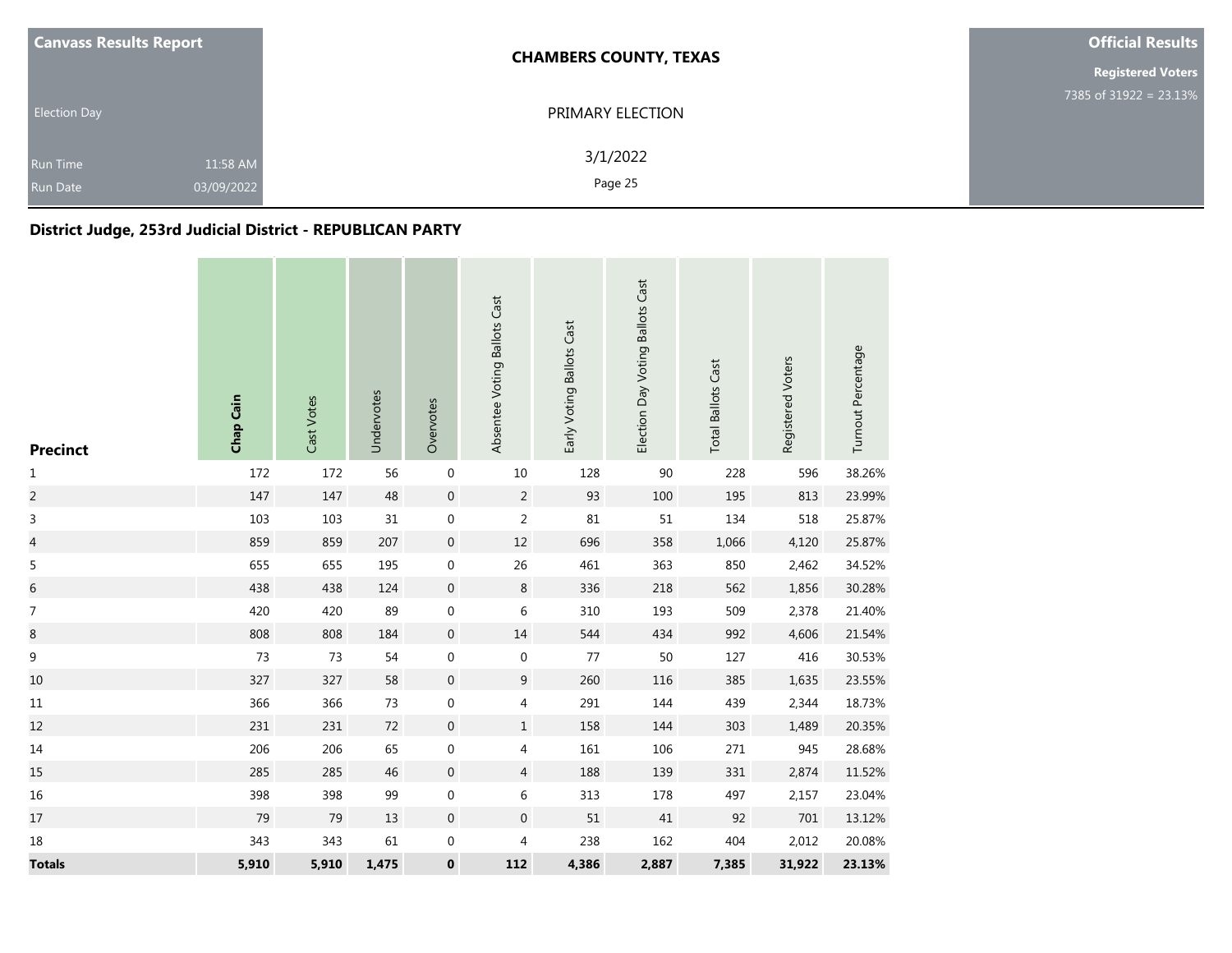| <b>Canvass Results Report</b> |            | <b>CHAMBERS COUNTY, TEXAS</b> | <b>Official Results</b>  |  |  |
|-------------------------------|------------|-------------------------------|--------------------------|--|--|
|                               |            |                               | <b>Registered Voters</b> |  |  |
| <b>Election Day</b>           |            | PRIMARY ELECTION              | 7385 of 31922 = 23.13%   |  |  |
| <b>Run Time</b>               | 11:58 AM   | 3/1/2022                      |                          |  |  |
| Run Date                      | 03/09/2022 | Page 26                       |                          |  |  |

# **County Judge - REPUBLICAN PARTY**

| <b>Precinct</b>  | Rachal Hisler | <b>Jimmy Sylvia</b> | Cast Votes | Undervotes               | Overvotes        | Absentee Voting Ballots Cast | Early Voting Ballots Cast | Election Day Voting Ballots Cast | <b>Total Ballots Cast</b> | Registered Voters | Turnout Percentage |
|------------------|---------------|---------------------|------------|--------------------------|------------------|------------------------------|---------------------------|----------------------------------|---------------------------|-------------------|--------------------|
| $\mathbf 1$      | 162           | 61                  | 223        | $\sqrt{5}$               | $\boldsymbol{0}$ | $10\,$                       | 128                       | $90\,$                           | 228                       | 596               | 38.26%             |
| $\overline{c}$   | 132           | 61                  | 193        | $\overline{2}$           | $\pmb{0}$        | $\overline{2}$               | 93                        | 100                              | 195                       | 813               | 23.99%             |
| $\mathsf{3}$     | 75            | 56                  | 131        | $\mathsf 3$              | $\boldsymbol{0}$ | $\overline{2}$               | 81                        | $51\,$                           | 134                       | 518               | 25.87%             |
| $\overline{a}$   | 418           | 634                 | 1,052      | 14                       | $\overline{0}$   | $12\,$                       | 696                       | 358                              | 1,066                     | 4,120             | 25.87%             |
| 5                | 398           | 435                 | 833        | $17\,$                   | 0                | 26                           | 461                       | 363                              | 850                       | 2,462             | 34.52%             |
| $\,$ 6 $\,$      | 344           | 214                 | 558        | $\overline{4}$           | $\boldsymbol{0}$ | $\,8\,$                      | 336                       | 218                              | 562                       | 1,856             | 30.28%             |
| $\boldsymbol{7}$ | 278           | 224                 | 502        | $\overline{\phantom{a}}$ | $\boldsymbol{0}$ | $\,$ 6 $\,$                  | 310                       | 193                              | 509                       | 2,378             | 21.40%             |
| 8                | 306           | 673                 | 979        | $13$                     | $\mathbf 0$      | $14\,$                       | 544                       | 434                              | 992                       | 4,606             | 21.54%             |
| 9                | 103           | $21\,$              | 124        | $\mathsf 3$              | $\boldsymbol{0}$ | $\boldsymbol{0}$             | 77                        | 50                               | 127                       | 416               | 30.53%             |
| 10               | 115           | 269                 | 384        | $\,1\,$                  | $\mathbf 0$      | $9\,$                        | 260                       | 116                              | 385                       | 1,635             | 23.55%             |
| $11\,$           | 188           | 237                 | 425        | $14\,$                   | $\boldsymbol{0}$ | 4                            | 291                       | 144                              | 439                       | 2,344             | 18.73%             |
| 12               | 181           | 112                 | 293        | 10                       | $\mathbf 0$      | $\mathbf 1$                  | 158                       | 144                              | 303                       | 1,489             | 20.35%             |
| $14\,$           | 149           | 117                 | 266        | $\sqrt{5}$               | $\boldsymbol{0}$ | 4                            | 161                       | 106                              | 271                       | 945               | 28.68%             |
| 15               | 159           | 163                 | 322        | $\boldsymbol{9}$         | $\mathbf 0$      | $\overline{4}$               | 188                       | 139                              | 331                       | 2,874             | 11.52%             |
| $16\,$           | 221           | 273                 | 494        | $\mathsf 3$              | $\boldsymbol{0}$ | $\,$ 6 $\,$                  | 313                       | 178                              | 497                       | 2,157             | 23.04%             |
| $17\,$           | 36            | 55                  | $91\,$     | $\,1$                    | $\boldsymbol{0}$ | $\boldsymbol{0}$             | 51                        | 41                               | 92                        | $701\,$           | 13.12%             |
| $18\,$           | 129           | 271                 | 400        | $\overline{4}$           | $\boldsymbol{0}$ | $\overline{4}$               | 238                       | 162                              | 404                       | 2,012             | 20.08%             |
| <b>Totals</b>    | 3,394         | 3,876               | 7,270      | 115                      | $\mathbf 0$      | 112                          | 4,386                     | 2,887                            | 7,385                     | 31,922            | 23.13%             |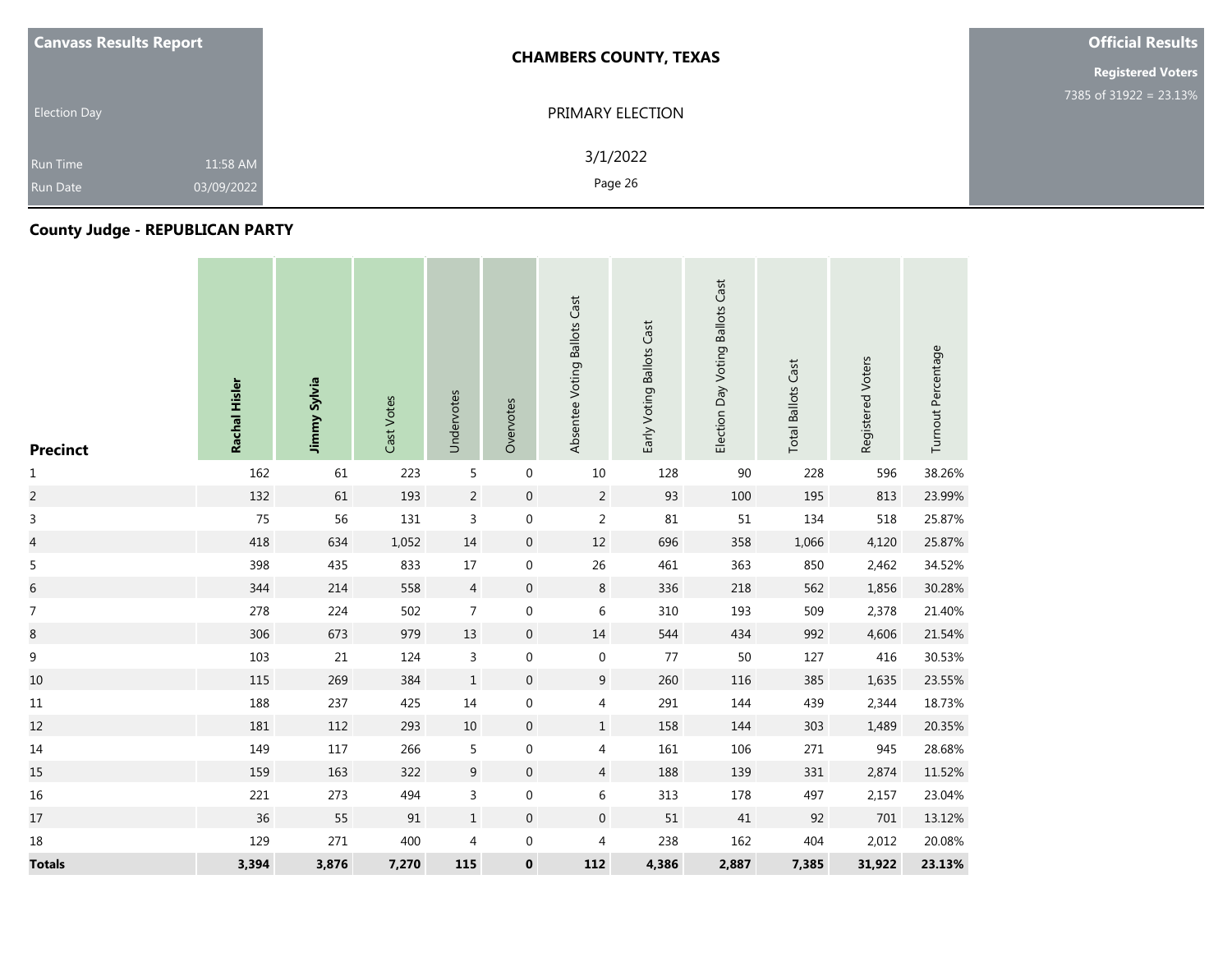| <b>Canvass Results Report</b> |                                                              | <b>CHAMBERS COUNTY, TEXAS</b> | <b>Official Results</b>  |  |  |
|-------------------------------|--------------------------------------------------------------|-------------------------------|--------------------------|--|--|
|                               |                                                              |                               | <b>Registered Voters</b> |  |  |
| <b>Election Day</b>           |                                                              | PRIMARY ELECTION              | 7385 of 31922 = 23.13%   |  |  |
|                               | 11:58 AM<br><b>Run Time</b><br>03/09/2022<br><b>Run Date</b> | 3/1/2022<br>Page 27           |                          |  |  |

# **Judge, County Court-at-Law - REPUBLICAN PARTY**

| <b>Precinct</b>          | Cindy S. Price | Cast Votes | Undervotes | Overvotes        | Absentee Voting Ballots Cast | Early Voting Ballots Cast | Election Day Voting Ballots Cast | <b>Total Ballots Cast</b> | Registered Voters | Turnout Percentage |
|--------------------------|----------------|------------|------------|------------------|------------------------------|---------------------------|----------------------------------|---------------------------|-------------------|--------------------|
| $\mathbf 1$              | 177            | 177        | 51         | $\boldsymbol{0}$ | $10\,$                       | 128                       | 90                               | 228                       | 596               | 38.26%             |
| $\overline{c}$           | 143            | 143        | 52         | $\,0\,$          | $\overline{2}$               | 93                        | 100                              | 195                       | 813               | 23.99%             |
| $\mathsf 3$              | 94             | 94         | 40         | $\boldsymbol{0}$ | $\overline{2}$               | 81                        | 51                               | 134                       | 518               | 25.87%             |
| $\overline{\mathcal{L}}$ | 874            | 874        | 192        | $\mathbf 0$      | $12\,$                       | 696                       | 358                              | 1,066                     | 4,120             | 25.87%             |
| 5                        | 676            | 676        | 174        | $\boldsymbol{0}$ | 26                           | 461                       | 363                              | 850                       | 2,462             | 34.52%             |
| $\,$ 6 $\,$              | 436            | 436        | 126        | $\boldsymbol{0}$ | 8                            | 336                       | 218                              | 562                       | 1,856             | 30.28%             |
| 7                        | 417            | 417        | 92         | $\boldsymbol{0}$ | $\,6\,$                      | 310                       | 193                              | 509                       | 2,378             | 21.40%             |
| $\bf 8$                  | 838            | 838        | 154        | $\boldsymbol{0}$ | $14\,$                       | 544                       | 434                              | 992                       | 4,606             | 21.54%             |
| 9                        | 77             | 77         | 50         | $\boldsymbol{0}$ | $\mathbf 0$                  | 77                        | 50                               | 127                       | 416               | 30.53%             |
| 10                       | 327            | 327        | 58         | $\boldsymbol{0}$ | 9                            | 260                       | 116                              | 385                       | 1,635             | 23.55%             |
| $11\,$                   | 368            | 368        | 71         | $\boldsymbol{0}$ | 4                            | 291                       | 144                              | 439                       | 2,344             | 18.73%             |
| 12                       | 234            | 234        | 69         | $\boldsymbol{0}$ | $\mathbf{1}$                 | 158                       | 144                              | 303                       | 1,489             | 20.35%             |
| 14                       | 206            | 206        | 65         | $\boldsymbol{0}$ | 4                            | 161                       | 106                              | 271                       | 945               | 28.68%             |
| 15                       | 283            | 283        | 48         | $\,0\,$          | $\overline{4}$               | 188                       | 139                              | 331                       | 2,874             | 11.52%             |
| 16                       | 408            | 408        | 89         | $\boldsymbol{0}$ | 6                            | 313                       | 178                              | 497                       | 2,157             | 23.04%             |
| $17\,$                   | $81\,$         | $81\,$     | $11\,$     | $\boldsymbol{0}$ | $\boldsymbol{0}$             | $51\,$                    | 41                               | 92                        | $701\,$           | 13.12%             |
| 18                       | 352            | 352        | 52         | $\boldsymbol{0}$ | 4                            | 238                       | 162                              | 404                       | 2,012             | 20.08%             |
| <b>Totals</b>            | 5,991          | 5,991      | 1,394      | 0                | 112                          | 4,386                     | 2,887                            | 7,385                     | 31,922            | 23.13%             |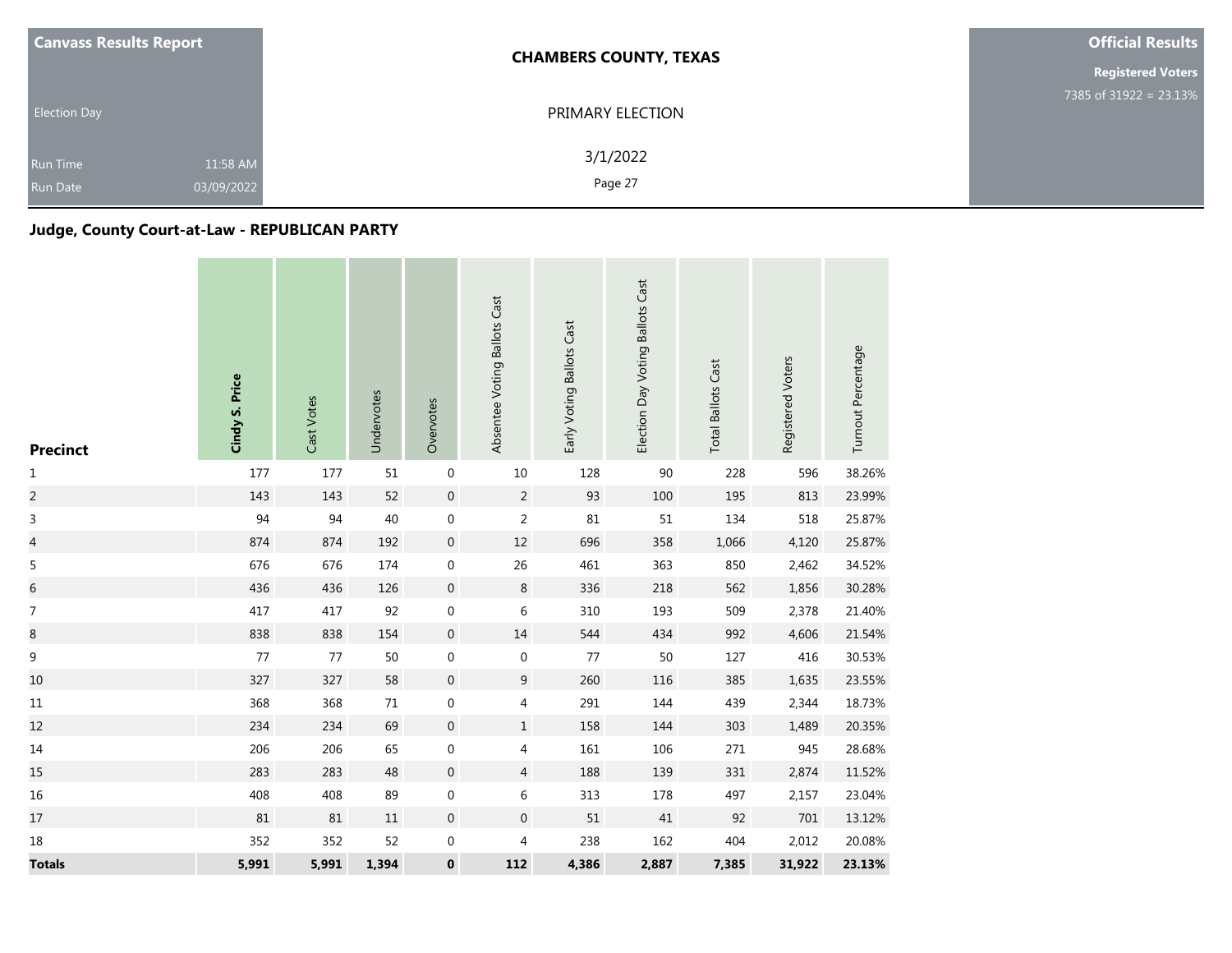| <b>Canvass Results Report</b>      |                        | <b>CHAMBERS COUNTY, TEXAS</b> | <b>Official Results</b>  |  |  |
|------------------------------------|------------------------|-------------------------------|--------------------------|--|--|
|                                    |                        |                               | <b>Registered Voters</b> |  |  |
| <b>Election Day</b>                |                        | PRIMARY ELECTION              | 7385 of 31922 = 23.13%   |  |  |
| <b>Run Time</b><br><b>Run Date</b> | 11:58 AM<br>03/09/2022 | 3/1/2022<br>Page 28           |                          |  |  |

# **County Attorney - REPUBLICAN PARTY**

| <b>Precinct</b>          | Ashley Cain Land | Cast Votes | Undervotes | Overvotes        | Absentee Voting Ballots Cast | Early Voting Ballots Cast | Election Day Voting Ballots Cast | <b>Total Ballots Cast</b> | Registered Voters | Turnout Percentage |
|--------------------------|------------------|------------|------------|------------------|------------------------------|---------------------------|----------------------------------|---------------------------|-------------------|--------------------|
| $\mathbf{1}$             | 181              | 181        | 47         | $\boldsymbol{0}$ | 10                           | 128                       | 90                               | 228                       | 596               | 38.26%             |
| $\overline{c}$           | 150              | 150        | $45\,$     | $\boldsymbol{0}$ | $\overline{2}$               | 93                        | 100                              | 195                       | 813               | 23.99%             |
| 3                        | 99               | 99         | 35         | $\boldsymbol{0}$ | $\overline{2}$               | 81                        | 51                               | 134                       | 518               | 25.87%             |
| $\overline{\mathcal{L}}$ | 856              | 856        | 210        | $\boldsymbol{0}$ | 12                           | 696                       | 358                              | 1,066                     | 4,120             | 25.87%             |
| 5                        | 668              | 668        | 182        | $\boldsymbol{0}$ | 26                           | 461                       | 363                              | 850                       | 2,462             | 34.52%             |
| $\,$ 6 $\,$              | 441              | 441        | 121        | $\boldsymbol{0}$ | 8                            | 336                       | 218                              | 562                       | 1,856             | 30.28%             |
| $\boldsymbol{7}$         | 421              | 421        | 88         | $\boldsymbol{0}$ | $\,6\,$                      | 310                       | 193                              | 509                       | 2,378             | 21.40%             |
| $\bf 8$                  | 812              | 812        | 180        | $\boldsymbol{0}$ | 14                           | 544                       | 434                              | 992                       | 4,606             | 21.54%             |
| 9                        | 72               | 72         | 55         | $\boldsymbol{0}$ | 0                            | 77                        | 50                               | 127                       | 416               | 30.53%             |
| 10                       | 331              | 331        | 54         | $\boldsymbol{0}$ | 9                            | 260                       | 116                              | 385                       | 1,635             | 23.55%             |
| 11                       | 364              | 364        | 75         | $\boldsymbol{0}$ | $\overline{4}$               | 291                       | 144                              | 439                       | 2,344             | 18.73%             |
| 12                       | 236              | 236        | 67         | $\boldsymbol{0}$ | $\mathbf 1$                  | 158                       | 144                              | 303                       | 1,489             | 20.35%             |
| 14                       | 205              | 205        | 66         | $\boldsymbol{0}$ | 4                            | 161                       | 106                              | 271                       | 945               | 28.68%             |
| 15                       | 282              | 282        | 49         | $\boldsymbol{0}$ | $\overline{4}$               | 188                       | 139                              | 331                       | 2,874             | 11.52%             |
| 16                       | 409              | 409        | 88         | $\boldsymbol{0}$ | 6                            | 313                       | 178                              | 497                       | 2,157             | 23.04%             |
| 17                       | 78               | 78         | $14\,$     | $\boldsymbol{0}$ | $\boldsymbol{0}$             | 51                        | $41\,$                           | 92                        | 701               | 13.12%             |
| $18\,$                   | 352              | 352        | 52         | $\boldsymbol{0}$ | 4                            | 238                       | 162                              | 404                       | 2,012             | 20.08%             |
| <b>Totals</b>            | 5,957            | 5,957      | 1,428      | $\mathbf 0$      | 112                          | 4,386                     | 2,887                            | 7,385                     | 31,922            | 23.13%             |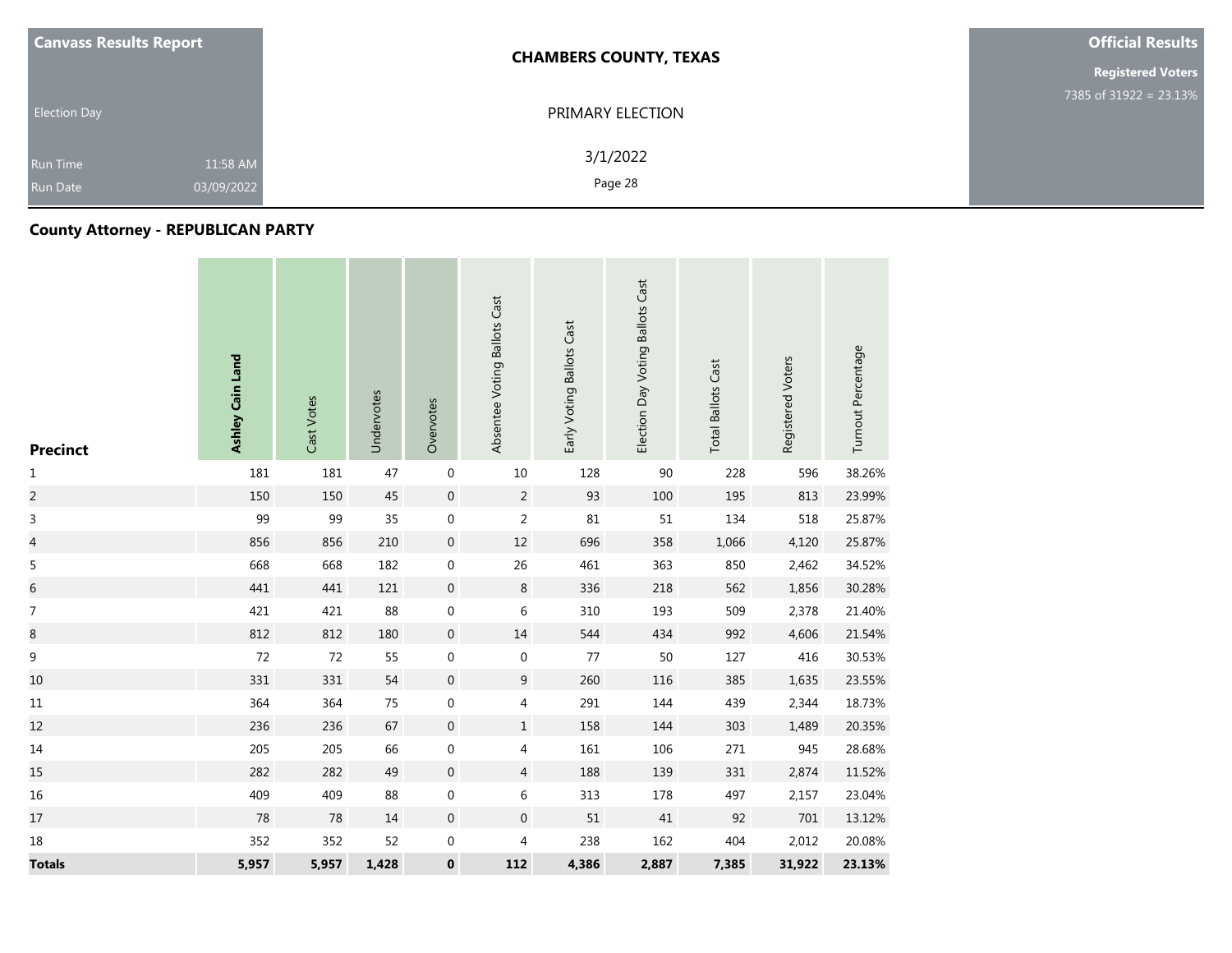| <b>Canvass Results Report</b> |            | <b>CHAMBERS COUNTY, TEXAS</b> | <b>Official Results</b>  |  |  |
|-------------------------------|------------|-------------------------------|--------------------------|--|--|
|                               |            |                               | <b>Registered Voters</b> |  |  |
| <b>Election Day</b>           |            |                               | 7385 of 31922 = 23.13%   |  |  |
|                               |            | PRIMARY ELECTION              |                          |  |  |
|                               |            |                               |                          |  |  |
| Run Time                      | 11:58 AM   | 3/1/2022                      |                          |  |  |
| <b>Run Date</b>               | 03/09/2022 | Page 29                       |                          |  |  |

#### **District Clerk - REPUBLICAN PARTY**

| <b>Precinct</b> | Patti L. Henry | Cast Votes | Undervotes | Overvotes           | Absentee Voting Ballots Cast | Early Voting Ballots Cast | Election Day Voting Ballots Cast | <b>Total Ballots Cast</b> | Registered Voters | Turnout Percentage |
|-----------------|----------------|------------|------------|---------------------|------------------------------|---------------------------|----------------------------------|---------------------------|-------------------|--------------------|
| $\mathbf{1}$    | 176            | 176        | 52         | $\boldsymbol{0}$    | $10$                         | 128                       | $90\,$                           | 228                       | 596               | 38.26%             |
| $\overline{c}$  | 142            | 142        | 53         | $\mathbf 0$         | $\overline{2}$               | 93                        | $100\,$                          | 195                       | 813               | 23.99%             |
| 3               | 89             | 89         | 45         | $\boldsymbol{0}$    | $\overline{c}$               | $81\,$                    | 51                               | 134                       | 518               | 25.87%             |
| $\overline{a}$  | 879            | 879        | 187        | $\mathbf 0$         | 12                           | 696                       | 358                              | 1,066                     | 4,120             | 25.87%             |
| 5               | 680            | 680        | 170        | $\boldsymbol{0}$    | 26                           | 461                       | 363                              | 850                       | 2,462             | 34.52%             |
| $\,$ 6 $\,$     | 400            | 400        | 162        | $\mathsf{O}\xspace$ | 8                            | 336                       | 218                              | 562                       | 1,856             | 30.28%             |
| 7               | 446            | 446        | 63         | $\boldsymbol{0}$    | $\,$ 6 $\,$                  | 310                       | 193                              | 509                       | 2,378             | 21.40%             |
| $\bf 8$         | 837            | 837        | 155        | $\mathsf{O}\xspace$ | $14\,$                       | 544                       | 434                              | 992                       | 4,606             | 21.54%             |
| 9               | 72             | 72         | 55         | $\boldsymbol{0}$    | 0                            | 77                        | 50                               | 127                       | 416               | 30.53%             |
| 10              | 334            | 334        | 51         | $\mathbf 0$         | 9                            | 260                       | 116                              | 385                       | 1,635             | 23.55%             |
| $11\,$          | 367            | 367        | 72         | $\boldsymbol{0}$    | 4                            | 291                       | 144                              | 439                       | 2,344             | 18.73%             |
| 12              | 246            | 246        | 57         | $\mathsf{O}\xspace$ | $\mathbf 1$                  | 158                       | 144                              | 303                       | 1,489             | 20.35%             |
| 14              | 200            | 200        | $71\,$     | $\boldsymbol{0}$    | 4                            | 161                       | 106                              | $271\,$                   | 945               | 28.68%             |
| 15              | 276            | 276        | 55         | $\mathsf{O}\xspace$ | $\overline{4}$               | 188                       | 139                              | 331                       | 2,874             | 11.52%             |
| 16              | 404            | 404        | 93         | $\boldsymbol{0}$    | 6                            | 313                       | 178                              | 497                       | 2,157             | 23.04%             |
| 17              | 78             | 78         | $14\,$     | $\mathsf{O}\xspace$ | $\boldsymbol{0}$             | $51\,$                    | $41\,$                           | 92                        | $701\,$           | 13.12%             |
| 18              | 349            | 349        | 55         | 0                   | 4                            | 238                       | 162                              | 404                       | 2,012             | 20.08%             |
| <b>Totals</b>   | 5,975          | 5,975      | 1,410      | 0                   | 112                          | 4,386                     | 2,887                            | 7,385                     | 31,922            | 23.13%             |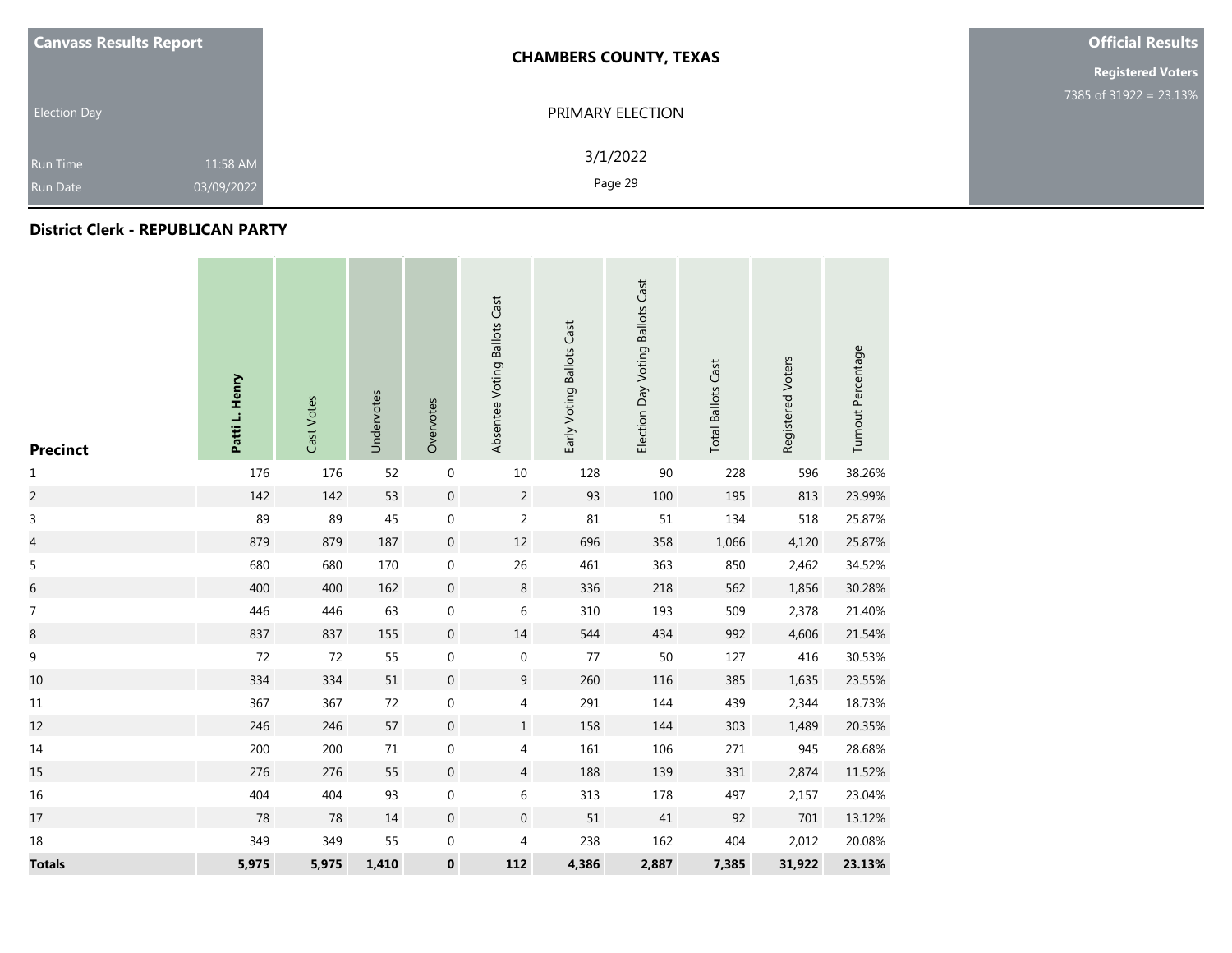| <b>Canvass Results Report</b> |            | <b>CHAMBERS COUNTY, TEXAS</b> | <b>Official Results</b>  |  |  |
|-------------------------------|------------|-------------------------------|--------------------------|--|--|
|                               |            |                               | <b>Registered Voters</b> |  |  |
|                               |            |                               | 7385 of 31922 = 23.13%   |  |  |
| <b>Election Day</b>           |            | PRIMARY ELECTION              |                          |  |  |
|                               |            |                               |                          |  |  |
| <b>Run Time</b>               | 11:58 AM   | 3/1/2022                      |                          |  |  |
| <b>Run Date</b>               | 03/09/2022 | Page 30                       |                          |  |  |

# **County Clerk - REPUBLICAN PARTY**

| <b>Precinct</b>          | Heather H. Hawthorne | Cast Votes | Undervotes | Overvotes        | Absentee Voting Ballots Cast | Early Voting Ballots Cast | Election Day Voting Ballots Cast | <b>Total Ballots Cast</b> | Registered Voters | Turnout Percentage |
|--------------------------|----------------------|------------|------------|------------------|------------------------------|---------------------------|----------------------------------|---------------------------|-------------------|--------------------|
| $\mathbf{1}$             | 173                  | 173        | 55         | $\boldsymbol{0}$ | $10\,$                       | 128                       | 90                               | 228                       | 596               | 38.26%             |
| $\overline{c}$           | 132                  | 132        | 63         | $\mathbf 0$      | $\overline{2}$               | 93                        | 100                              | 195                       | 813               | 23.99%             |
| $\mathsf{3}$             | 89                   | 89         | 45         | $\boldsymbol{0}$ | $\overline{2}$               | 81                        | 51                               | 134                       | 518               | 25.87%             |
| $\overline{\mathcal{L}}$ | 876                  | 876        | 190        | $\mathbf 0$      | 12                           | 696                       | 358                              | 1,066                     | 4,120             | 25.87%             |
| 5                        | 692                  | 692        | 158        | $\boldsymbol{0}$ | 26                           | 461                       | 363                              | 850                       | 2,462             | 34.52%             |
| $\,$ 6 $\,$              | 393                  | 393        | 169        | $\boldsymbol{0}$ | $\,8\,$                      | 336                       | 218                              | 562                       | 1,856             | 30.28%             |
| $\overline{7}$           | 431                  | 431        | 78         | $\boldsymbol{0}$ | $\,6\,$                      | 310                       | 193                              | 509                       | 2,378             | 21.40%             |
| $\bf 8$                  | 860                  | 860        | 132        | $\boldsymbol{0}$ | 14                           | 544                       | 434                              | 992                       | 4,606             | 21.54%             |
| 9                        | 66                   | 66         | 61         | $\boldsymbol{0}$ | 0                            | 77                        | 50                               | 127                       | 416               | 30.53%             |
| 10                       | 338                  | 338        | 47         | $\boldsymbol{0}$ | 9                            | 260                       | 116                              | 385                       | 1,635             | 23.55%             |
| $11\,$                   | 389                  | 389        | 50         | $\boldsymbol{0}$ | 4                            | 291                       | 144                              | 439                       | 2,344             | 18.73%             |
| 12                       | 239                  | 239        | 64         | $\boldsymbol{0}$ | $\mathbf{1}$                 | 158                       | 144                              | 303                       | 1,489             | 20.35%             |
| 14                       | 199                  | 199        | 72         | $\boldsymbol{0}$ | 4                            | 161                       | 106                              | 271                       | 945               | 28.68%             |
| 15                       | 286                  | 286        | 45         | $\boldsymbol{0}$ | $\overline{4}$               | 188                       | 139                              | 331                       | 2,874             | 11.52%             |
| 16                       | 413                  | 413        | 84         | $\mathbf 0$      | 6                            | 313                       | 178                              | 497                       | 2,157             | 23.04%             |
| 17                       | $77\,$               | $77\,$     | 15         | $\boldsymbol{0}$ | 0                            | 51                        | 41                               | 92                        | $701\,$           | 13.12%             |
| $18\,$                   | 350                  | 350        | 54         | $\mathbf 0$      | 4                            | 238                       | 162                              | 404                       | 2,012             | 20.08%             |
| <b>Totals</b>            | 6,003                | 6,003      | 1,382      | $\pmb{0}$        | 112                          | 4,386                     | 2,887                            | 7,385                     | 31,922            | 23.13%             |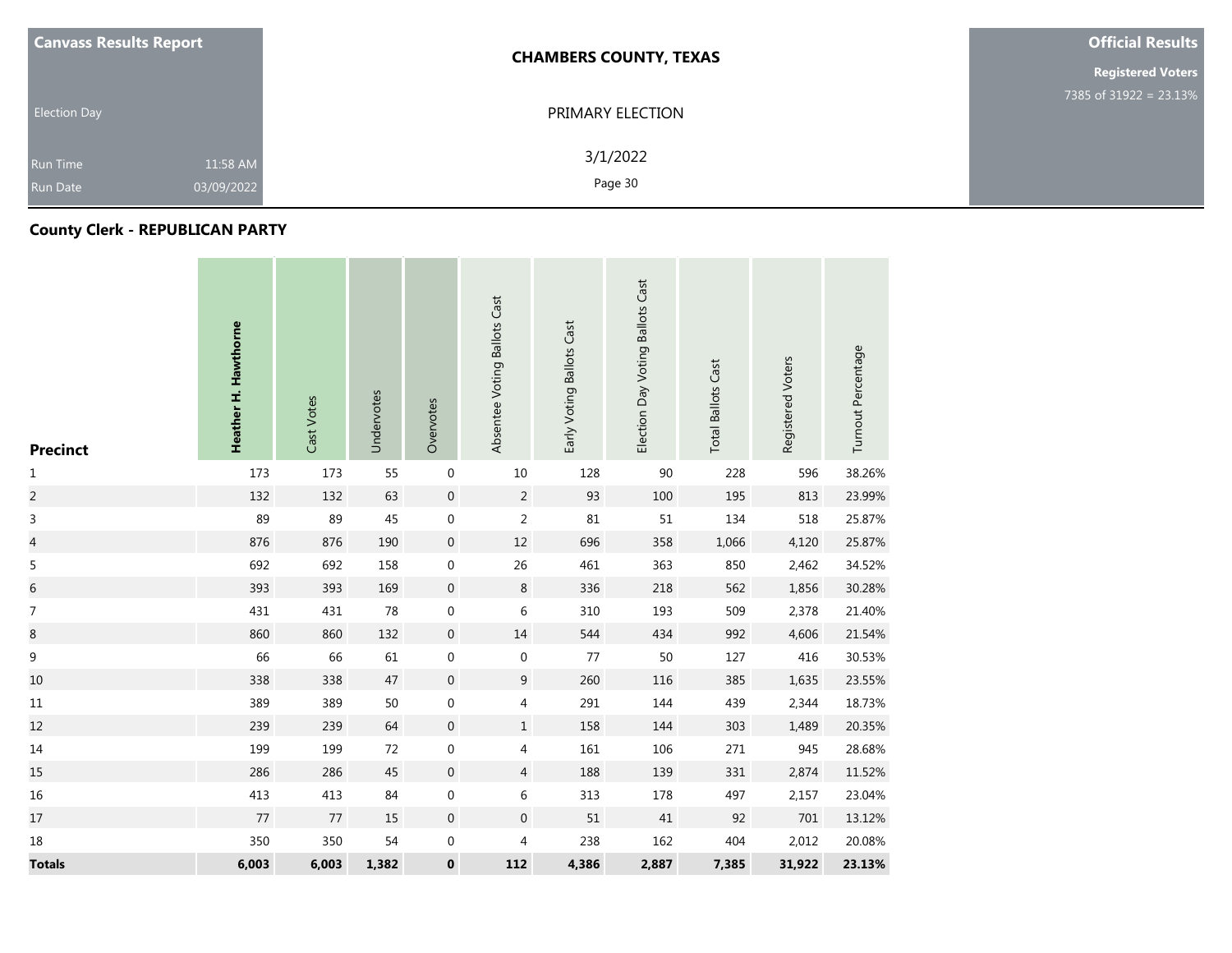| <b>Canvass Results Report</b> |            | <b>CHAMBERS COUNTY, TEXAS</b> | <b>Official Results</b>  |  |  |
|-------------------------------|------------|-------------------------------|--------------------------|--|--|
|                               |            |                               | <b>Registered Voters</b> |  |  |
| <b>Election Day</b>           |            |                               | 7385 of 31922 = 23.13%   |  |  |
|                               |            | PRIMARY ELECTION              |                          |  |  |
|                               |            |                               |                          |  |  |
| Run Time                      | 11:58 AM   | 3/1/2022                      |                          |  |  |
| <b>Run Date</b>               | 03/09/2022 | Page 31                       |                          |  |  |

#### **County Treasurer - REPUBLICAN PARTY**

| <b>Precinct</b>          | Nicole (Nikki) Whittington | Cast Votes | Undervotes | Overvotes        | Absentee Voting Ballots Cast | Early Voting Ballots Cast | Election Day Voting Ballots Cast | <b>Total Ballots Cast</b> | Registered Voters | Turnout Percentage |
|--------------------------|----------------------------|------------|------------|------------------|------------------------------|---------------------------|----------------------------------|---------------------------|-------------------|--------------------|
| 1                        | 184                        | 184        | 44         | $\boldsymbol{0}$ | 10                           | 128                       | 90                               | 228                       | 596               | 38.26%             |
| $\overline{2}$           | 154                        | 154        | $41\,$     | $\boldsymbol{0}$ | $\overline{2}$               | 93                        | 100                              | 195                       | 813               | 23.99%             |
| 3                        | 103                        | 103        | 31         | $\boldsymbol{0}$ | $\overline{2}$               | 81                        | 51                               | 134                       | 518               | 25.87%             |
| $\overline{\mathcal{L}}$ | 856                        | 856        | 210        | $\boldsymbol{0}$ | $12\,$                       | 696                       | 358                              | 1,066                     | 4,120             | 25.87%             |
| 5                        | 668                        | 668        | 182        | $\boldsymbol{0}$ | 26                           | 461                       | 363                              | 850                       | 2,462             | 34.52%             |
| $\,$ 6 $\,$              | 450                        | 450        | 112        | $\boldsymbol{0}$ | $\,8\,$                      | 336                       | 218                              | 562                       | 1,856             | 30.28%             |
| $\overline{7}$           | 426                        | 426        | 83         | $\boldsymbol{0}$ | 6                            | 310                       | 193                              | 509                       | 2,378             | 21.40%             |
| $\bf 8$                  | 816                        | 816        | 176        | $\boldsymbol{0}$ | 14                           | 544                       | 434                              | 992                       | 4,606             | 21.54%             |
| 9                        | 82                         | 82         | 45         | $\boldsymbol{0}$ | $\mathbf 0$                  | 77                        | 50                               | 127                       | 416               | 30.53%             |
| 10                       | 328                        | 328        | 57         | $\boldsymbol{0}$ | $9\,$                        | 260                       | 116                              | 385                       | 1,635             | 23.55%             |
| $11\,$                   | 369                        | 369        | $70\,$     | $\boldsymbol{0}$ | 4                            | 291                       | 144                              | 439                       | 2,344             | 18.73%             |
| 12                       | 241                        | 241        | 62         | $\boldsymbol{0}$ | $\,1$                        | 158                       | 144                              | 303                       | 1,489             | 20.35%             |
| 14                       | 215                        | 215        | 56         | $\boldsymbol{0}$ | 4                            | 161                       | 106                              | 271                       | 945               | 28.68%             |
| 15                       | 279                        | 279        | 52         | $\boldsymbol{0}$ | $\overline{4}$               | 188                       | 139                              | 331                       | 2,874             | 11.52%             |
| $16\,$                   | 404                        | 404        | 93         | $\boldsymbol{0}$ | 6                            | 313                       | 178                              | 497                       | 2,157             | 23.04%             |
| 17                       | 76                         | 76         | $16\,$     | $\boldsymbol{0}$ | $\mathbf 0$                  | $51\,$                    | 41                               | 92                        | $701\,$           | 13.12%             |
| $18\,$                   | 346                        | 346        | 58         | $\boldsymbol{0}$ | 4                            | 238                       | 162                              | 404                       | 2,012             | 20.08%             |
| <b>Totals</b>            | 5,997                      | 5,997      | 1,388      | 0                | 112                          | 4,386                     | 2,887                            | 7,385                     | 31,922            | 23.13%             |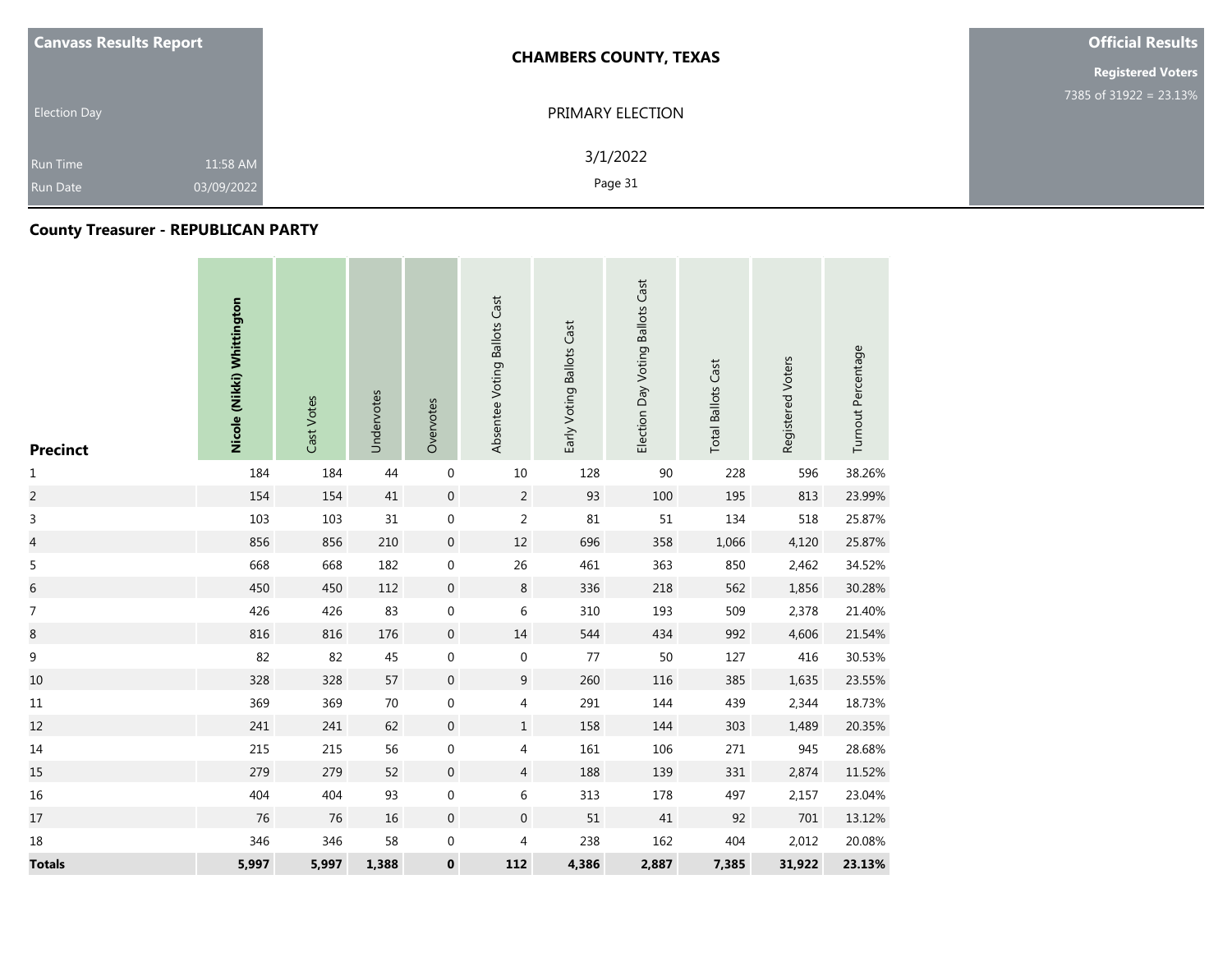| <b>Canvass Results Report</b> |            | <b>CHAMBERS COUNTY, TEXAS</b> | <b>Official Results</b>  |  |  |
|-------------------------------|------------|-------------------------------|--------------------------|--|--|
|                               |            |                               | <b>Registered Voters</b> |  |  |
|                               |            |                               | 7385 of 31922 = 23.13%   |  |  |
| <b>Election Day</b>           |            | PRIMARY ELECTION              |                          |  |  |
|                               |            |                               |                          |  |  |
| <b>Run Time</b>               | 11:58 AM   | 3/1/2022                      |                          |  |  |
| <b>Run Date</b>               | 03/09/2022 | Page 32                       |                          |  |  |

# **County Surveyor - REPUBLICAN PARTY**

| <b>Precinct</b>          | Michael W. Chandler | Cast Votes | Undervotes | Overvotes        | Absentee Voting Ballots Cast | Early Voting Ballots Cast | Election Day Voting Ballots Cast | <b>Total Ballots Cast</b> | Registered Voters | Turnout Percentage |
|--------------------------|---------------------|------------|------------|------------------|------------------------------|---------------------------|----------------------------------|---------------------------|-------------------|--------------------|
| $\mathbf{1}$             | 175                 | 175        | 53         | $\boldsymbol{0}$ | 10                           | 128                       | 90                               | 228                       | 596               | 38.26%             |
| $\overline{c}$           | 140                 | 140        | 55         | $\boldsymbol{0}$ | $\overline{2}$               | 93                        | 100                              | 195                       | 813               | 23.99%             |
| 3                        | 94                  | 94         | 40         | $\boldsymbol{0}$ | $\overline{2}$               | 81                        | 51                               | 134                       | 518               | 25.87%             |
| $\overline{\mathcal{L}}$ | 856                 | 856        | 210        | $\boldsymbol{0}$ | $12\,$                       | 696                       | 358                              | 1,066                     | 4,120             | 25.87%             |
| 5                        | 657                 | 657        | 193        | $\boldsymbol{0}$ | 26                           | 461                       | 363                              | 850                       | 2,462             | 34.52%             |
| $\overline{6}$           | 417                 | 417        | 145        | $\boldsymbol{0}$ | 8                            | 336                       | 218                              | 562                       | 1,856             | 30.28%             |
| $\boldsymbol{7}$         | 422                 | 422        | 87         | $\boldsymbol{0}$ | $\,$ 6 $\,$                  | 310                       | 193                              | 509                       | 2,378             | 21.40%             |
| $\bf 8$                  | 812                 | 812        | 180        | $\mathbf 0$      | 14                           | 544                       | 434                              | 992                       | 4,606             | 21.54%             |
| 9                        | 75                  | 75         | 52         | $\boldsymbol{0}$ | 0                            | 77                        | $50\,$                           | 127                       | 416               | 30.53%             |
| 10                       | 325                 | 325        | 60         | $\boldsymbol{0}$ | 9                            | 260                       | 116                              | 385                       | 1,635             | 23.55%             |
| $11\,$                   | 364                 | 364        | 75         | $\boldsymbol{0}$ | $\overline{4}$               | 291                       | 144                              | 439                       | 2,344             | 18.73%             |
| 12                       | 237                 | 237        | 66         | $\boldsymbol{0}$ | $1\,$                        | 158                       | 144                              | 303                       | 1,489             | 20.35%             |
| 14                       | 206                 | 206        | 65         | $\boldsymbol{0}$ | 4                            | 161                       | 106                              | 271                       | 945               | 28.68%             |
| 15                       | 280                 | 280        | 51         | $\mathbf 0$      | $\overline{4}$               | 188                       | 139                              | 331                       | 2,874             | 11.52%             |
| 16                       | 401                 | 401        | 96         | $\boldsymbol{0}$ | 6                            | 313                       | 178                              | 497                       | 2,157             | 23.04%             |
| 17                       | 76                  | 76         | 16         | $\boldsymbol{0}$ | $\boldsymbol{0}$             | $51\,$                    | $41\,$                           | 92                        | $701\,$           | 13.12%             |
| $18\,$                   | 345                 | 345        | 59         | $\boldsymbol{0}$ | 4                            | 238                       | 162                              | 404                       | 2,012             | 20.08%             |
| <b>Totals</b>            | 5,882               | 5,882      | 1,503      | $\pmb{0}$        | 112                          | 4,386                     | 2,887                            | 7,385                     | 31,922            | 23.13%             |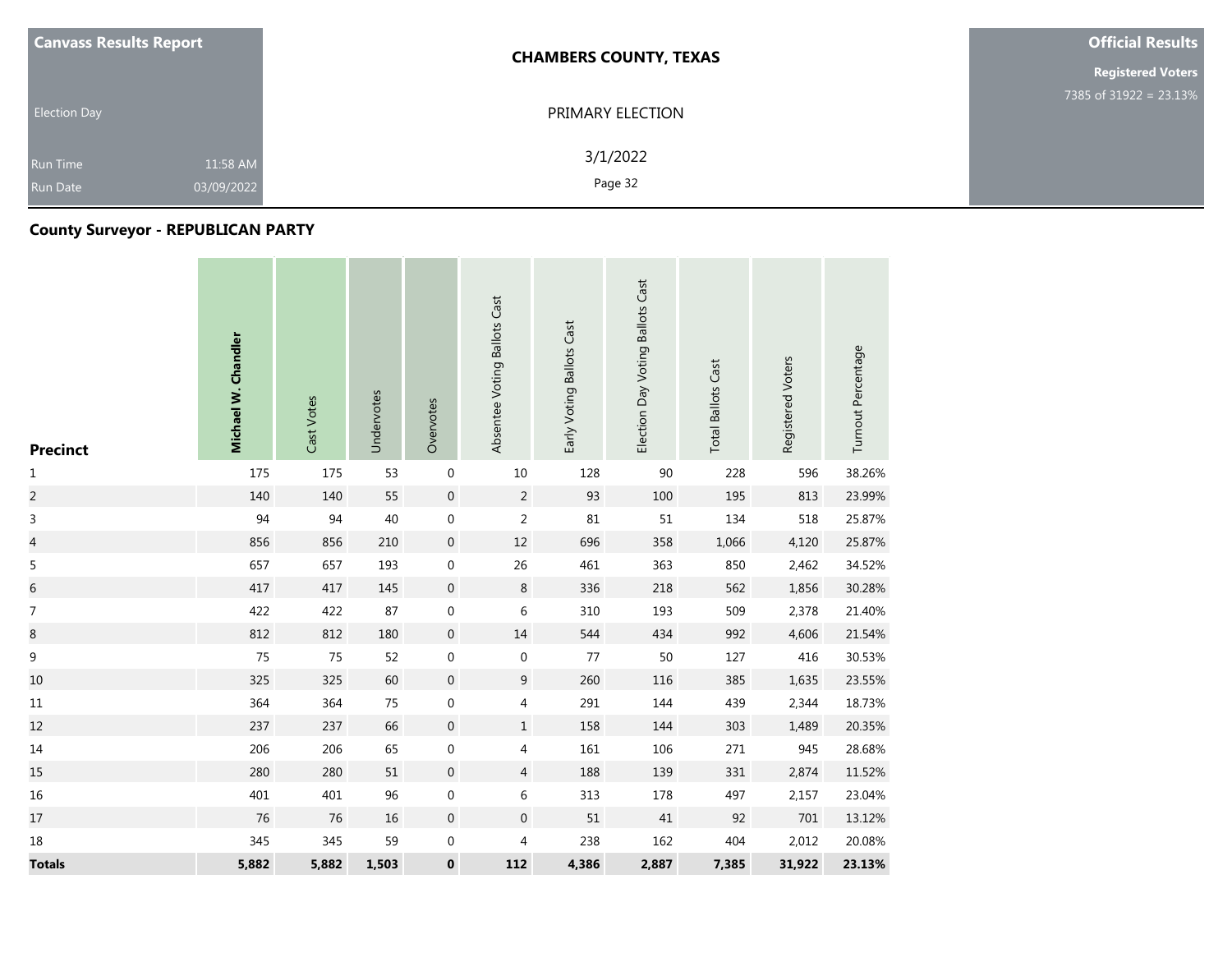| <b>Canvass Results Report</b>      |                        | <b>CHAMBERS COUNTY, TEXAS</b> | <b>Official Results</b>  |
|------------------------------------|------------------------|-------------------------------|--------------------------|
|                                    |                        |                               | <b>Registered Voters</b> |
| <b>Election Day</b>                |                        | PRIMARY ELECTION              | 7385 of 31922 = 23.13%   |
| <b>Run Time</b><br><b>Run Date</b> | 11:58 AM<br>03/09/2022 | 3/1/2022<br>Page 33           |                          |

# **County Commissioner, Precinct No. 2 - REPUBLICAN PARTY**

| <b>Precinct</b> | Mark Tice | Cast Votes | Undervotes | Overvotes        | Absentee Voting Ballots Cast | Early Voting Ballots Cast | Cast<br><b>Voting Ballots</b><br>Election Day | <b>Total Ballots Cast</b> | Registered Voters | Turnout Percentage |
|-----------------|-----------|------------|------------|------------------|------------------------------|---------------------------|-----------------------------------------------|---------------------------|-------------------|--------------------|
| 8               | 835       | 835        | 157        | $\pmb{0}$        | 14                           | 544                       | 434                                           | 992                       | 4,606             | 21.54%             |
| 14              | 158       | 158        | 113        | $\boldsymbol{0}$ | $\overline{4}$               | 161                       | 106                                           | 271                       | 945               | 28.68%             |
| 16              | 395       | 395        | 102        | $\boldsymbol{0}$ | 6                            | 313                       | 178                                           | 497                       | 2,157             | 23.04%             |
| <b>Totals</b>   | 1,388     | 1,388      | 372        | $\pmb{0}$        | 24                           | 1,018                     | 718                                           | 1,760                     | 7,708             | 22.83%             |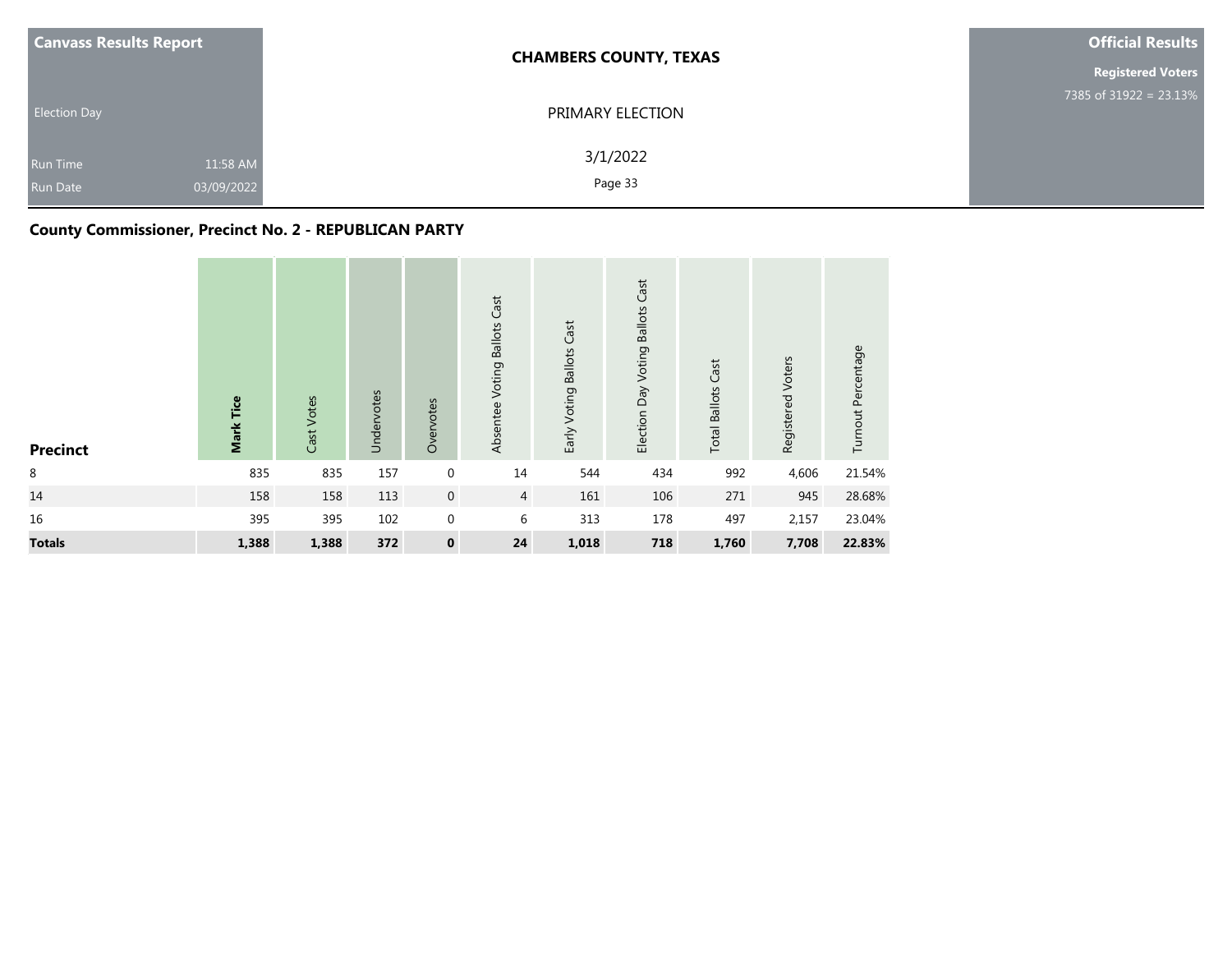| <b>Canvass Results Report</b> |                        | <b>CHAMBERS COUNTY, TEXAS</b> | <b>Official Results</b>  |
|-------------------------------|------------------------|-------------------------------|--------------------------|
|                               |                        |                               | <b>Registered Voters</b> |
| <b>Election Day</b>           |                        | PRIMARY ELECTION              | 7385 of 31922 = 23.13%   |
| <b>Run Time</b><br>Run Date   | 11:58 AM<br>03/09/2022 | 3/1/2022<br>Page 34           |                          |

# **County Commissioner, Precinct No. 4 - REPUBLICAN PARTY**

| <b>Precinct</b> | ₹<br>Wallace<br>(Bill)<br>Wm. | Dagley<br>Ryan | Cast Votes | Undervotes | Overvotes   | Cast<br>Voting Ballots<br>Absentee | Early Voting Ballots Cast | Cast<br>Voting Ballots<br>Election Day | Cast<br><b>Total Ballots</b> | Voters<br>Registered | Turnout Percentage |
|-----------------|-------------------------------|----------------|------------|------------|-------------|------------------------------------|---------------------------|----------------------------------------|------------------------------|----------------------|--------------------|
| 5               | 286                           | 547            | 833        | 17         | $\mathbf 0$ | 26                                 | 461                       | 363                                    | 850                          | 2,462                | 34.52%             |
| 11              | 183                           | 242            | 425        | 14         | $\mathbf 0$ | $\overline{4}$                     | 291                       | 144                                    | 439                          | 2,344                | 18.73%             |
| 15              | 186                           | 130            | 316        | 15         | $\mathbf 0$ | $\overline{4}$                     | 188                       | 139                                    | 331                          | 2,874                | 11.52%             |
| <b>Totals</b>   | 655                           | 919            | 1,574      | 46         | $\mathbf 0$ | 34                                 | 940                       | 646                                    | 1,620                        | 7,680                | 21.09%             |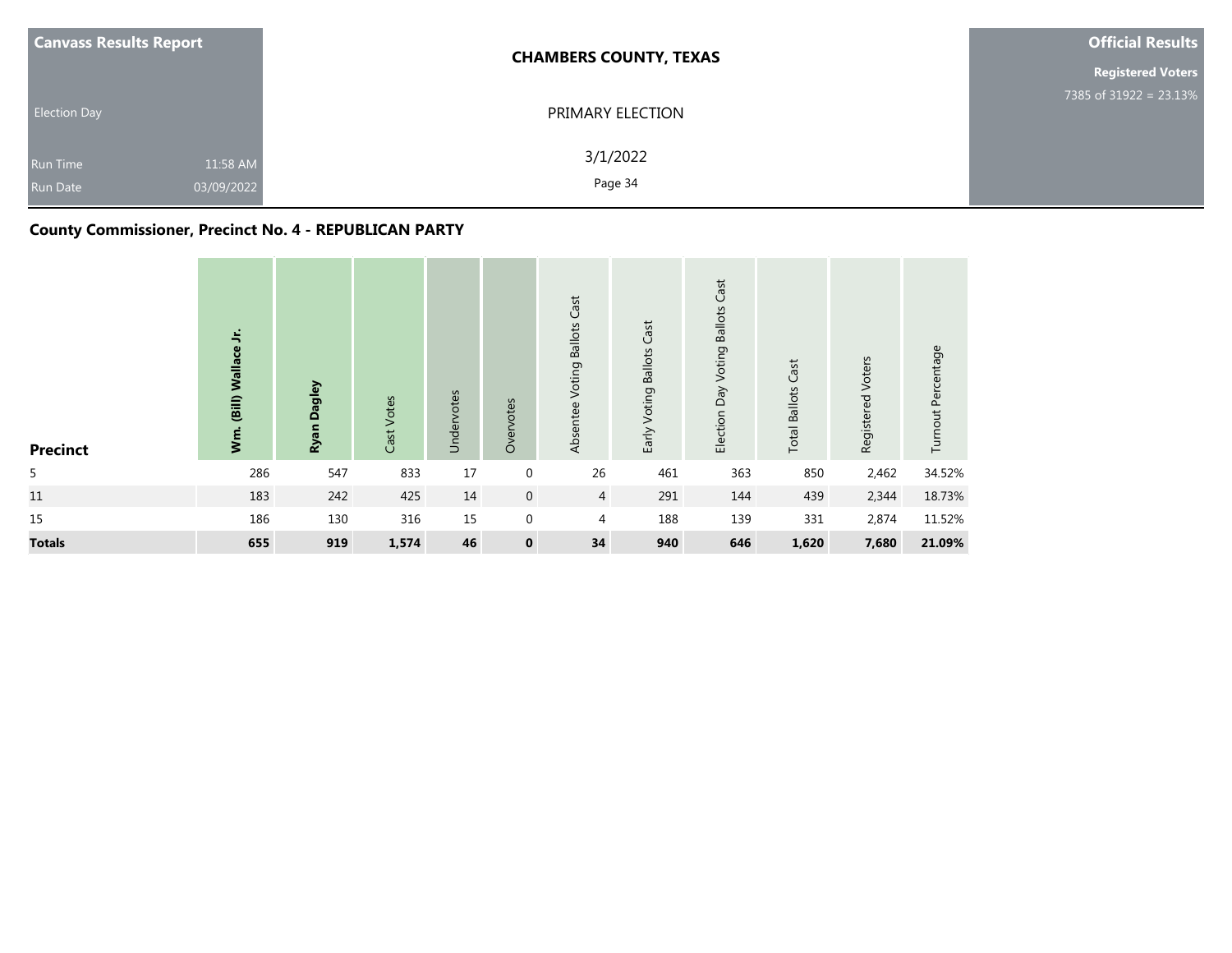| <b>Canvass Results Report</b> |            | <b>CHAMBERS COUNTY, TEXAS</b> | <b>Official Results</b>  |  |  |
|-------------------------------|------------|-------------------------------|--------------------------|--|--|
|                               |            |                               | <b>Registered Voters</b> |  |  |
| <b>Election Day</b>           |            | PRIMARY ELECTION              | 7385 of 31922 = 23.13%   |  |  |
| <b>Run Time</b>               | 11:58 AM   | 3/1/2022                      |                          |  |  |
| <b>Run Date</b>               | 03/09/2022 | Page 35                       |                          |  |  |

#### **Justice of the Peace, Precinct No. 1 - REPUBLICAN PARTY**

| <b>Precinct</b> | <b>Celia Devillier</b> | Cast Votes | Undervotes | Overvotes        | Absentee Voting Ballots Cast | Early Voting Ballots Cast | Cast<br><b>Ballots</b><br>Election Day Voting | Cast<br><b>Total Ballots</b> | Voters<br>Registered | Turnout Percentage |
|-----------------|------------------------|------------|------------|------------------|------------------------------|---------------------------|-----------------------------------------------|------------------------------|----------------------|--------------------|
| $\overline{7}$  | 463                    | 463        | 46         | $\pmb{0}$        | 6                            | 310                       | 193                                           | 509                          | 2,378                | 21.40%             |
| 12              | 274                    | 274        | 29         | $\boldsymbol{0}$ | $\mathbf{1}$                 | 158                       | 144                                           | 303                          | 1,489                | 20.35%             |
| <b>Totals</b>   | 737                    | 737        | 75         | $\mathbf 0$      | $\overline{7}$               | 468                       | 337                                           | 812                          | 3,867                | 21.00%             |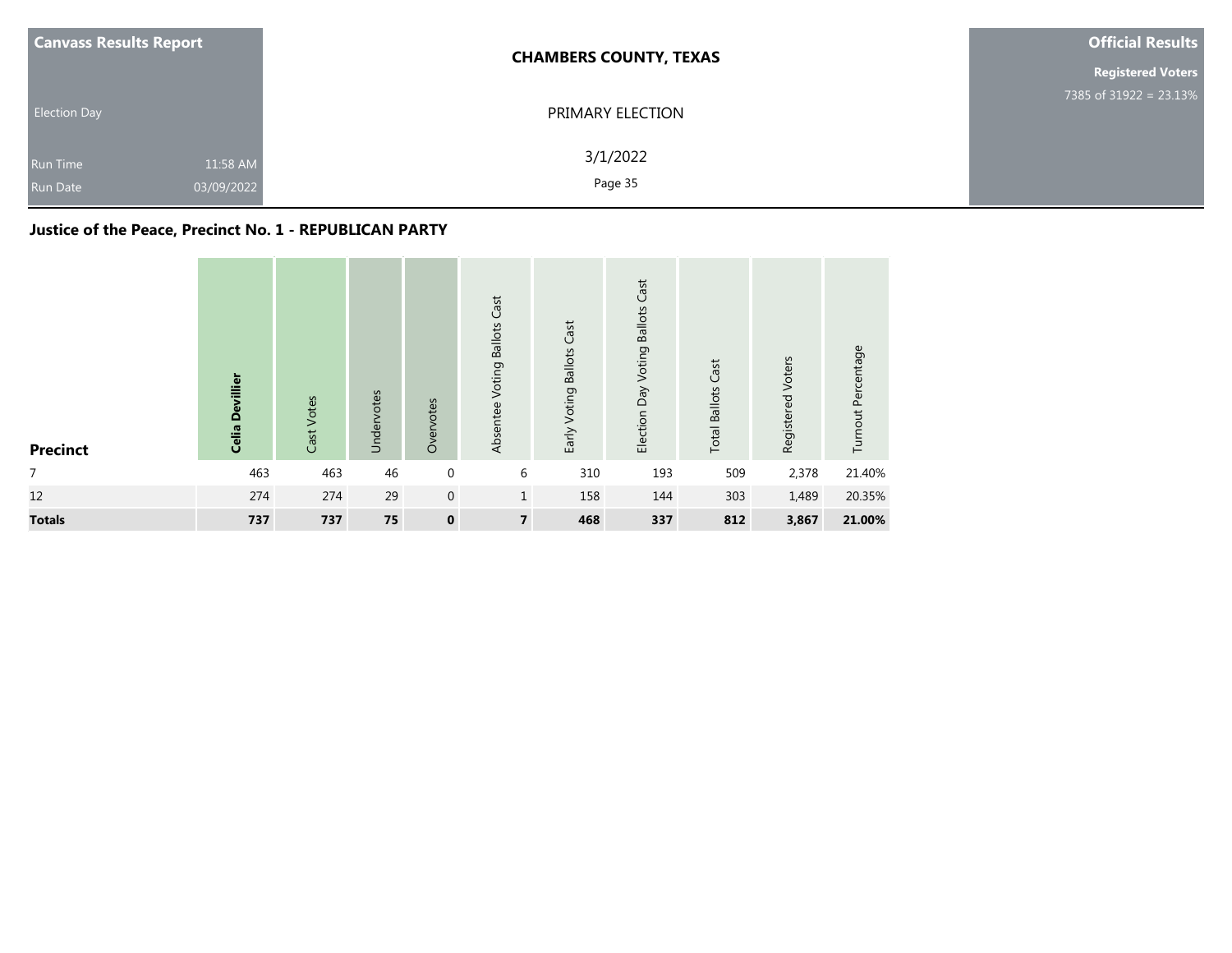| <b>Canvass Results Report</b> |            | <b>CHAMBERS COUNTY, TEXAS</b> | <b>Official Results</b>  |  |  |
|-------------------------------|------------|-------------------------------|--------------------------|--|--|
|                               |            |                               | <b>Registered Voters</b> |  |  |
| <b>Election Day</b>           |            | PRIMARY ELECTION              | 7385 of 31922 = 23.13%   |  |  |
| <b>Run Time</b>               | 11:58 AM   | 3/1/2022                      |                          |  |  |
| <b>Run Date</b>               | 03/09/2022 | Page 36                       |                          |  |  |

#### **Justice of the Peace, Precinct No. 2 - REPUBLICAN PARTY**

| <b>Precinct</b> | Michael "Mike" Wheat | Cast Votes | Undervotes | Overvotes        | Absentee Voting Ballots Cast | Early Voting Ballots Cast | Cast<br><b>Voting Ballots</b><br>Election Day | <b>Total Ballots Cast</b> | Registered Voters | Turnout Percentage |
|-----------------|----------------------|------------|------------|------------------|------------------------------|---------------------------|-----------------------------------------------|---------------------------|-------------------|--------------------|
| 3               | 109                  | 109        | 25         | $\mathbf 0$      | $\overline{2}$               | 81                        | 51                                            | 134                       | 518               | 25.87%             |
| $6\phantom{a}$  | 475                  | 475        | 87         | $\boldsymbol{0}$ | 8                            | 336                       | 218                                           | 562                       | 1,856             | 30.28%             |
| $\mathsf 9$     | 96                   | 96         | 31         | $\mathbf 0$      | $\mathbf 0$                  | 77                        | 50                                            | 127                       | 416               | 30.53%             |
| <b>Totals</b>   | 680                  | 680        | 143        | $\pmb{0}$        | 10                           | 494                       | 319                                           | 823                       | 2,790             | 29.50%             |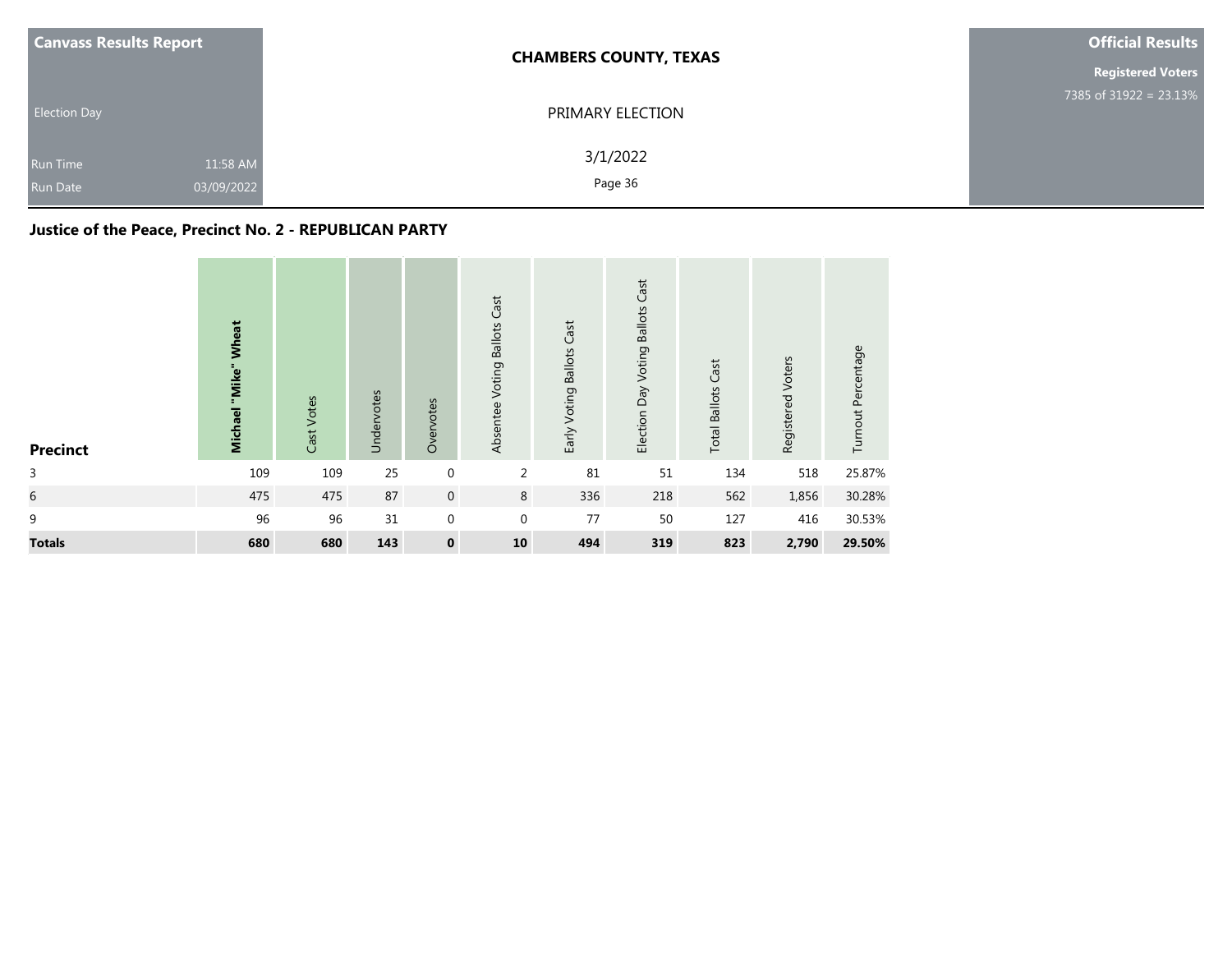| <b>Canvass Results Report</b> |            | <b>CHAMBERS COUNTY, TEXAS</b> | <b>Official Results</b>  |  |  |
|-------------------------------|------------|-------------------------------|--------------------------|--|--|
|                               |            |                               | <b>Registered Voters</b> |  |  |
| <b>Election Day</b>           |            | PRIMARY ELECTION              | 7385 of 31922 = 23.13%   |  |  |
| <b>Run Time</b>               | 11:58 AM   | 3/1/2022                      |                          |  |  |
| <b>Run Date</b>               | 03/09/2022 | Page 37                       |                          |  |  |

#### **Justice of the Peace, Precinct No. 4 - REPUBLICAN PARTY**

| <b>Precinct</b> | <b>Blake Sylvia</b> | Cast Votes | Undervotes | Overvotes        | Absentee Voting Ballots Cast | Early Voting Ballots Cast | Cast<br><b>Ballots</b><br>Voting<br>Election Day | <b>Total Ballots Cast</b> | Voters<br>Registered | Turnout Percentage |
|-----------------|---------------------|------------|------------|------------------|------------------------------|---------------------------|--------------------------------------------------|---------------------------|----------------------|--------------------|
| $\overline{4}$  | 916                 | 916        | 150        | $\boldsymbol{0}$ | 12                           | 696                       | 358                                              | 1,066                     | 4,120                | 25.87%             |
| $10\,$          | 343                 | 343        | 42         | $\boldsymbol{0}$ | 9                            | 260                       | 116                                              | 385                       | 1,635                | 23.55%             |
| 18              | 359                 | 359        | 45         | $\boldsymbol{0}$ | 4                            | 238                       | 162                                              | 404                       | 2,012                | 20.08%             |
| <b>Totals</b>   | 1,618               | 1,618      | 237        | $\mathbf 0$      | 25                           | 1,194                     | 636                                              | 1,855                     | 7,767                | 23.88%             |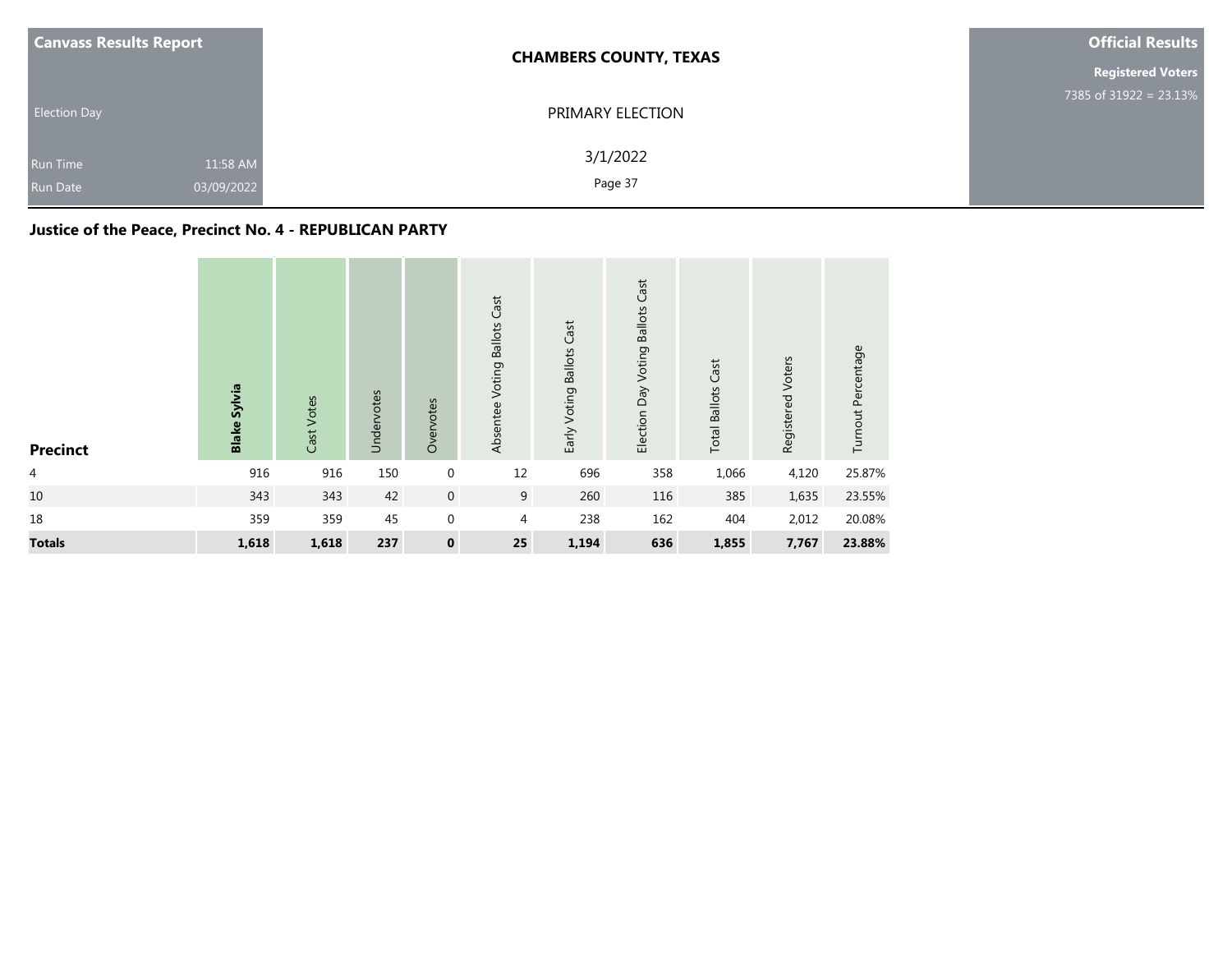| <b>Canvass Results Report</b>      |                        | <b>CHAMBERS COUNTY, TEXAS</b> | <b>Official Results</b>  |  |  |
|------------------------------------|------------------------|-------------------------------|--------------------------|--|--|
|                                    |                        |                               | <b>Registered Voters</b> |  |  |
| <b>Election Day</b>                |                        | PRIMARY ELECTION              | 7385 of 31922 = 23.13%   |  |  |
| <b>Run Time</b><br><b>Run Date</b> | 11:58 AM<br>03/09/2022 | 3/1/2022<br>Page 38           |                          |  |  |

#### **Justice of the Peace, Precinct No. 5 - REPUBLICAN PARTY**

| <b>Precinct</b> | <b>Davis</b><br><b>Cindy Wallace</b> | David Hatfield | Cast Votes | Undervotes | Overvotes   | Cast<br>Absentee Voting Ballots | Early Voting Ballots Cast | Cast<br>Voting Ballots<br>Election Day | <b>Total Ballots Cast</b> | Registered Voters | Turnout Percentage |
|-----------------|--------------------------------------|----------------|------------|------------|-------------|---------------------------------|---------------------------|----------------------------------------|---------------------------|-------------------|--------------------|
| $\mathbf{1}$    | 92                                   | 128            | 220        | 8          | 0           | 10                              | 128                       | 90                                     | 228                       | 596               | 38.26%             |
| $\overline{2}$  | 44                                   | 145            | 189        | 6          | $\mathbf 0$ | $\overline{2}$                  | 93                        | 100                                    | 195                       | 813               | 23.99%             |
| 14              | 89                                   | 164            | 253        | 18         | $\mathbf 0$ | $\overline{4}$                  | 161                       | 106                                    | 271                       | 945               | 28.68%             |
| <b>Totals</b>   | 225                                  | 437            | 662        | 32         | $\mathbf 0$ | 16                              | 382                       | 296                                    | 694                       | 2,354             | 29.48%             |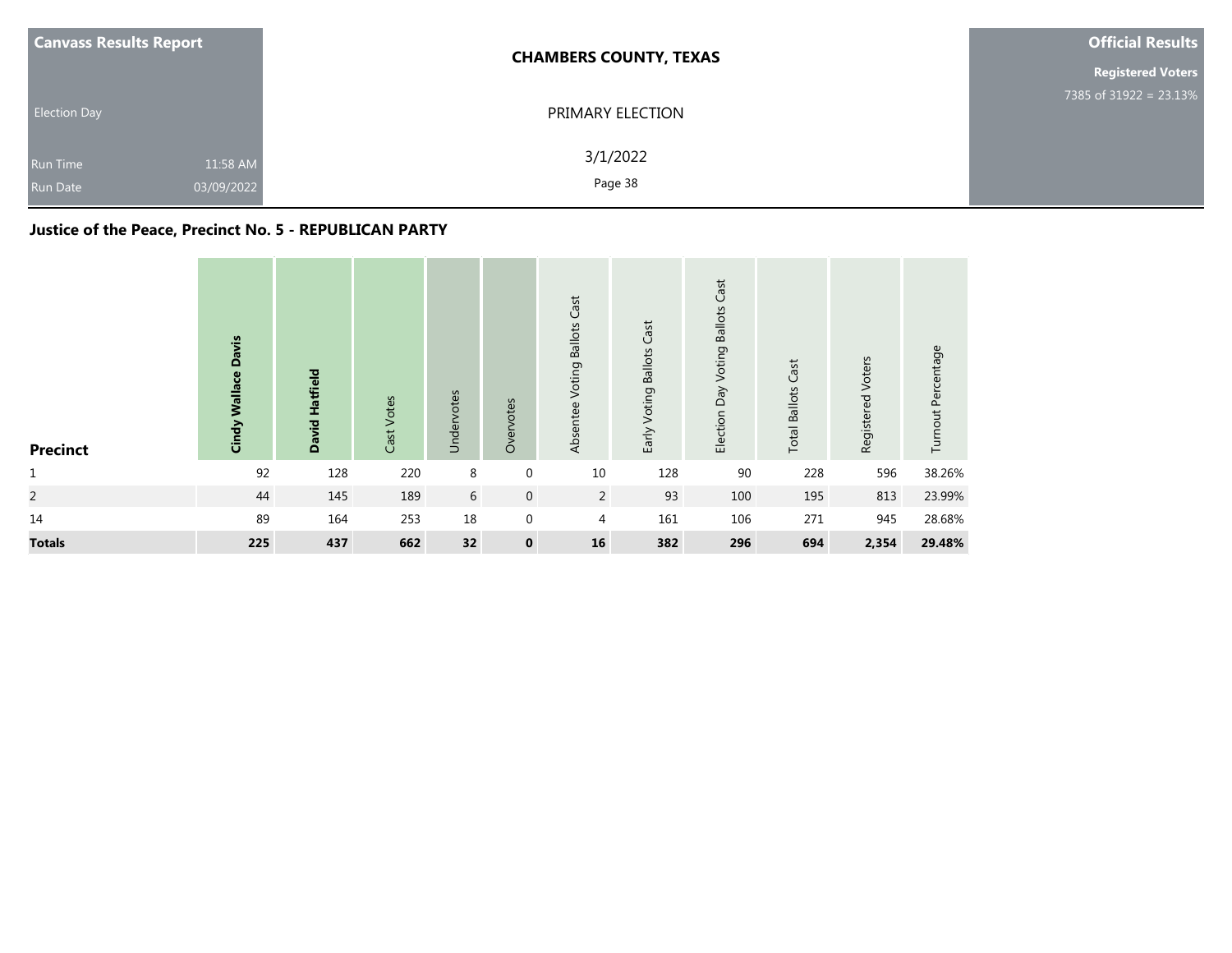| <b>Canvass Results Report</b>                                | <b>CHAMBERS COUNTY, TEXAS</b> | <b>Official Results</b>  |  |  |
|--------------------------------------------------------------|-------------------------------|--------------------------|--|--|
|                                                              |                               | <b>Registered Voters</b> |  |  |
| <b>Election Day</b>                                          | PRIMARY ELECTION              | 7385 of 31922 = 23.13%   |  |  |
| 11:58 AM<br><b>Run Time</b><br>03/09/2022<br><b>Run Date</b> | 3/1/2022<br>Page 39           |                          |  |  |

#### **Justice of the Peace, Precinct No. 6 - REPUBLICAN PARTY**

| <b>Precinct</b> | Larry Ray Cryer | Cast Votes | Undervotes | Overvotes        | Absentee Voting Ballots Cast | Early Voting Ballots Cast | Election Day Voting Ballots Cast | <b>Total Ballots Cast</b> | Registered Voters | Turnout Percentage |
|-----------------|-----------------|------------|------------|------------------|------------------------------|---------------------------|----------------------------------|---------------------------|-------------------|--------------------|
| 5               | 709             | 709        | 141        | $\boldsymbol{0}$ | 26                           | 461                       | 363                              | 850                       | 2,462             | 34.52%             |
| 8               | 857             | 857        | 135        | $\boldsymbol{0}$ | 14                           | 544                       | 434                              | 992                       | 4,606             | 21.54%             |
| $11\,$          | 393             | 393        | 46         | $\boldsymbol{0}$ | 4                            | 291                       | 144                              | 439                       | 2,344             | 18.73%             |
| 15              | 290             | 290        | 41         | $\mathbf 0$      | $\overline{4}$               | 188                       | 139                              | 331                       | 2,874             | 11.52%             |
| 16              | 410             | 410        | 87         | $\boldsymbol{0}$ | 6                            | 313                       | 178                              | 497                       | 2,157             | 23.04%             |
| 17              | 80              | 80         | 12         | $\boldsymbol{0}$ | $\mathbf 0$                  | 51                        | 41                               | 92                        | 701               | 13.12%             |
| <b>Totals</b>   | 2,739           | 2,739      | 462        | $\pmb{0}$        | 54                           | 1,848                     | 1,299                            | 3,201                     | 15,144            | 21.14%             |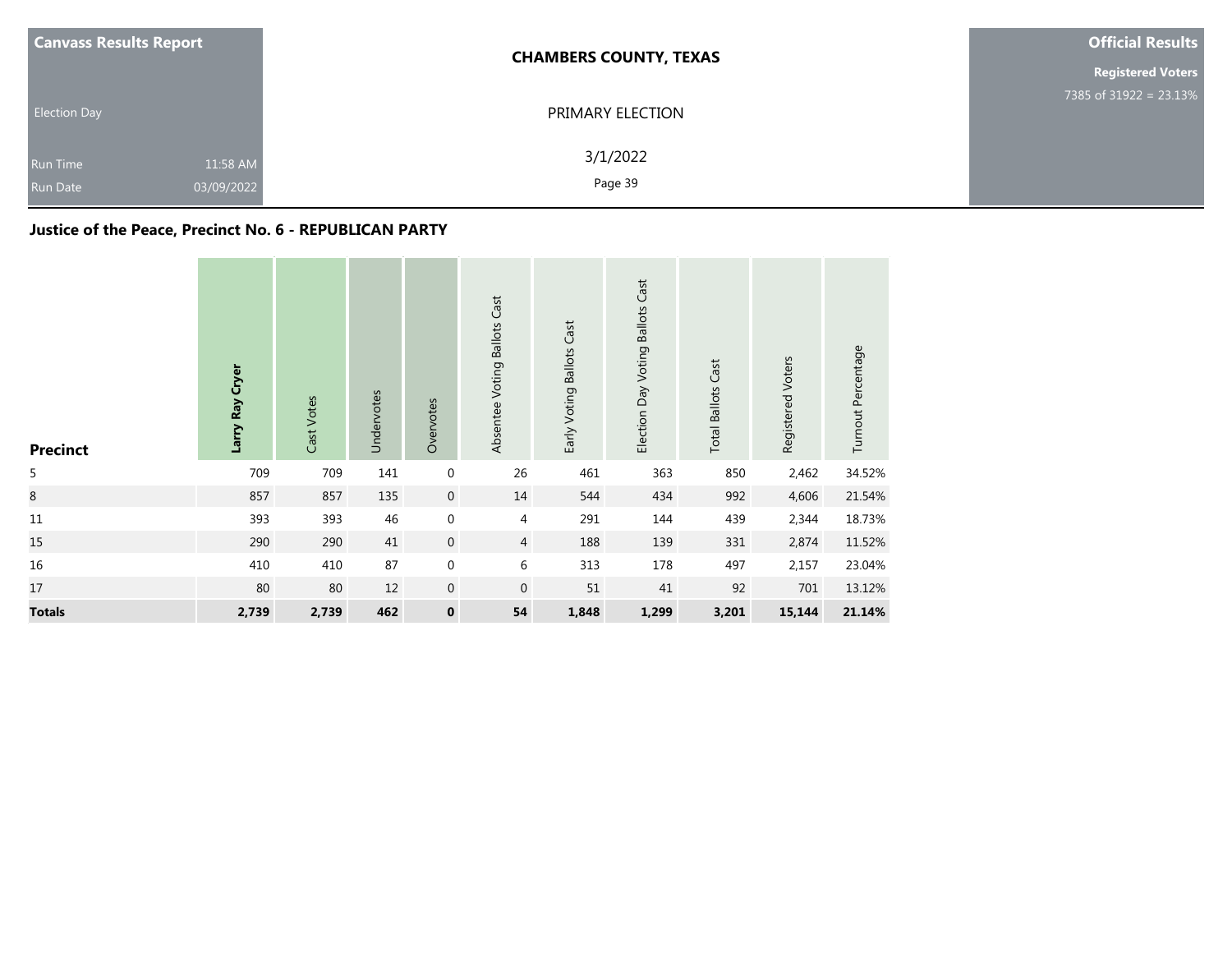| <b>Canvass Results Report</b>      |                        | <b>CHAMBERS COUNTY, TEXAS</b> | <b>Official Results</b>   |  |  |
|------------------------------------|------------------------|-------------------------------|---------------------------|--|--|
|                                    |                        |                               | <b>Registered Voters</b>  |  |  |
| <b>Election Day</b>                |                        | PRIMARY ELECTION              | 7385 of $31922 = 23.13\%$ |  |  |
| <b>Run Time</b><br><b>Run Date</b> | 11:58 AM<br>03/09/2022 | 3/1/2022<br>Page 40           |                           |  |  |

# **County Chairman - REPUBLICAN PARTY**

| <b>Precinct</b>          | <b>Austin Tice</b> | Eric Smith | Cast Votes | Undervotes       | Overvotes        | Absentee Voting Ballots Cast | Early Voting Ballots Cast | Election Day Voting Ballots Cast | <b>Total Ballots Cast</b> | Registered Voters | Turnout Percentage |
|--------------------------|--------------------|------------|------------|------------------|------------------|------------------------------|---------------------------|----------------------------------|---------------------------|-------------------|--------------------|
| $\mathbf{1}$             | 80                 | 119        | 199        | 29               | $\boldsymbol{0}$ | $10\,$                       | 128                       | 90                               | 228                       | 596               | 38.26%             |
| $\overline{c}$           | 62                 | 107        | 169        | 26               | $\pmb{0}$        | $\overline{2}$               | 93                        | 100                              | 195                       | 813               | 23.99%             |
| $\mathsf{3}$             | 35                 | 77         | 112        | 22               | $\boldsymbol{0}$ | $\overline{2}$               | 81                        | $51\,$                           | 134                       | 518               | 25.87%             |
| $\overline{\mathcal{L}}$ | 562                | 381        | 943        | 123              | $\boldsymbol{0}$ | $12\,$                       | 696                       | 358                              | 1,066                     | 4,120             | 25.87%             |
| 5                        | 371                | 344        | 715        | 135              | $\boldsymbol{0}$ | 26                           | 461                       | 363                              | 850                       | 2,462             | 34.52%             |
| $\,$ 6 $\,$              | 183                | 309        | 492        | 70               | $\boldsymbol{0}$ | $\,8\,$                      | 336                       | 218                              | 562                       | 1,856             | 30.28%             |
| $\boldsymbol{7}$         | 253                | 203        | 456        | 53               | $\boldsymbol{0}$ | $\,$ 6 $\,$                  | 310                       | 193                              | 509                       | 2,378             | 21.40%             |
| 8                        | 590                | 302        | 892        | 100              | $\mathbf 0$      | $14\,$                       | 544                       | 434                              | 992                       | 4,606             | 21.54%             |
| 9                        | 28                 | 76         | 104        | 23               | 0                | $\mathbf 0$                  | 77                        | 50                               | 127                       | 416               | 30.53%             |
| 10                       | 225                | 135        | 360        | 25               | $\mathbf 0$      | $9\,$                        | 260                       | 116                              | 385                       | 1,635             | 23.55%             |
| 11                       | 173                | 196        | 369        | 70               | $\boldsymbol{0}$ | 4                            | 291                       | 144                              | 439                       | 2,344             | 18.73%             |
| 12                       | 125                | 137        | 262        | 41               | $\mathbf 0$      | $\mathbf{1}$                 | 158                       | 144                              | 303                       | 1,489             | 20.35%             |
| $14\,$                   | 73                 | 153        | 226        | 45               | $\boldsymbol{0}$ | 4                            | 161                       | 106                              | 271                       | 945               | 28.68%             |
| 15                       | 143                | 145        | 288        | 43               | $\mathbf 0$      | $\overline{4}$               | 188                       | 139                              | 331                       | 2,874             | 11.52%             |
| 16                       | 251                | 198        | 449        | 48               | $\boldsymbol{0}$ | 6                            | 313                       | 178                              | 497                       | 2,157             | 23.04%             |
| $17\,$                   | 57                 | 26         | 83         | $\boldsymbol{9}$ | $\boldsymbol{0}$ | $\boldsymbol{0}$             | 51                        | 41                               | 92                        | $701\,$           | 13.12%             |
| $18\,$                   | 217                | 142        | 359        | 45               | 0                | $\overline{4}$               | 238                       | 162                              | 404                       | 2,012             | 20.08%             |
| <b>Totals</b>            | 3,428              | 3,050      | 6,478      | 907              | $\mathbf 0$      | 112                          | 4,386                     | 2,887                            | 7,385                     | 31,922            | 23.13%             |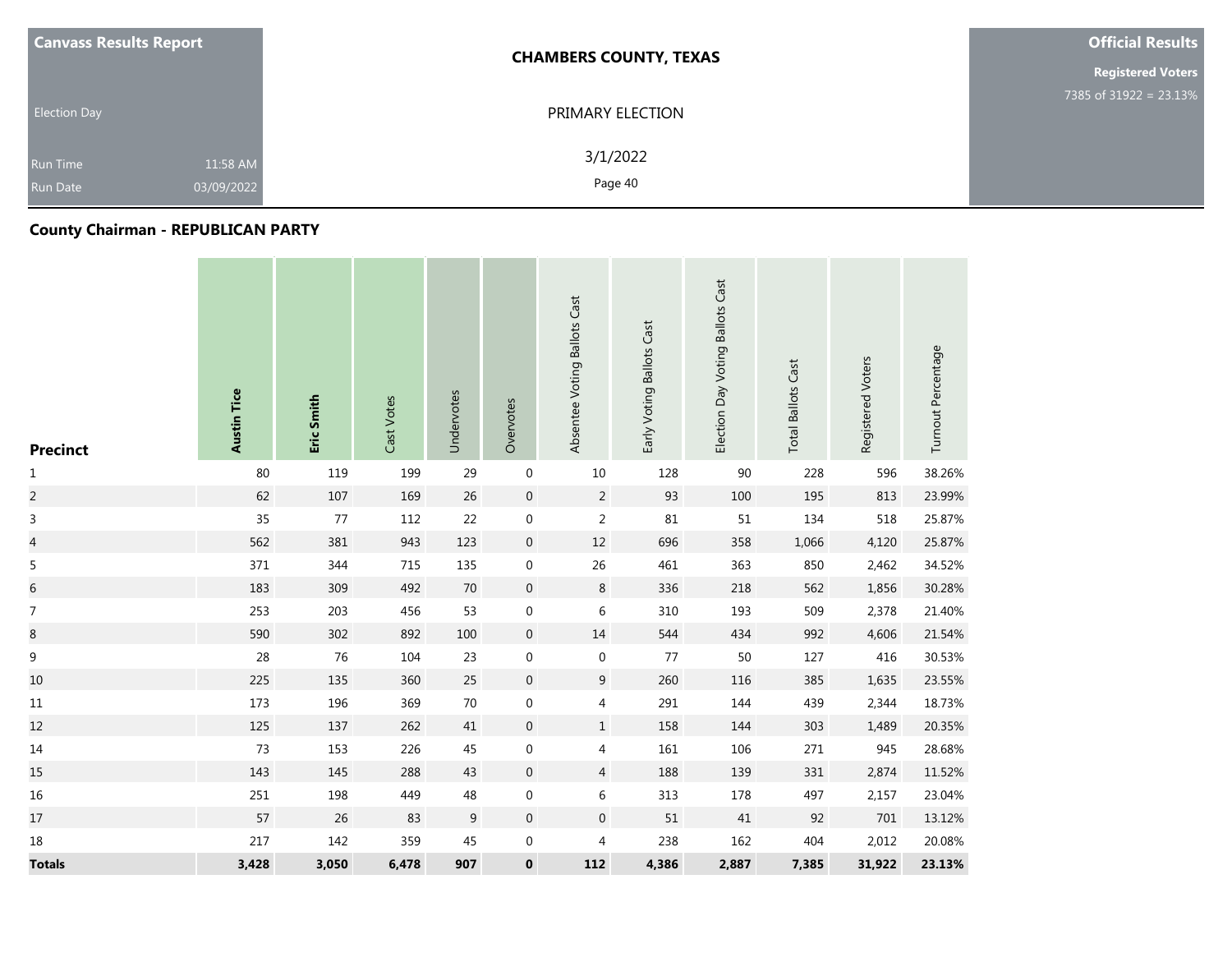| <b>Canvass Results Report</b>      |                        | <b>CHAMBERS COUNTY, TEXAS</b> | <b>Official Results</b>  |  |  |
|------------------------------------|------------------------|-------------------------------|--------------------------|--|--|
|                                    |                        |                               | <b>Registered Voters</b> |  |  |
| <b>Election Day</b>                |                        | PRIMARY ELECTION              | 7385 of 31922 = 23.13%   |  |  |
| <b>Run Time</b><br><b>Run Date</b> | 11:58 AM<br>03/09/2022 | 3/1/2022<br>Page 41           |                          |  |  |
|                                    |                        |                               |                          |  |  |

# **Proposition 1 - REPUBLICAN PARTY**

| <b>Precinct</b>          | YES    | $\overline{2}$   | Cast Votes                 | Undervotes     | Overvotes        | Absentee Voting Ballots Cast | Early Voting Ballots Cast | Election Day Voting Ballots Cast | <b>Total Ballots Cast</b> | Registered Voters | Turnout Percentage |
|--------------------------|--------|------------------|----------------------------|----------------|------------------|------------------------------|---------------------------|----------------------------------|---------------------------|-------------------|--------------------|
| $\mathbf 1$              | 219    | $\boldsymbol{7}$ | 226                        | $\sqrt{2}$     | $\boldsymbol{0}$ | $10\,$                       | 128                       | $90\,$                           | 228                       | 596               | 38.26%             |
| $\overline{a}$           | 179    | $12\,$           | 191                        | $\overline{4}$ | $\mathbf 0$      | $\overline{c}$               | 93                        | $100\,$                          | 195                       | 813               | 23.99%             |
| 3                        | 115    | $11\,$           | 126                        | $\,8\,$        | $\boldsymbol{0}$ | $\overline{c}$               | 81                        | $51\,$                           | 134                       | 518               | 25.87%             |
| $\overline{\mathcal{L}}$ | 1,001  | 41               | 1,042                      | 24             | $\mathbf 0$      | $12\,$                       | 696                       | 358                              | 1,066                     | 4,120             | 25.87%             |
| 5                        | 786    | 39               | 825                        | 25             | $\boldsymbol{0}$ | 26                           | 461                       | 363                              | 850                       | 2,462             | 34.52%             |
| 6                        | 492    | 47               | 539                        | 23             | $\boldsymbol{0}$ | $\,8\,$                      | 336                       | 218                              | 562                       | 1,856             | 30.28%             |
| 7                        | 485    | 14               | 499                        | 10             | $\boldsymbol{0}$ | $\,$ 6 $\,$                  | 310                       | 193                              | 509                       | 2,378             | 21.40%             |
| $\bf 8$                  | 938    | 36               | 974                        | 18             | $\mathbf 0$      | $14\,$                       | 544                       | 434                              | 992                       | 4,606             | 21.54%             |
| 9                        | 115    | 5                | 120                        | $\overline{7}$ | $\boldsymbol{0}$ | $\boldsymbol{0}$             | 77                        | 50                               | 127                       | 416               | 30.53%             |
| $10\,$                   | 367    | $\boldsymbol{9}$ | 376                        | $\mathsf 9$    | $\boldsymbol{0}$ | 9                            | 260                       | 116                              | 385                       | 1,635             | 23.55%             |
| $11\,$                   | 409    | 16               | 425                        | 14             | $\boldsymbol{0}$ | 4                            | 291                       | 144                              | 439                       | 2,344             | 18.73%             |
| 12                       | 278    | $18\,$           | 296                        | $\overline{7}$ | $\mathbf 0$      | $\mathbf 1$                  | 158                       | 144                              | 303                       | 1,489             | 20.35%             |
| $14\,$                   | 251    | $\,8\,$          | 259                        | $12\,$         | 0                | 4                            | 161                       | 106                              | 271                       | 945               | 28.68%             |
| 15                       | 305    | 20               | 325                        | $\,6\,$        | $\boldsymbol{0}$ | $\overline{4}$               | 188                       | 139                              | 331                       | 2,874             | 11.52%             |
| $16\,$                   | 462    | 22               | 484                        | 13             | 0                | 6                            | 313                       | 178                              | 497                       | 2,157             | 23.04%             |
| 17                       | $90\,$ | $\,1\,$          | $\ensuremath{\mathsf{91}}$ | $\,1\,$        | $\boldsymbol{0}$ | $\mathsf{O}\xspace$          | 51                        | 41                               | 92                        | $701$             | 13.12%             |
| $18\,$                   | 384    | $13\,$           | 397                        | $\overline{7}$ | 0                | 4                            | 238                       | 162                              | 404                       | 2,012             | 20.08%             |
| <b>Totals</b>            | 6,876  | 319              | 7,195                      | 190            | $\pmb{0}$        | 112                          | 4,386                     | 2,887                            | 7,385                     | 31,922            | 23.13%             |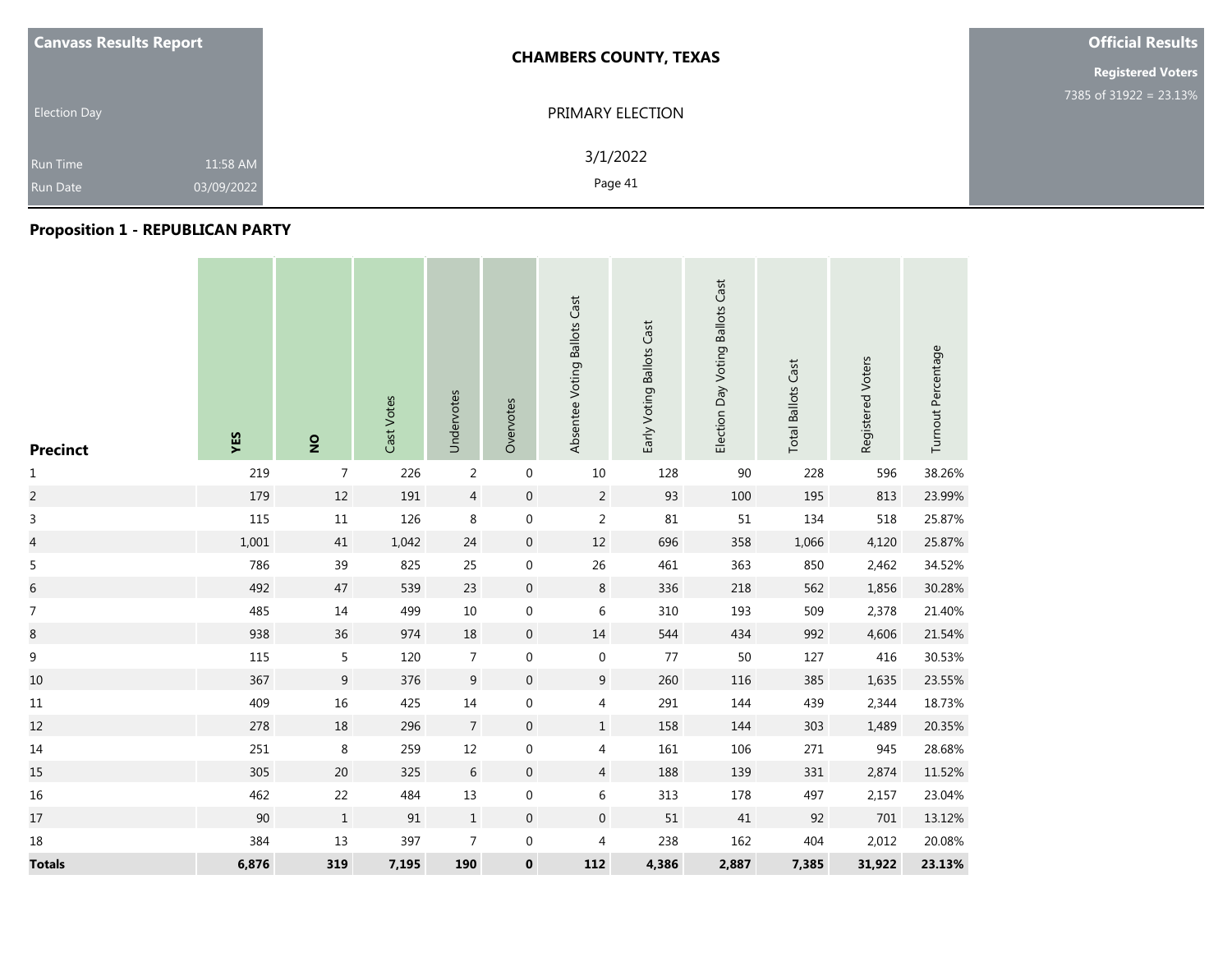| <b>Canvass Results Report</b>      |                        | <b>CHAMBERS COUNTY, TEXAS</b> | <b>Official Results</b>  |
|------------------------------------|------------------------|-------------------------------|--------------------------|
|                                    |                        |                               | <b>Registered Voters</b> |
| <b>Election Day</b>                |                        | PRIMARY ELECTION              | 7385 of 31922 = 23.13%   |
| <b>Run Time</b><br><b>Run Date</b> | 11:58 AM<br>03/09/2022 | 3/1/2022<br>Page 42           |                          |

# **Proposition 2 - REPUBLICAN PARTY**

| <b>Precinct</b>          | YES    | $\overline{2}$   | Cast Votes | Undervotes       | Overvotes        | Absentee Voting Ballots Cast | Early Voting Ballots Cast | Election Day Voting Ballots Cast | <b>Total Ballots Cast</b> | Registered Voters | Turnout Percentage |
|--------------------------|--------|------------------|------------|------------------|------------------|------------------------------|---------------------------|----------------------------------|---------------------------|-------------------|--------------------|
| $\mathbf 1$              | 175    | 41               | 216        | $12\,$           | $\boldsymbol{0}$ | $10\,$                       | 128                       | $90\,$                           | 228                       | 596               | 38.26%             |
| $\overline{c}$           | 152    | $30\,$           | 182        | $13\,$           | $\mathbf 0$      | $\overline{2}$               | 93                        | $100\,$                          | 195                       | 813               | 23.99%             |
| 3                        | $90\,$ | 29               | 119        | 15               | $\boldsymbol{0}$ | $\overline{2}$               | 81                        | $51\,$                           | 134                       | 518               | 25.87%             |
| $\overline{\mathcal{L}}$ | 752    | 262              | 1,014      | 52               | $\boldsymbol{0}$ | $12\,$                       | 696                       | 358                              | 1,066                     | 4,120             | 25.87%             |
| 5                        | 622    | 178              | 800        | 50               | $\boldsymbol{0}$ | 26                           | 461                       | 363                              | 850                       | 2,462             | 34.52%             |
| 6                        | 407    | 118              | 525        | 37               | $\mathbf 0$      | $\,8\,$                      | 336                       | 218                              | 562                       | 1,856             | 30.28%             |
| 7                        | 411    | 78               | 489        | $20\,$           | $\boldsymbol{0}$ | $\,$ 6 $\,$                  | 310                       | 193                              | 509                       | 2,378             | 21.40%             |
| $\bf 8$                  | 731    | 214              | 945        | 47               | $\mathbf 0$      | $14\,$                       | 544                       | 434                              | 992                       | 4,606             | 21.54%             |
| 9                        | 106    | $13\,$           | 119        | $\,8\,$          | $\boldsymbol{0}$ | $\boldsymbol{0}$             | 77                        | 50                               | 127                       | 416               | 30.53%             |
| $10\,$                   | 275    | 87               | 362        | 23               | $\mathbf 0$      | 9                            | 260                       | 116                              | 385                       | 1,635             | 23.55%             |
| $11\,$                   | 343    | 78               | 421        | 18               | $\boldsymbol{0}$ | 4                            | 291                       | 144                              | 439                       | 2,344             | 18.73%             |
| 12                       | 235    | 57               | 292        | $11\,$           | $\mathbf 0$      | $\mathbf 1$                  | 158                       | 144                              | 303                       | 1,489             | 20.35%             |
| $14\,$                   | 205    | 44               | 249        | 22               | $\boldsymbol{0}$ | 4                            | 161                       | 106                              | 271                       | 945               | 28.68%             |
| 15                       | 266    | 56               | 322        | $\boldsymbol{9}$ | $\mathbf 0$      | $\overline{4}$               | 188                       | 139                              | 331                       | 2,874             | 11.52%             |
| $16\,$                   | 353    | 118              | 471        | 26               | $\boldsymbol{0}$ | 6                            | 313                       | 178                              | 497                       | 2,157             | 23.04%             |
| $17\,$                   | 79     | $\boldsymbol{9}$ | 88         | $\overline{4}$   | $\boldsymbol{0}$ | $\mathbf 0$                  | 51                        | 41                               | 92                        | 701               | 13.12%             |
| $18\,$                   | 312    | 74               | 386        | $18\,$           | $\boldsymbol{0}$ | 4                            | 238                       | 162                              | 404                       | 2,012             | 20.08%             |
| <b>Totals</b>            | 5,514  | 1,486            | 7,000      | 385              | $\pmb{0}$        | 112                          | 4,386                     | 2,887                            | 7,385                     | 31,922            | 23.13%             |

and the con-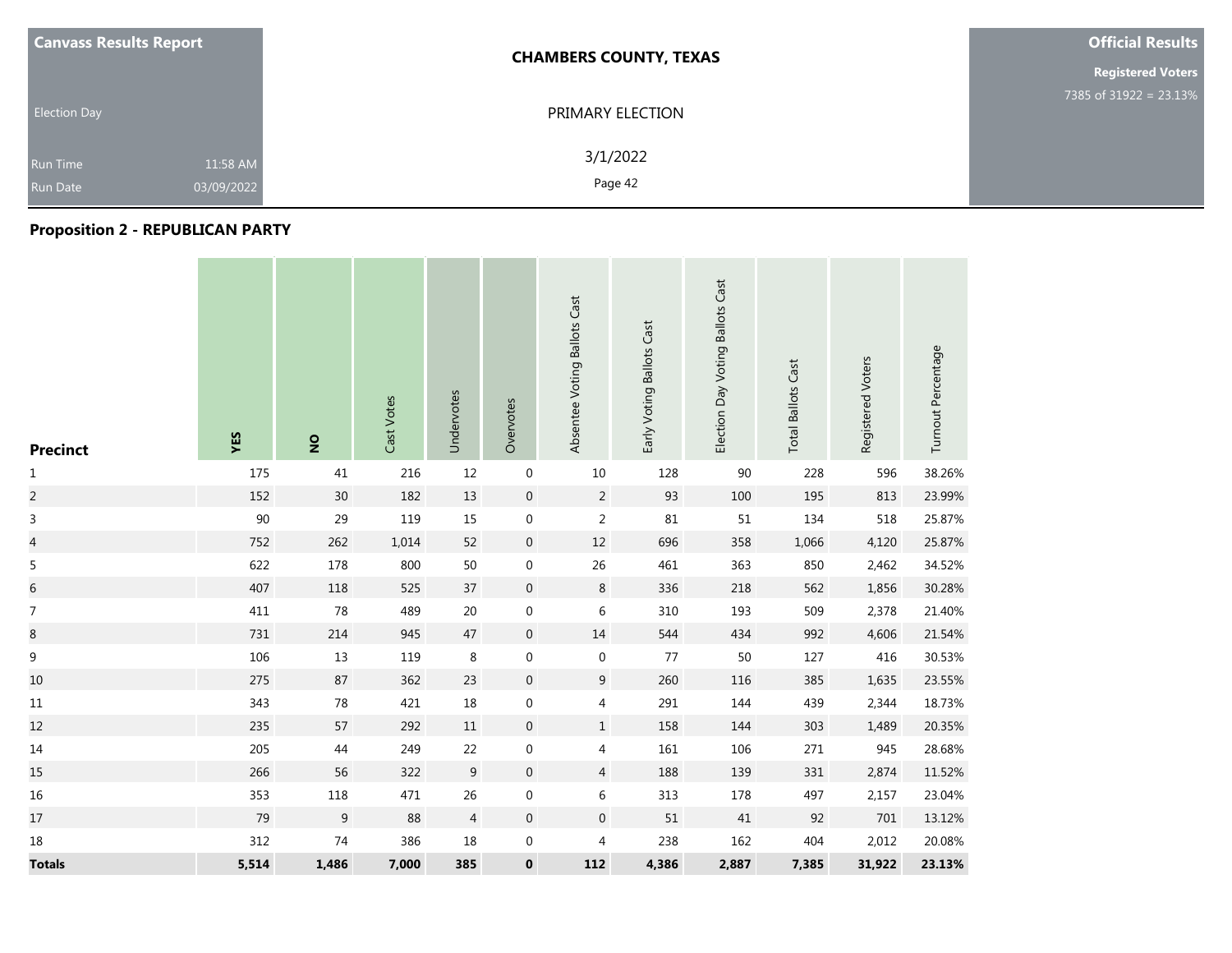| <b>Canvass Results Report</b>      |                        | <b>CHAMBERS COUNTY, TEXAS</b> | <b>Official Results</b>  |
|------------------------------------|------------------------|-------------------------------|--------------------------|
|                                    |                        |                               | <b>Registered Voters</b> |
| <b>Election Day</b>                |                        | PRIMARY ELECTION              | 7385 of 31922 = 23.13%   |
| <b>Run Time</b><br><b>Run Date</b> | 11:58 AM<br>03/09/2022 | 3/1/2022<br>Page 43           |                          |

# **Proposition 3 - REPUBLICAN PARTY**

| <b>Precinct</b>          | YES   | $\overline{2}$ | Cast Votes | Undervotes       | Overvotes           | Absentee Voting Ballots Cast | Early Voting Ballots Cast | Election Day Voting Ballots Cast | <b>Total Ballots Cast</b> | Registered Voters | Turnout Percentage |
|--------------------------|-------|----------------|------------|------------------|---------------------|------------------------------|---------------------------|----------------------------------|---------------------------|-------------------|--------------------|
| $\mathbf 1$              | 210   | 15             | 225        | $\mathsf 3$      | $\boldsymbol{0}$    | $10\,$                       | 128                       | $90\,$                           | 228                       | 596               | 38.26%             |
| $\overline{c}$           | 171   | $16\,$         | 187        | $\,8\,$          | $\mathbf 0$         | $\overline{2}$               | 93                        | $100\,$                          | 195                       | 813               | 23.99%             |
| 3                        | 114   | 15             | 129        | 5                | $\boldsymbol{0}$    | $\overline{2}$               | 81                        | $51\,$                           | 134                       | 518               | 25.87%             |
| $\overline{\mathcal{L}}$ | 963   | 78             | 1,041      | 25               | $\boldsymbol{0}$    | $12\,$                       | 696                       | 358                              | 1,066                     | 4,120             | 25.87%             |
| 5                        | 757   | 71             | 828        | 22               | $\boldsymbol{0}$    | 26                           | 461                       | 363                              | 850                       | 2,462             | 34.52%             |
| 6                        | 469   | 69             | 538        | 24               | $\mathbf 0$         | $\,8\,$                      | 336                       | 218                              | 562                       | 1,856             | 30.28%             |
| 7                        | 458   | $41\,$         | 499        | 10               | $\boldsymbol{0}$    | $\,$ 6 $\,$                  | 310                       | 193                              | 509                       | 2,378             | 21.40%             |
| $\bf 8$                  | 892   | 82             | 974        | 18               | $\mathbf 0$         | $14\,$                       | 544                       | 434                              | 992                       | 4,606             | 21.54%             |
| 9                        | 107   | $13\,$         | 120        | $\overline{7}$   | $\boldsymbol{0}$    | $\boldsymbol{0}$             | 77                        | 50                               | 127                       | 416               | 30.53%             |
| $10\,$                   | 345   | 28             | 373        | $12\,$           | $\mathbf 0$         | 9                            | 260                       | 116                              | 385                       | 1,635             | 23.55%             |
| $11\,$                   | 375   | 55             | 430        | $\boldsymbol{9}$ | $\boldsymbol{0}$    | 4                            | 291                       | 144                              | 439                       | 2,344             | 18.73%             |
| 12                       | 265   | 29             | 294        | $\boldsymbol{9}$ | $\mathbf 0$         | $\mathbf 1$                  | 158                       | 144                              | 303                       | 1,489             | 20.35%             |
| $14\,$                   | 240   | 18             | 258        | $13\,$           | $\boldsymbol{0}$    | 4                            | 161                       | 106                              | 271                       | 945               | 28.68%             |
| 15                       | 295   | 30             | 325        | $\,$ 6 $\,$      | $\mathsf{O}\xspace$ | $\overline{4}$               | 188                       | 139                              | 331                       | 2,874             | 11.52%             |
| $16\,$                   | 456   | 34             | 490        | $\boldsymbol{7}$ | 0                   | 6                            | 313                       | 178                              | 497                       | 2,157             | 23.04%             |
| $17\,$                   | 85    | 5              | 90         | $\overline{2}$   | $\boldsymbol{0}$    | $\mathbf 0$                  | 51                        | 41                               | 92                        | 701               | 13.12%             |
| $18\,$                   | 373   | $27\,$         | 400        | $\overline{4}$   | $\boldsymbol{0}$    | 4                            | 238                       | 162                              | 404                       | 2,012             | 20.08%             |
| <b>Totals</b>            | 6,575 | 626            | 7,201      | 184              | $\pmb{0}$           | 112                          | 4,386                     | 2,887                            | 7,385                     | 31,922            | 23.13%             |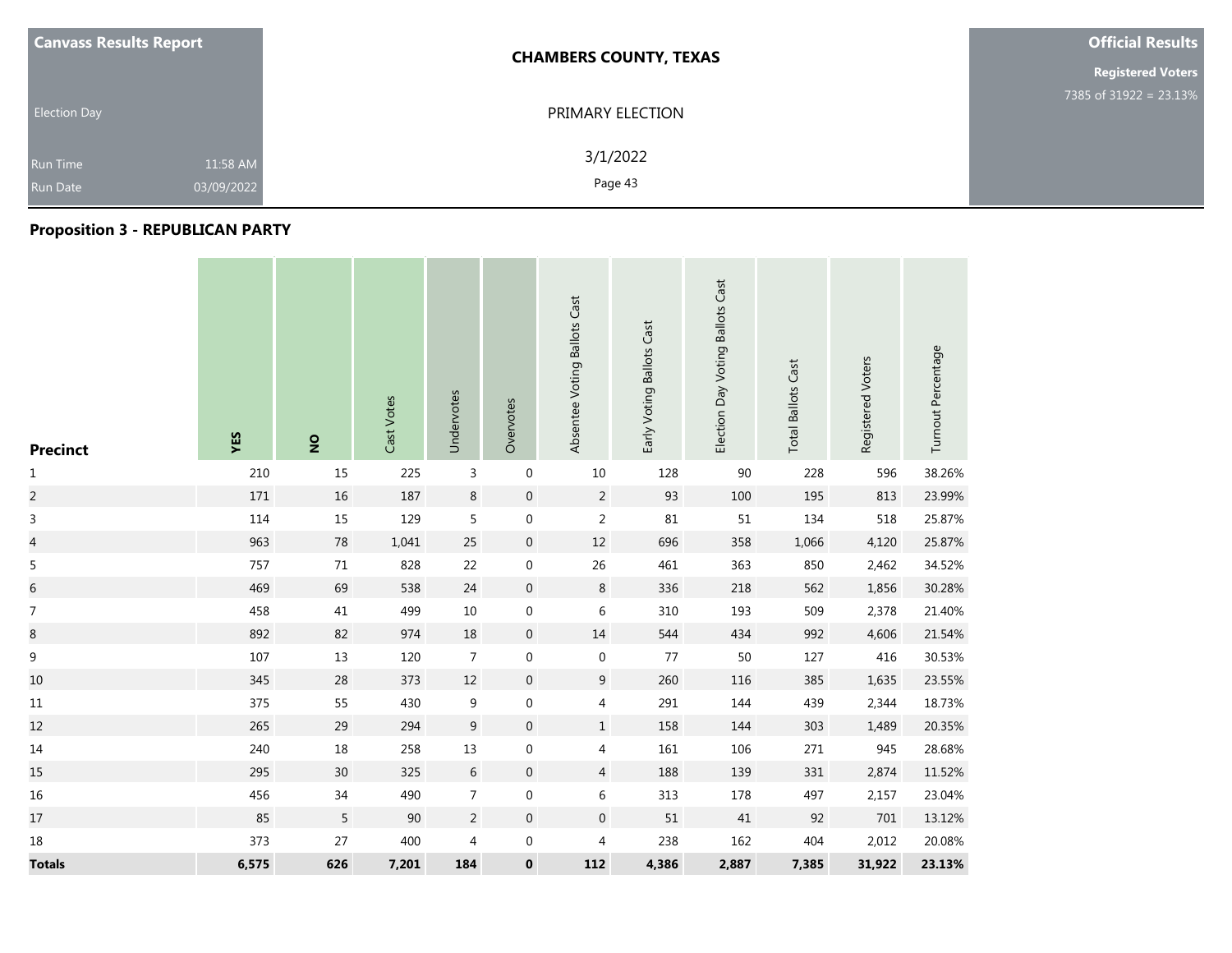| <b>Canvass Results Report</b>      |                        | <b>CHAMBERS COUNTY, TEXAS</b> | <b>Official Results</b>  |  |  |
|------------------------------------|------------------------|-------------------------------|--------------------------|--|--|
|                                    |                        |                               | <b>Registered Voters</b> |  |  |
| <b>Election Day</b>                |                        | PRIMARY ELECTION              | 7385 of 31922 = 23.13%   |  |  |
| <b>Run Time</b><br><b>Run Date</b> | 11:58 AM<br>03/09/2022 | 3/1/2022<br>Page 44           |                          |  |  |
|                                    |                        |                               |                          |  |  |

# **Proposition 4 - REPUBLICAN PARTY**

| <b>Precinct</b>          | YES   | $\overline{2}$   | Cast Votes | Undervotes     | Overvotes        | Absentee Voting Ballots Cast | Early Voting Ballots Cast | Election Day Voting Ballots Cast | <b>Total Ballots Cast</b> | Registered Voters | Turnout Percentage |
|--------------------------|-------|------------------|------------|----------------|------------------|------------------------------|---------------------------|----------------------------------|---------------------------|-------------------|--------------------|
| $\mathbf 1$              | 207   | $13\,$           | 220        | $\,8\,$        | $\boldsymbol{0}$ | $10\,$                       | 128                       | $90\,$                           | 228                       | 596               | 38.26%             |
| $\overline{a}$           | 167   | $21\,$           | 188        | $\overline{7}$ | $\mathbf 0$      | $\overline{c}$               | 93                        | $100\,$                          | 195                       | 813               | 23.99%             |
| 3                        | 119   | $\boldsymbol{9}$ | 128        | $\,$ 6 $\,$    | $\boldsymbol{0}$ | $\overline{c}$               | 81                        | $51\,$                           | 134                       | 518               | 25.87%             |
| $\overline{\mathcal{L}}$ | 974   | 69               | 1,043      | 23             | $\mathbf 0$      | $12\,$                       | 696                       | 358                              | 1,066                     | 4,120             | 25.87%             |
| 5                        | 756   | 56               | 812        | 38             | $\boldsymbol{0}$ | 26                           | 461                       | 363                              | 850                       | 2,462             | 34.52%             |
| 6                        | 451   | 67               | 518        | 44             | $\boldsymbol{0}$ | $\,8\,$                      | 336                       | 218                              | 562                       | 1,856             | 30.28%             |
| 7                        | 461   | 35               | 496        | $13$           | $\boldsymbol{0}$ | $\,$ 6 $\,$                  | 310                       | 193                              | 509                       | 2,378             | 21.40%             |
| $\bf 8$                  | 891   | 65               | 956        | 36             | $\mathbf 0$      | $14\,$                       | 544                       | 434                              | 992                       | 4,606             | 21.54%             |
| 9                        | 110   | $\overline{7}$   | 117        | $10\,$         | $\boldsymbol{0}$ | $\boldsymbol{0}$             | 77                        | 50                               | 127                       | 416               | 30.53%             |
| $10\,$                   | 351   | $20\,$           | 371        | $14\,$         | $\mathbf 0$      | 9                            | 260                       | 116                              | 385                       | 1,635             | 23.55%             |
| $11\,$                   | 399   | 26               | 425        | 14             | $\boldsymbol{0}$ | 4                            | 291                       | 144                              | 439                       | 2,344             | 18.73%             |
| 12                       | 266   | 25               | 291        | $12\,$         | $\mathbf 0$      | $\mathbf 1$                  | 158                       | 144                              | 303                       | 1,489             | 20.35%             |
| $14\,$                   | 234   | $17\,$           | 251        | $20\,$         | 0                | 4                            | 161                       | 106                              | 271                       | 945               | 28.68%             |
| 15                       | 298   | 25               | 323        | $\,8\,$        | $\boldsymbol{0}$ | $\overline{4}$               | 188                       | 139                              | 331                       | 2,874             | 11.52%             |
| $16\,$                   | 451   | 24               | 475        | 22             | 0                | 6                            | 313                       | 178                              | 497                       | 2,157             | 23.04%             |
| 17                       | 89    | $\,1\,$          | $90\,$     | $\overline{2}$ | $\boldsymbol{0}$ | $\mathsf{O}\xspace$          | 51                        | 41                               | 92                        | $701$             | 13.12%             |
| $18\,$                   | 380   | $17\,$           | 397        | $\overline{7}$ | 0                | 4                            | 238                       | 162                              | 404                       | 2,012             | 20.08%             |
| <b>Totals</b>            | 6,604 | 497              | 7,101      | 284            | $\pmb{0}$        | 112                          | 4,386                     | 2,887                            | 7,385                     | 31,922            | 23.13%             |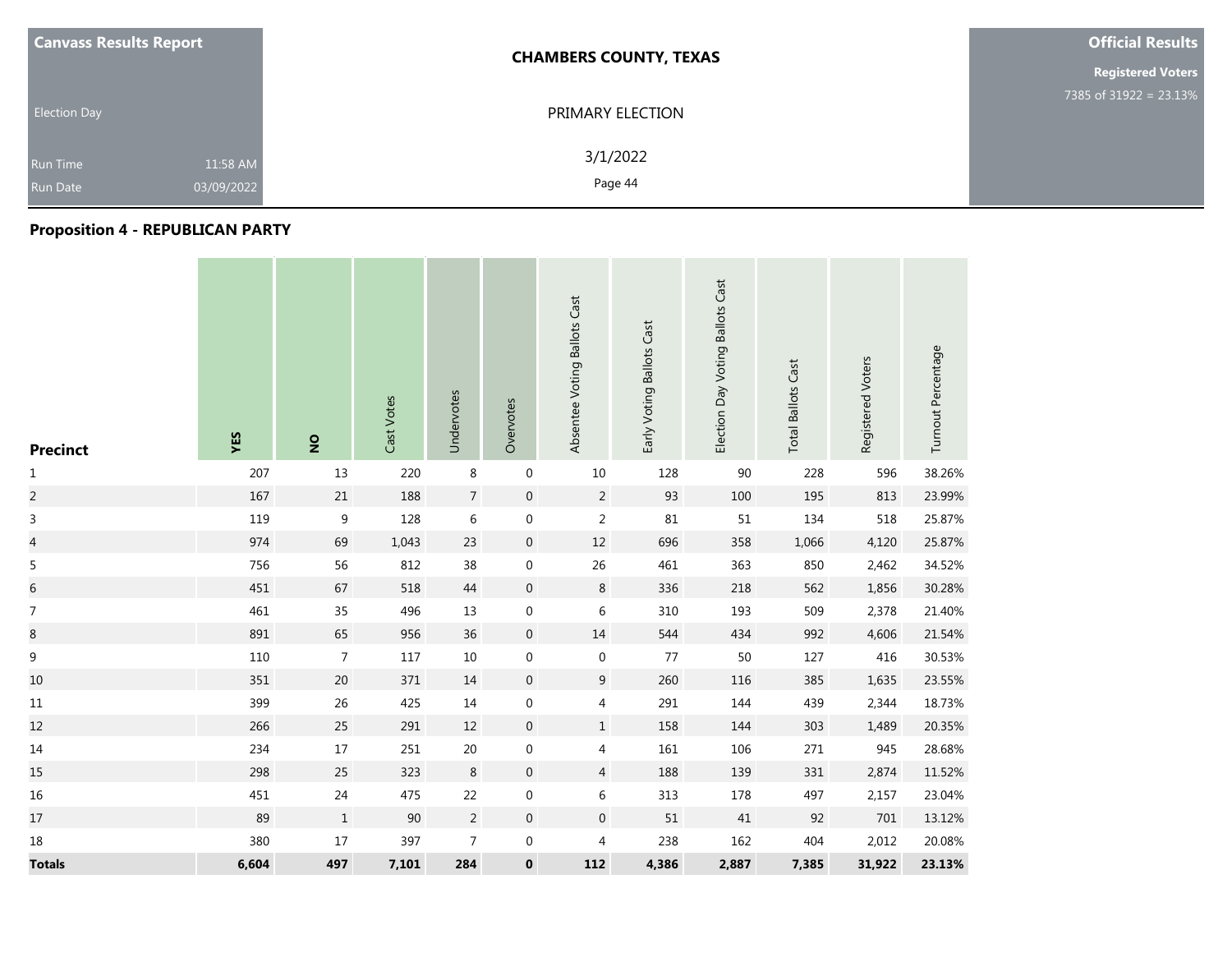| <b>Canvass Results Report</b>      |                        | <b>CHAMBERS COUNTY, TEXAS</b> | <b>Official Results</b>  |  |  |
|------------------------------------|------------------------|-------------------------------|--------------------------|--|--|
|                                    |                        |                               | <b>Registered Voters</b> |  |  |
| <b>Election Day</b>                |                        | PRIMARY ELECTION              | 7385 of 31922 = 23.13%   |  |  |
| <b>Run Time</b><br><b>Run Date</b> | 11:58 AM<br>03/09/2022 | 3/1/2022<br>Page 45           |                          |  |  |

# **Proposition 5 - REPUBLICAN PARTY**

| <b>Precinct</b>          | YES   | $\overline{2}$ | Cast Votes | Undervotes     | Overvotes        | Absentee Voting Ballots Cast | Early Voting Ballots Cast | Election Day Voting Ballots Cast | <b>Total Ballots Cast</b> | Registered Voters | Turnout Percentage |
|--------------------------|-------|----------------|------------|----------------|------------------|------------------------------|---------------------------|----------------------------------|---------------------------|-------------------|--------------------|
| $\mathbf{1}$             | 181   | 32             | 213        | 15             | $\boldsymbol{0}$ | $10\,$                       | 128                       | $90\,$                           | 228                       | 596               | 38.26%             |
| $\overline{c}$           | 164   | $24\,$         | 188        | $\overline{7}$ | $\boldsymbol{0}$ | $\overline{2}$               | 93                        | $100\,$                          | 195                       | 813               | 23.99%             |
| $\overline{3}$           | 90    | 27             | 117        | 17             | $\boldsymbol{0}$ | $\overline{2}$               | 81                        | $51\,$                           | 134                       | 518               | 25.87%             |
| $\overline{\mathcal{L}}$ | 905   | 122            | 1,027      | 39             | $\boldsymbol{0}$ | $12\,$                       | 696                       | 358                              | 1,066                     | 4,120             | 25.87%             |
| 5                        | 647   | 151            | 798        | 52             | $\mathbf 0$      | 26                           | 461                       | 363                              | 850                       | 2,462             | 34.52%             |
| $\sqrt{6}$               | 406   | 97             | 503        | 59             | $\mathbf 0$      | $\,8\,$                      | 336                       | 218                              | 562                       | 1,856             | 30.28%             |
| $\overline{7}$           | 451   | 32             | 483        | 26             | 0                | 6                            | 310                       | 193                              | 509                       | 2,378             | 21.40%             |
| 8                        | 816   | 134            | 950        | 42             | $\boldsymbol{0}$ | 14                           | 544                       | 434                              | 992                       | 4,606             | 21.54%             |
| $\boldsymbol{9}$         | 95    | 17             | 112        | 15             | $\boldsymbol{0}$ | $\boldsymbol{0}$             | 77                        | 50                               | 127                       | 416               | 30.53%             |
| $10\,$                   | 337   | 32             | 369        | $16\,$         | $\boldsymbol{0}$ | 9                            | 260                       | 116                              | 385                       | 1,635             | 23.55%             |
| $11\,$                   | 360   | 63             | 423        | 16             | $\boldsymbol{0}$ | 4                            | 291                       | 144                              | 439                       | 2,344             | 18.73%             |
| 12                       | 241   | $37\,$         | 278        | 25             | $\boldsymbol{0}$ | $\mathbf 1$                  | 158                       | 144                              | 303                       | 1,489             | 20.35%             |
| 14                       | 215   | 33             | 248        | 23             | 0                | 4                            | 161                       | 106                              | 271                       | 945               | 28.68%             |
| 15                       | 290   | 31             | 321        | 10             | $\mathbf 0$      | $\overline{4}$               | 188                       | 139                              | 331                       | 2,874             | 11.52%             |
| 16                       | 416   | 58             | 474        | 23             | 0                | 6                            | 313                       | 178                              | 497                       | 2,157             | 23.04%             |
| $17\,$                   | 78    | $12\,$         | 90         | $\overline{2}$ | $\boldsymbol{0}$ | $\boldsymbol{0}$             | 51                        | 41                               | 92                        | 701               | 13.12%             |
| $18\,$                   | 349   | 43             | 392        | 12             | $\boldsymbol{0}$ | 4                            | 238                       | 162                              | 404                       | 2,012             | 20.08%             |
| <b>Totals</b>            | 6,041 | 945            | 6,986      | 399            | $\pmb{0}$        | 112                          | 4,386                     | 2,887                            | 7,385                     | 31,922            | 23.13%             |

and the con-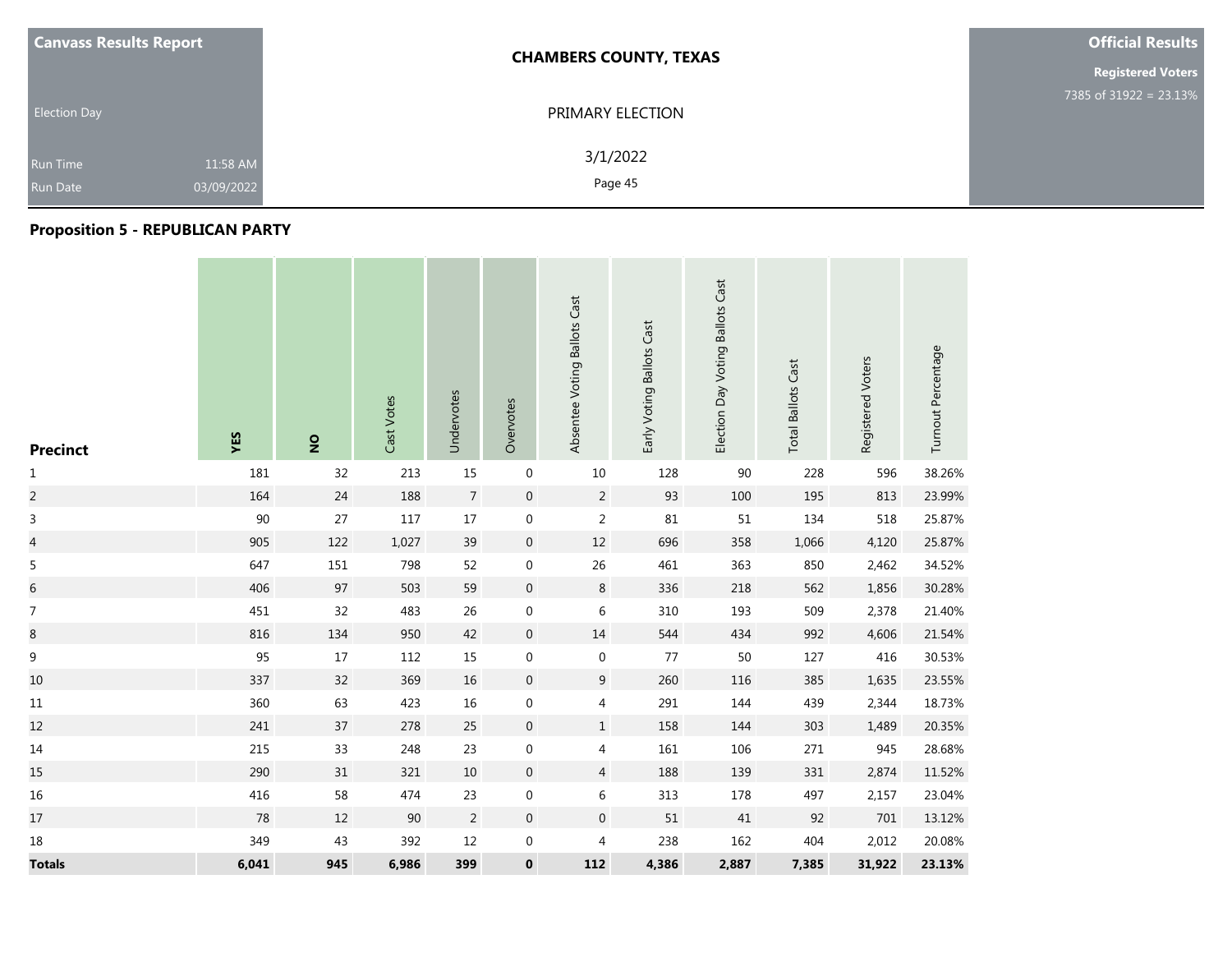| <b>Canvass Results Report</b>                                | <b>CHAMBERS COUNTY, TEXAS</b> | <b>Official Results</b>  |  |  |
|--------------------------------------------------------------|-------------------------------|--------------------------|--|--|
|                                                              |                               | <b>Registered Voters</b> |  |  |
| <b>Election Day</b>                                          | PRIMARY ELECTION              | 7385 of 31922 = 23.13%   |  |  |
| 11:58 AM<br><b>Run Time</b><br>03/09/2022<br><b>Run Date</b> | 3/1/2022<br>Page 46           |                          |  |  |

# **Proposition 6 - REPUBLICAN PARTY**

| <b>Precinct</b>          | YES   | $\overline{2}$ | Cast Votes | Undervotes  | Overvotes        | Absentee Voting Ballots Cast | Early Voting Ballots Cast | Election Day Voting Ballots Cast | <b>Total Ballots Cast</b> | Registered Voters | Turnout Percentage |
|--------------------------|-------|----------------|------------|-------------|------------------|------------------------------|---------------------------|----------------------------------|---------------------------|-------------------|--------------------|
| $\mathbf 1$              | 187   | 22             | 209        | 19          | $\boldsymbol{0}$ | $10\,$                       | 128                       | $90\,$                           | 228                       | 596               | 38.26%             |
| $\overline{a}$           | 153   | 25             | 178        | $17\,$      | $\mathbf 0$      | $\overline{c}$               | 93                        | $100\,$                          | 195                       | 813               | 23.99%             |
| 3                        | 89    | 29             | 118        | $16\,$      | $\boldsymbol{0}$ | $\overline{c}$               | 81                        | $51\,$                           | 134                       | 518               | 25.87%             |
| $\overline{\mathcal{L}}$ | 871   | 133            | 1,004      | 62          | $\mathbf 0$      | $12\,$                       | 696                       | 358                              | 1,066                     | 4,120             | 25.87%             |
| 5                        | 698   | 98             | 796        | 54          | $\boldsymbol{0}$ | 26                           | 461                       | 363                              | 850                       | 2,462             | 34.52%             |
| 6                        | 411   | 94             | 505        | 57          | $\boldsymbol{0}$ | $\,8\,$                      | 336                       | 218                              | 562                       | 1,856             | 30.28%             |
| 7                        | 421   | 52             | 473        | 36          | $\boldsymbol{0}$ | $\,$ 6 $\,$                  | 310                       | 193                              | 509                       | 2,378             | 21.40%             |
| $\bf 8$                  | 817   | 105            | 922        | 70          | $\mathbf 0$      | 14                           | 544                       | 434                              | 992                       | 4,606             | 21.54%             |
| 9                        | 96    | 14             | 110        | $17\,$      | $\boldsymbol{0}$ | $\boldsymbol{0}$             | 77                        | 50                               | 127                       | 416               | 30.53%             |
| $10\,$                   | 330   | 34             | 364        | $21\,$      | $\mathbf 0$      | 9                            | 260                       | 116                              | 385                       | 1,635             | 23.55%             |
| $11\,$                   | 362   | 53             | 415        | 24          | $\boldsymbol{0}$ | 4                            | 291                       | 144                              | 439                       | 2,344             | 18.73%             |
| 12                       | 239   | 44             | 283        | $20\,$      | $\mathbf 0$      | $\mathbf 1$                  | 158                       | 144                              | 303                       | 1,489             | 20.35%             |
| $14\,$                   | 216   | 35             | 251        | $20\,$      | 0                | 4                            | 161                       | 106                              | 271                       | 945               | 28.68%             |
| 15                       | 282   | 35             | 317        | 14          | $\boldsymbol{0}$ | $\overline{4}$               | 188                       | 139                              | 331                       | 2,874             | 11.52%             |
| $16\,$                   | 421   | 54             | 475        | 22          | 0                | 6                            | 313                       | 178                              | 497                       | 2,157             | 23.04%             |
| 17                       | 83    | $\,$ 6 $\,$    | 89         | $\mathsf 3$ | $\boldsymbol{0}$ | $\mathsf{O}\xspace$          | 51                        | 41                               | 92                        | $701$             | 13.12%             |
| $18\,$                   | 346   | 45             | 391        | $13$        | 0                | 4                            | 238                       | 162                              | 404                       | 2,012             | 20.08%             |
| <b>Totals</b>            | 6,022 | 878            | 6,900      | 485         | $\pmb{0}$        | 112                          | 4,386                     | 2,887                            | 7,385                     | 31,922            | 23.13%             |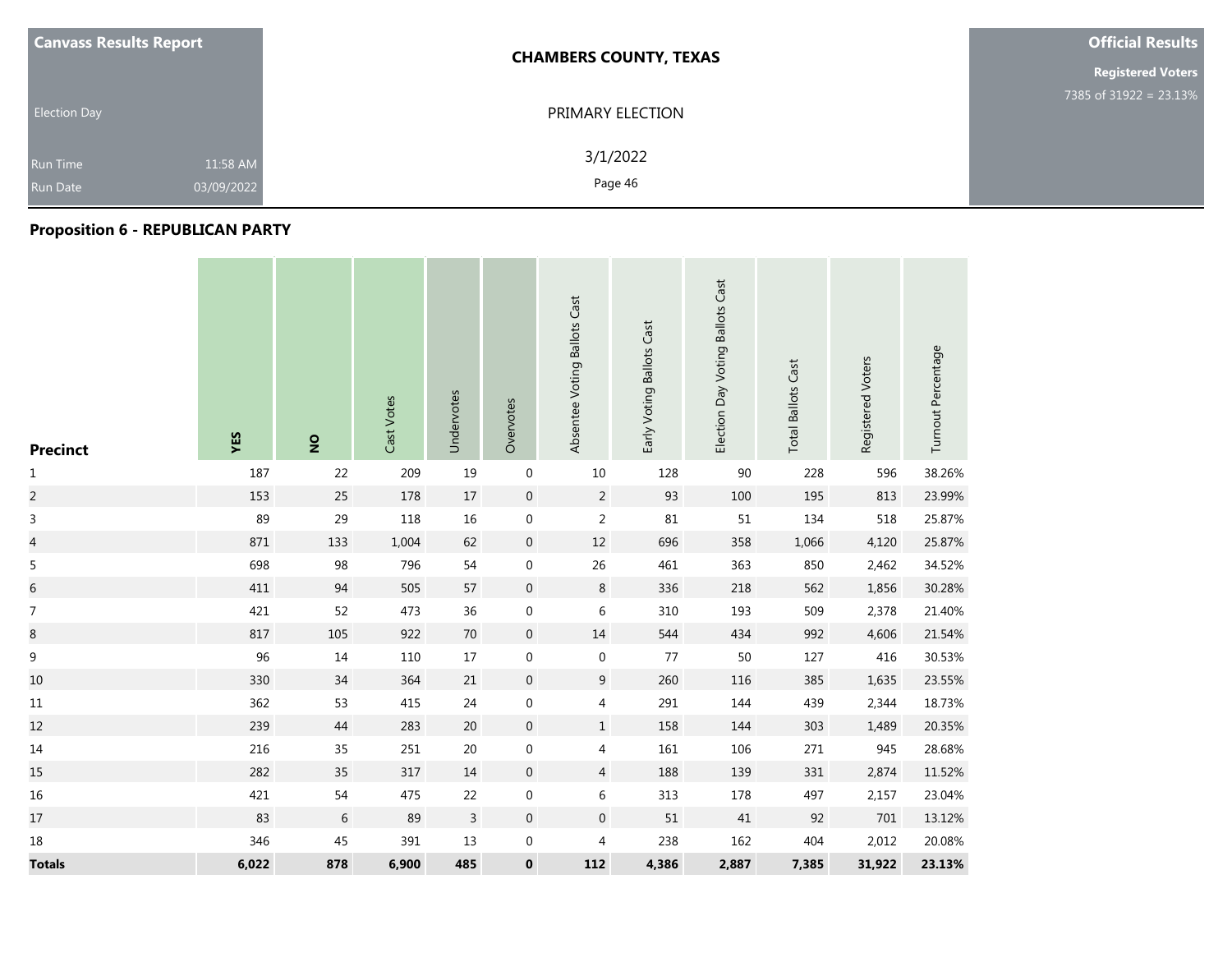| <b>Canvass Results Report</b>                                | <b>CHAMBERS COUNTY, TEXAS</b> | <b>Official Results</b>  |  |  |
|--------------------------------------------------------------|-------------------------------|--------------------------|--|--|
|                                                              |                               | <b>Registered Voters</b> |  |  |
| <b>Election Day</b>                                          | PRIMARY ELECTION              | 7385 of 31922 = 23.13%   |  |  |
| 11:58 AM<br><b>Run Time</b><br>03/09/2022<br><b>Run Date</b> | 3/1/2022<br>Page 47           |                          |  |  |

# **Proposition 7 - REPUBLICAN PARTY**

| <b>Precinct</b>          | YES    | $\overline{2}$   | Cast Votes | Undervotes       | Overvotes        | Absentee Voting Ballots Cast | Early Voting Ballots Cast | Election Day Voting Ballots Cast | <b>Total Ballots Cast</b> | Registered Voters | Turnout Percentage |
|--------------------------|--------|------------------|------------|------------------|------------------|------------------------------|---------------------------|----------------------------------|---------------------------|-------------------|--------------------|
| $\mathbf 1$              | 218    | $\overline{2}$   | 220        | $\,8\,$          | $\boldsymbol{0}$ | $10\,$                       | 128                       | $90\,$                           | 228                       | 596               | 38.26%             |
| $\overline{a}$           | 177    | $5\phantom{a}$   | 182        | $13\,$           | $\mathbf 0$      | $\overline{c}$               | 93                        | $100\,$                          | 195                       | 813               | 23.99%             |
| 3                        | 123    | $\mathsf 3$      | 126        | $\,8\,$          | $\boldsymbol{0}$ | $\overline{c}$               | 81                        | $51\,$                           | 134                       | 518               | 25.87%             |
| $\overline{\mathcal{L}}$ | 1,024  | 17               | 1,041      | 25               | $\mathbf 0$      | $12\,$                       | 696                       | 358                              | 1,066                     | 4,120             | 25.87%             |
| 5                        | 804    | 16               | 820        | 30               | $\boldsymbol{0}$ | 26                           | 461                       | 363                              | 850                       | 2,462             | 34.52%             |
| 6                        | 507    | 26               | 533        | 29               | $\boldsymbol{0}$ | $\,8\,$                      | 336                       | 218                              | 562                       | 1,856             | 30.28%             |
| 7                        | 489    | $\,$ 6 $\,$      | 495        | $14\,$           | $\boldsymbol{0}$ | $\,$ 6 $\,$                  | 310                       | 193                              | 509                       | 2,378             | 21.40%             |
| $\bf 8$                  | 940    | 21               | 961        | 31               | $\mathbf 0$      | $14\,$                       | 544                       | 434                              | 992                       | 4,606             | 21.54%             |
| 9                        | 117    | $\mathsf{3}$     | 120        | $\boldsymbol{7}$ | $\boldsymbol{0}$ | $\boldsymbol{0}$             | 77                        | 50                               | 127                       | 416               | 30.53%             |
| $10\,$                   | 375    | $\overline{3}$   | 378        | $\overline{7}$   | $\mathbf 0$      | 9                            | 260                       | 116                              | 385                       | 1,635             | 23.55%             |
| $11\,$                   | 424    | $\overline{7}$   | 431        | $\,8\,$          | $\boldsymbol{0}$ | 4                            | 291                       | 144                              | 439                       | 2,344             | 18.73%             |
| 12                       | 283    | $12\,$           | 295        | $\,8\,$          | $\mathbf 0$      | $\mathbf 1$                  | 158                       | 144                              | 303                       | 1,489             | 20.35%             |
| $14\,$                   | 252    | $\mathsf{3}$     | 255        | $16\,$           | 0                | 4                            | 161                       | 106                              | 271                       | 945               | 28.68%             |
| 15                       | 313    | 15               | 328        | $\mathsf{3}$     | $\boldsymbol{0}$ | $\overline{4}$               | 188                       | 139                              | 331                       | 2,874             | 11.52%             |
| $16\,$                   | 479    | 9                | 488        | $\boldsymbol{9}$ | 0                | 6                            | 313                       | 178                              | 497                       | 2,157             | 23.04%             |
| 17                       | $90\,$ | $\boldsymbol{0}$ | 90         | $\sqrt{2}$       | $\boldsymbol{0}$ | $\mathsf{O}\xspace$          | 51                        | 41                               | 92                        | $701$             | 13.12%             |
| $18\,$                   | 393    | $\,$ 6 $\,$      | 399        | 5                | $\boldsymbol{0}$ | 4                            | 238                       | 162                              | 404                       | 2,012             | 20.08%             |
| <b>Totals</b>            | 7,008  | 154              | 7,162      | 223              | $\pmb{0}$        | 112                          | 4,386                     | 2,887                            | 7,385                     | 31,922            | 23.13%             |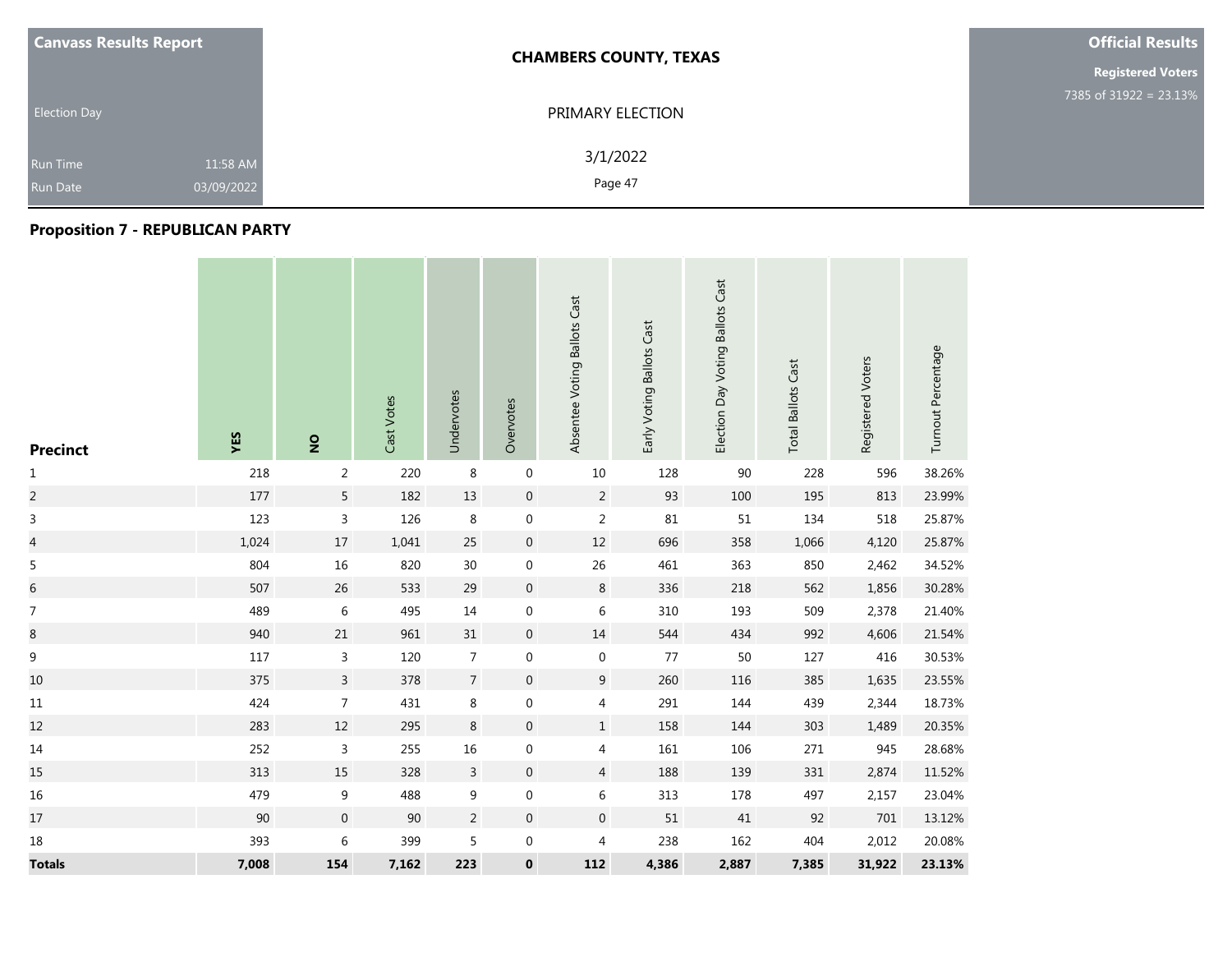| <b>Canvass Results Report</b>                                | <b>CHAMBERS COUNTY, TEXAS</b> | <b>Official Results</b>  |  |  |
|--------------------------------------------------------------|-------------------------------|--------------------------|--|--|
|                                                              |                               | <b>Registered Voters</b> |  |  |
| <b>Election Day</b>                                          | PRIMARY ELECTION              | 7385 of 31922 = 23.13%   |  |  |
| 11:58 AM<br><b>Run Time</b><br>03/09/2022<br><b>Run Date</b> | 3/1/2022<br>Page 48           |                          |  |  |

# **Proposition 8 - REPUBLICAN PARTY**

| <b>Precinct</b>  | YES   | $\overline{2}$   | Cast Votes                 | Undervotes       | Overvotes           | Absentee Voting Ballots Cast | Early Voting Ballots Cast | Election Day Voting Ballots Cast | <b>Total Ballots Cast</b> | Registered Voters | Turnout Percentage |
|------------------|-------|------------------|----------------------------|------------------|---------------------|------------------------------|---------------------------|----------------------------------|---------------------------|-------------------|--------------------|
| $\mathbf 1$      | 208   | $\boldsymbol{9}$ | 217                        | $11\,$           | $\boldsymbol{0}$    | $10\,$                       | 128                       | $90\,$                           | 228                       | 596               | 38.26%             |
| $\overline{c}$   | 179   | $\,8\,$          | 187                        | $\,8\,$          | $\boldsymbol{0}$    | $\overline{2}$               | 93                        | 100                              | 195                       | 813               | 23.99%             |
| $\mathsf{3}$     | 117   | $\,8\,$          | 125                        | 9                | $\boldsymbol{0}$    | $\overline{2}$               | 81                        | 51                               | 134                       | 518               | 25.87%             |
| $\overline{a}$   | 985   | 50               | 1,035                      | 31               | $\mathsf{O}\xspace$ | $12$                         | 696                       | 358                              | 1,066                     | 4,120             | 25.87%             |
| 5                | 762   | $51\,$           | 813                        | 37               | $\mathbf 0$         | $26\,$                       | 461                       | 363                              | 850                       | 2,462             | 34.52%             |
| $\,$ 6 $\,$      | 481   | 45               | 526                        | 36               | $\boldsymbol{0}$    | $\,8\,$                      | 336                       | 218                              | 562                       | 1,856             | 30.28%             |
| $\boldsymbol{7}$ | 468   | 21               | 489                        | 20               | $\boldsymbol{0}$    | 6                            | 310                       | 193                              | 509                       | 2,378             | 21.40%             |
| 8                | 913   | 46               | 959                        | 33               | $\boldsymbol{0}$    | $14\,$                       | 544                       | 434                              | 992                       | 4,606             | 21.54%             |
| 9                | 113   | $\overline{7}$   | 120                        | $\overline{7}$   | $\mathbf 0$         | $\mathbf 0$                  | 77                        | $50\,$                           | 127                       | 416               | 30.53%             |
| $10\,$           | 366   | $6\,$            | 372                        | 13               | $\mathsf{O}\xspace$ | $9\,$                        | 260                       | 116                              | 385                       | 1,635             | 23.55%             |
| $11\,$           | 406   | 22               | 428                        | 11               | $\boldsymbol{0}$    | 4                            | 291                       | 144                              | 439                       | 2,344             | 18.73%             |
| 12               | 272   | 19               | 291                        | $12\,$           | $\boldsymbol{0}$    | $\mathbf 1$                  | 158                       | 144                              | 303                       | 1,489             | 20.35%             |
| 14               | 256   | 3                | 259                        | 12               | $\mathbf 0$         | 4                            | 161                       | 106                              | 271                       | 945               | 28.68%             |
| 15               | 308   | $17$             | 325                        | $\,$ 6 $\,$      | $\boldsymbol{0}$    | $\overline{4}$               | 188                       | 139                              | 331                       | 2,874             | 11.52%             |
| 16               | 466   | 22               | 488                        | $\boldsymbol{9}$ | $\mathbf 0$         | 6                            | 313                       | 178                              | 497                       | 2,157             | 23.04%             |
| $17\,$           | 87    | $\overline{4}$   | $\ensuremath{\mathsf{91}}$ | $\,1\,$          | $\pmb{0}$           | $\boldsymbol{0}$             | $51\,$                    | 41                               | 92                        | $701$             | 13.12%             |
| 18               | 385   | 13               | 398                        | 6                | $\mathbf 0$         | 4                            | 238                       | 162                              | 404                       | 2,012             | 20.08%             |
| <b>Totals</b>    | 6,772 | 351              | 7,123                      | 262              | $\pmb{0}$           | 112                          | 4,386                     | 2,887                            | 7,385                     | 31,922            | 23.13%             |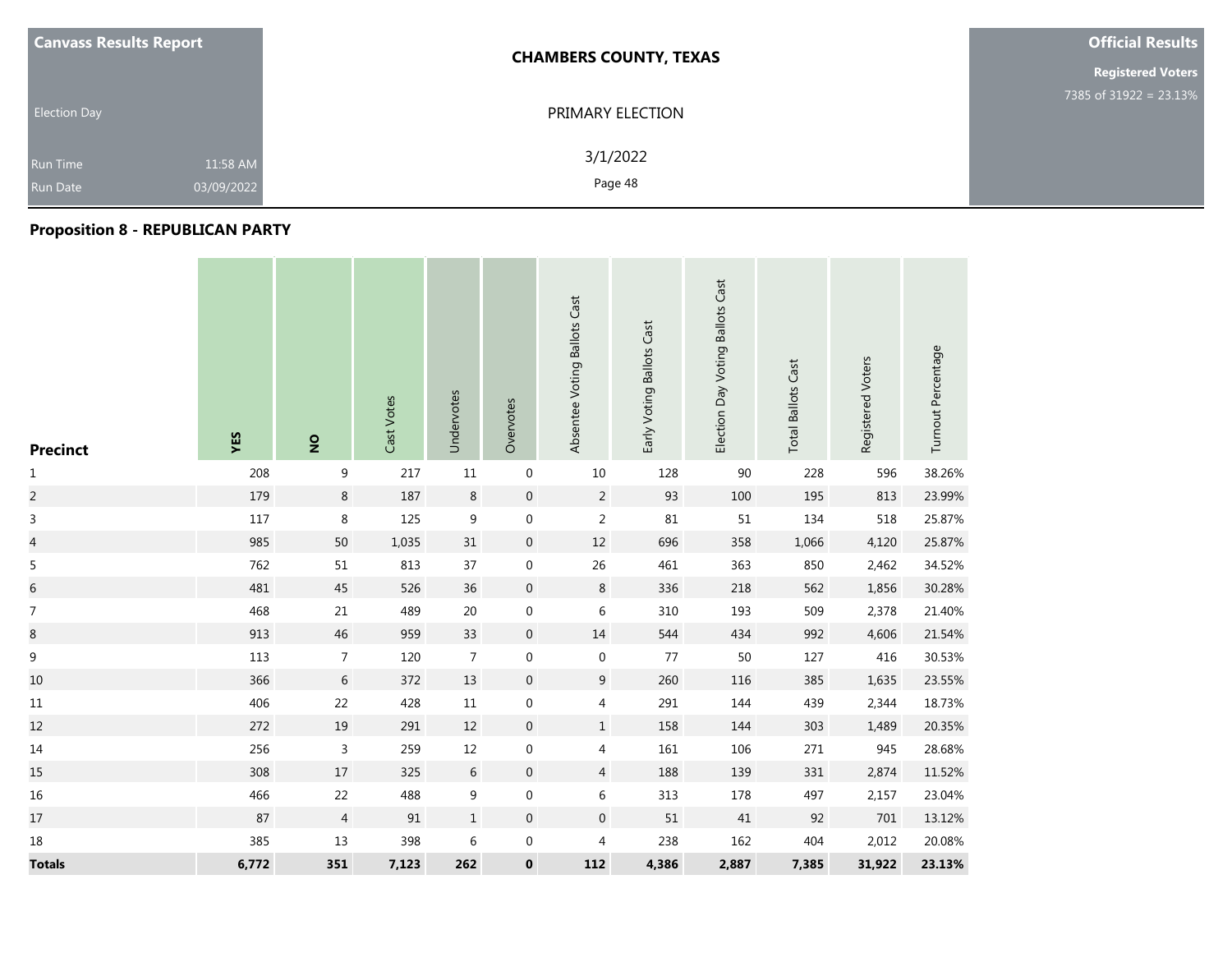| <b>Canvass Results Report</b>                                | <b>CHAMBERS COUNTY, TEXAS</b> | <b>Official Results</b>  |
|--------------------------------------------------------------|-------------------------------|--------------------------|
|                                                              |                               | <b>Registered Voters</b> |
| <b>Election Day</b>                                          | PRIMARY ELECTION              | 7385 of 31922 = 23.13%   |
| 11:58 AM<br><b>Run Time</b><br>03/09/2022<br><b>Run Date</b> | 3/1/2022<br>Page 49           |                          |

# **Proposition 9 - REPUBLICAN PARTY**

| <b>Precinct</b>          | YES   | $\overline{2}$  | Cast Votes                 | Undervotes       | Overvotes        | Absentee Voting Ballots Cast | Early Voting Ballots Cast | Election Day Voting Ballots Cast | <b>Total Ballots Cast</b> | Registered Voters | Turnout Percentage |
|--------------------------|-------|-----------------|----------------------------|------------------|------------------|------------------------------|---------------------------|----------------------------------|---------------------------|-------------------|--------------------|
| $\mathbf 1$              | 202   | $20\,$          | 222                        | $\,$ 6 $\,$      | $\boldsymbol{0}$ | $10\,$                       | 128                       | $90\,$                           | 228                       | 596               | 38.26%             |
| $\overline{a}$           | 165   | 22              | 187                        | $\,8\,$          | $\mathbf 0$      | $\overline{c}$               | 93                        | $100\,$                          | 195                       | 813               | 23.99%             |
| 3                        | 112   | 14              | 126                        | $\,8\,$          | $\boldsymbol{0}$ | $\overline{c}$               | 81                        | $51\,$                           | 134                       | 518               | 25.87%             |
| $\overline{\mathcal{L}}$ | 825   | 204             | 1,029                      | 37               | $\mathbf 0$      | $12\,$                       | 696                       | 358                              | 1,066                     | 4,120             | 25.87%             |
| 5                        | 681   | 132             | 813                        | 37               | $\boldsymbol{0}$ | 26                           | 461                       | 363                              | 850                       | 2,462             | 34.52%             |
| 6                        | 437   | 92              | 529                        | 33               | $\boldsymbol{0}$ | $\,8\,$                      | 336                       | 218                              | 562                       | 1,856             | 30.28%             |
| 7                        | 433   | 60              | 493                        | $16\,$           | $\boldsymbol{0}$ | $\,$ 6 $\,$                  | 310                       | 193                              | 509                       | 2,378             | 21.40%             |
| $\bf 8$                  | 786   | 171             | 957                        | 35               | $\mathbf 0$      | $14\,$                       | 544                       | 434                              | 992                       | 4,606             | 21.54%             |
| 9                        | 105   | $11\,$          | 116                        | $11\,$           | $\boldsymbol{0}$ | $\boldsymbol{0}$             | 77                        | 50                               | 127                       | 416               | 30.53%             |
| $10\,$                   | 320   | 52              | 372                        | $13$             | $\mathbf 0$      | 9                            | 260                       | 116                              | 385                       | 1,635             | 23.55%             |
| $11\,$                   | 383   | 48              | 431                        | $\,8\,$          | $\boldsymbol{0}$ | 4                            | 291                       | 144                              | 439                       | 2,344             | 18.73%             |
| 12                       | 250   | 43              | 293                        | $10\,$           | $\mathbf 0$      | $\mathbf 1$                  | 158                       | 144                              | 303                       | 1,489             | 20.35%             |
| $14\,$                   | 230   | 26              | 256                        | 15               | 0                | 4                            | 161                       | 106                              | 271                       | 945               | 28.68%             |
| 15                       | 294   | 30 <sup>°</sup> | 324                        | $\overline{7}$   | $\boldsymbol{0}$ | $\overline{4}$               | 188                       | 139                              | 331                       | 2,874             | 11.52%             |
| $16\,$                   | 403   | $77\,$          | 480                        | $17\,$           | 0                | 6                            | 313                       | 178                              | 497                       | 2,157             | 23.04%             |
| 17                       | 79    | $12\,$          | $\ensuremath{\mathsf{91}}$ | $\,1\,$          | $\boldsymbol{0}$ | $\mathsf{O}\xspace$          | 51                        | 41                               | 92                        | $701$             | 13.12%             |
| $18\,$                   | 317   | 78              | 395                        | $\boldsymbol{9}$ | 0                | 4                            | 238                       | 162                              | 404                       | 2,012             | 20.08%             |
| <b>Totals</b>            | 6,022 | 1,092           | 7,114                      | 271              | $\pmb{0}$        | 112                          | 4,386                     | 2,887                            | 7,385                     | 31,922            | 23.13%             |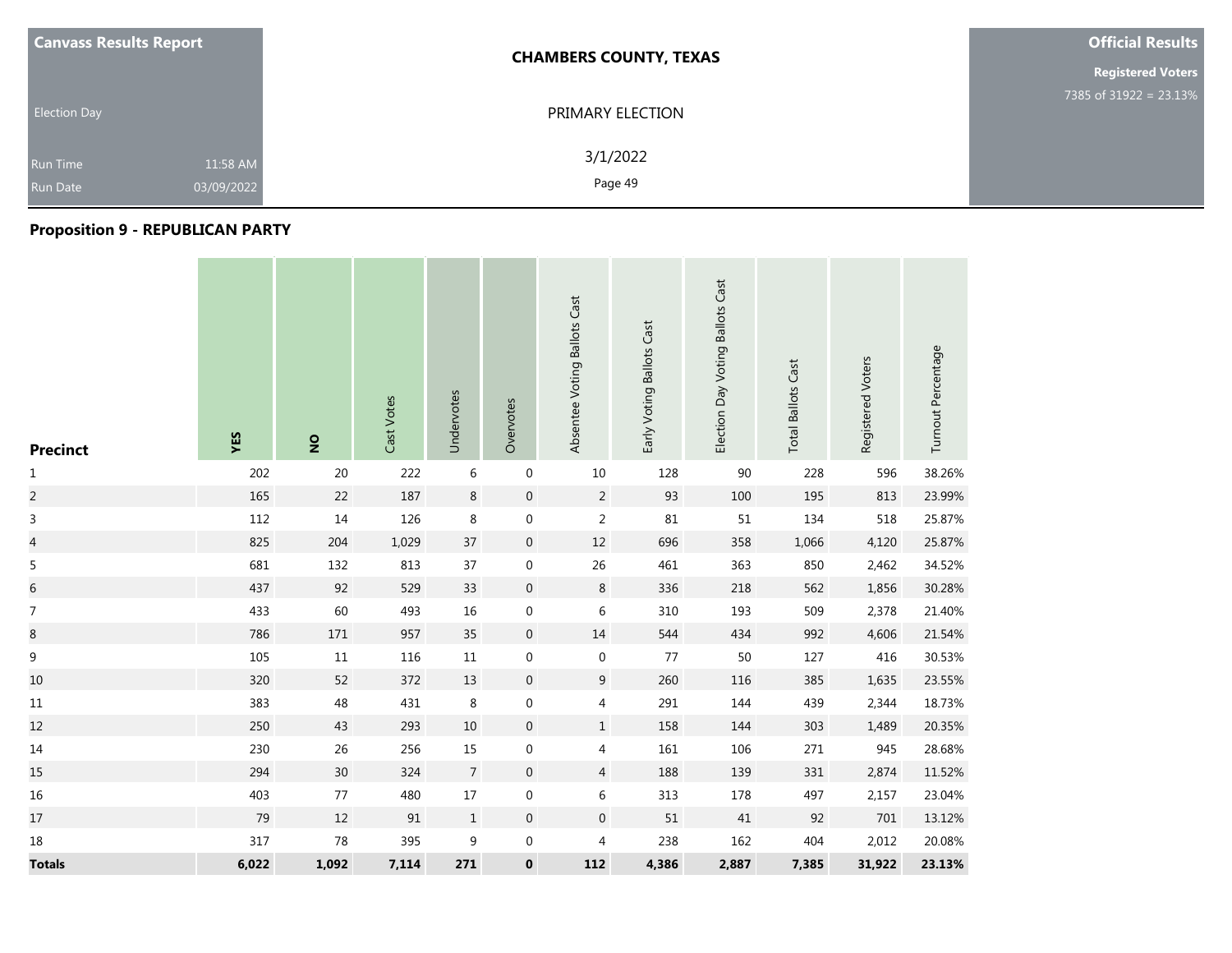| <b>Canvass Results Report</b>      |                        | <b>CHAMBERS COUNTY, TEXAS</b> | Official Results         |
|------------------------------------|------------------------|-------------------------------|--------------------------|
|                                    |                        |                               | <b>Registered Voters</b> |
| <b>Election Day</b>                |                        | PRIMARY ELECTION              | 7385 of 31922 = 23.13%   |
| <b>Run Time</b><br><b>Run Date</b> | 11:58 AM<br>03/09/2022 | 3/1/2022<br>Page 50           |                          |

# **Proposition 10 - REPUBLICAN PARTY**

| <b>Precinct</b>          | YES     | $\overline{2}$ | Cast Votes | Undervotes       | Overvotes           | Absentee Voting Ballots Cast | Early Voting Ballots Cast | Election Day Voting Ballots Cast | <b>Total Ballots Cast</b> | Registered Voters | Turnout Percentage |
|--------------------------|---------|----------------|------------|------------------|---------------------|------------------------------|---------------------------|----------------------------------|---------------------------|-------------------|--------------------|
| $\mathbf 1$              | 214     | 5              | 219        | $\boldsymbol{9}$ | $\boldsymbol{0}$    | $10\,$                       | 128                       | $90\,$                           | 228                       | 596               | 38.26%             |
| $\overline{c}$           | 172     | $\,8\,$        | 180        | $15\,$           | $\boldsymbol{0}$    | $\overline{2}$               | 93                        | 100                              | 195                       | 813               | 23.99%             |
| $\mathsf 3$              | 115     | 5              | 120        | 14               | $\mathbf 0$         | $\overline{2}$               | 81                        | $51\,$                           | 134                       | 518               | 25.87%             |
| $\overline{\mathcal{L}}$ | 975     | 52             | 1,027      | 39               | $\boldsymbol{0}$    | $12\,$                       | 696                       | 358                              | 1,066                     | 4,120             | 25.87%             |
| 5                        | 756     | 53             | 809        | 41               | $\mathbf 0$         | 26                           | 461                       | 363                              | 850                       | 2,462             | 34.52%             |
| $\,$ 6 $\,$              | 481     | 38             | 519        | 43               | $\boldsymbol{0}$    | $\,8\,$                      | 336                       | 218                              | 562                       | 1,856             | 30.28%             |
| $\boldsymbol{7}$         | 472     | $13\,$         | 485        | 24               | $\boldsymbol{0}$    | $\,$ 6 $\,$                  | 310                       | 193                              | 509                       | 2,378             | 21.40%             |
| $\bf 8$                  | 900     | 50             | 950        | 42               | $\mathsf{O}\xspace$ | 14                           | 544                       | 434                              | 992                       | 4,606             | 21.54%             |
| $\boldsymbol{9}$         | $111\,$ | 6              | 117        | 10               | $\mathbf 0$         | $\mathbf 0$                  | 77                        | $50\,$                           | 127                       | 416               | 30.53%             |
| 10                       | 361     | $11\,$         | 372        | 13               | $\mathsf{O}\xspace$ | 9                            | 260                       | 116                              | 385                       | 1,635             | 23.55%             |
| $11\,$                   | 402     | 24             | 426        | 13               | $\boldsymbol{0}$    | 4                            | 291                       | 144                              | 439                       | 2,344             | 18.73%             |
| 12                       | 273     | 14             | 287        | $16\,$           | $\mathsf{O}\xspace$ | $\mathbf 1$                  | 158                       | 144                              | 303                       | 1,489             | 20.35%             |
| 14                       | 243     | 10             | 253        | 18               | $\boldsymbol{0}$    | 4                            | 161                       | 106                              | 271                       | 945               | 28.68%             |
| 15                       | 313     | 9              | 322        | 9                | $\mathsf{O}\xspace$ | $\overline{4}$               | 188                       | 139                              | 331                       | 2,874             | 11.52%             |
| $16\,$                   | 454     | 26             | 480        | $17\,$           | $\boldsymbol{0}$    | 6                            | 313                       | 178                              | 497                       | 2,157             | 23.04%             |
| $17\,$                   | 89      | $\overline{2}$ | 91         | $\,$ 1 $\,$      | $\boldsymbol{0}$    | $\boldsymbol{0}$             | $51\,$                    | 41                               | 92                        | $701\,$           | 13.12%             |
| $18\,$                   | 367     | 26             | 393        | $11\,$           | $\boldsymbol{0}$    | 4                            | 238                       | 162                              | 404                       | 2,012             | 20.08%             |
| <b>Totals</b>            | 6,698   | 352            | 7,050      | 335              | $\pmb{0}$           | 112                          | 4,386                     | 2,887                            | 7,385                     | 31,922            | 23.13%             |